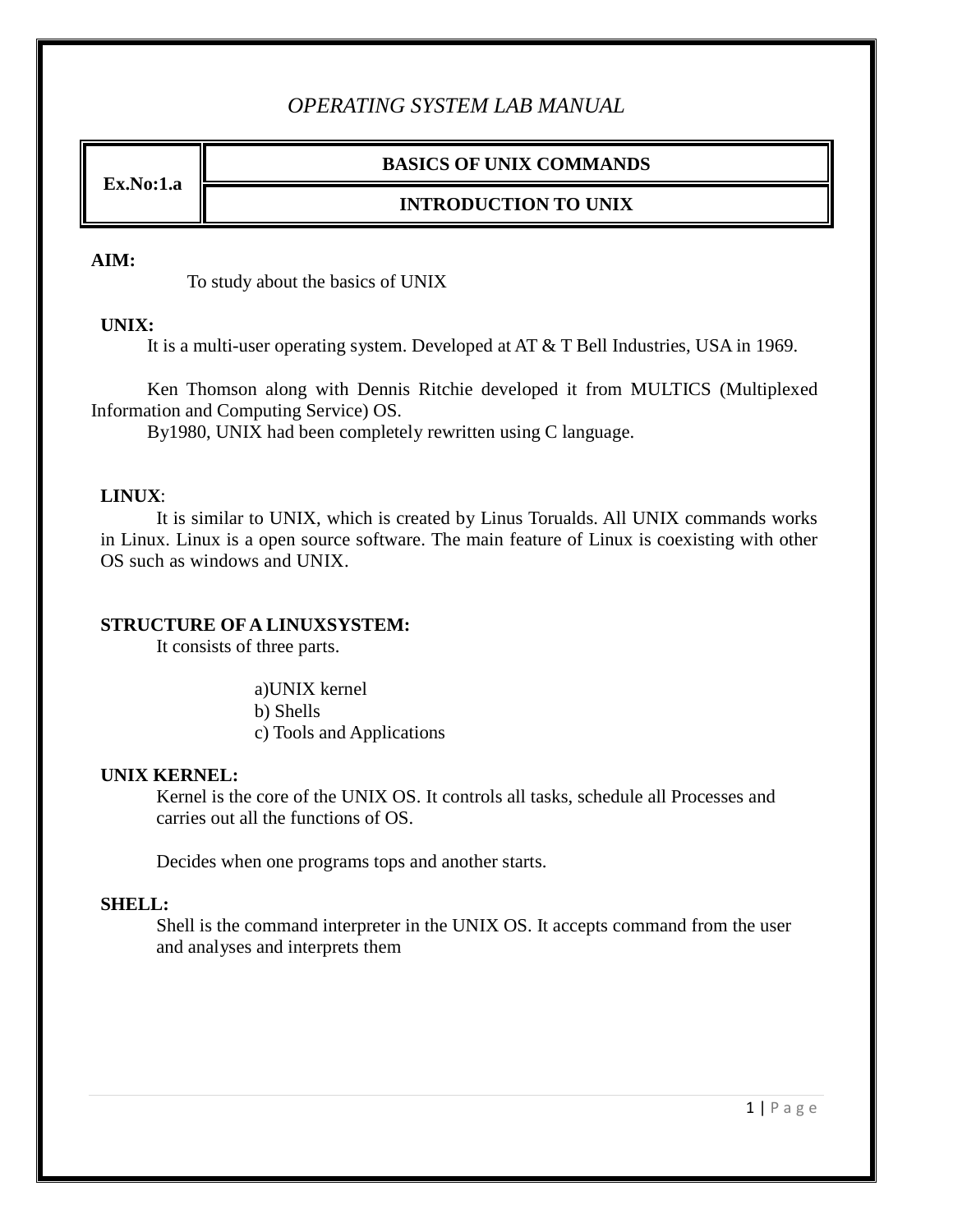**Ex.No:1.b**

#### **BASICS OF UNIX COMMANDS**

### **BASIC UNIX COMMANDS**

#### **AIM:**

 To study of Basic UNIX Commands and various UNIX editors such as vi, ed, ex and EMACS.

#### **CONTENT: Note: Syn->Syntax**

#### a) **date**

–used to check the date and time

Syn:\$date

| Format  | Purpose                             | Example                      | Result         |
|---------|-------------------------------------|------------------------------|----------------|
| $+$ %m  | To display only month               | $\delta$ date+%m             | 06             |
| $+$ %h  | To display month name               | \$date+%h                    | June           |
| $+$ %d  | To display day of month             | $\text{State} + \text{\%}d$  | O <sub>1</sub> |
| $+$ % y | To display last two digits of years | $\text{State+}\%$ y          | 09             |
| $+$ %H  | To display hours                    | $\text{State+}\%H$           | 10             |
| $+$ %M  | To display minutes                  | $\text{State} + \% \text{M}$ | 45             |
| $+$ %S  | To display seconds                  | $\text{State} + \text{\%S}$  | 55             |

b) **cal**

–used to display the calendar Syn:\$cal 2 2009

#### c)**echo**

–used to print the message on the screen. Syn:\$echo "text"

#### d)**ls**

–used to list the files. Your files are kept in a directory.

#### Syn:\$lsls–s

All files (include files with prefix)

ls–l Lodetai (provide file statistics)

ls–t Order by creation time

ls– u Sort by access time (or show when last accessed together with –l)

ls–s Order by size

ls–r Reverse order

ls–f Mark directories with /, executable with  $*$ , symbolic links with  $@$ , local sockets with  $=$ , named pipes(FIFOs)with

ls–s Show file size

ls– h" Human Readable", show file size in Kilo Bytes & Mega Bytes (h can be used together with –l or)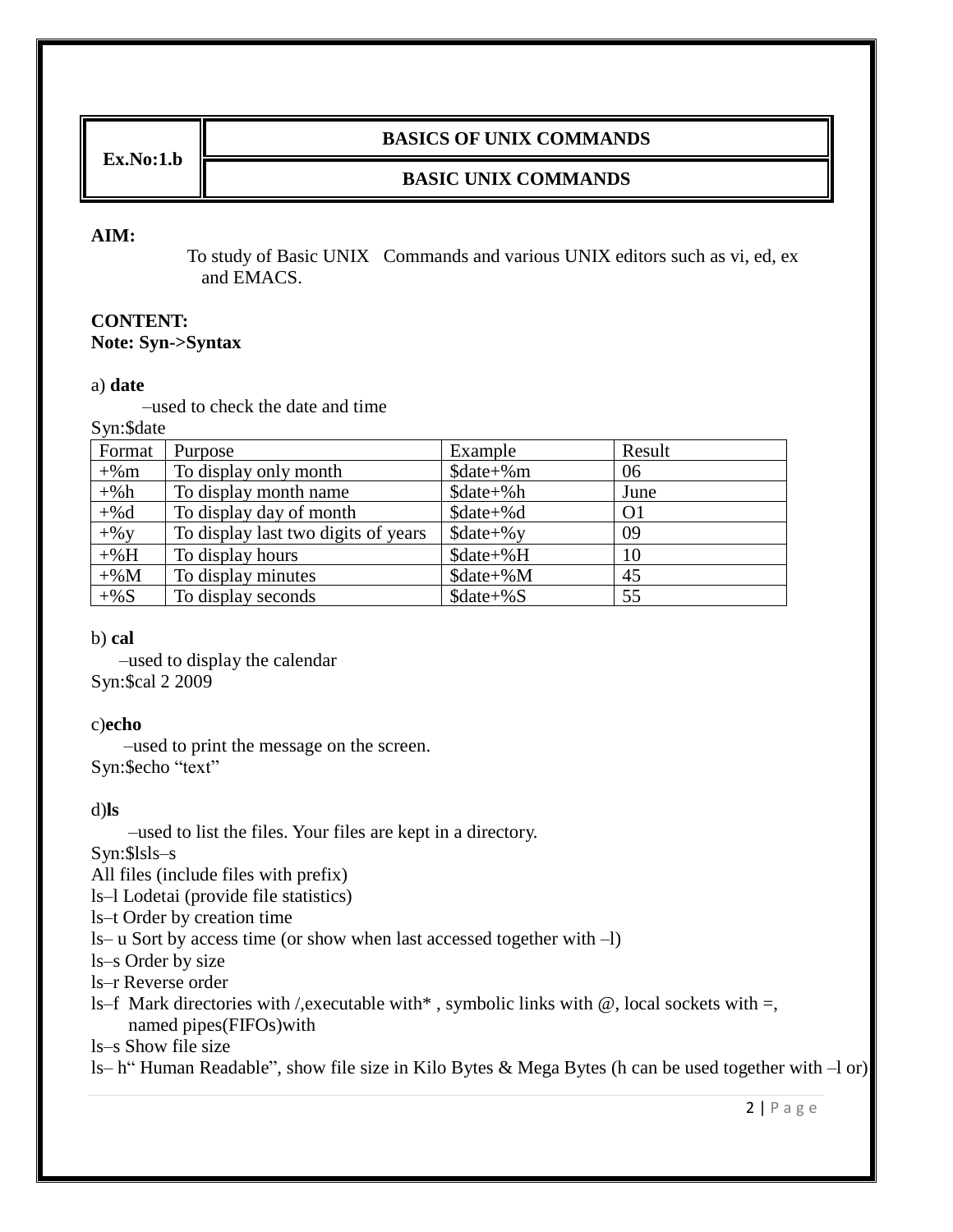ls[a-m]\*List all the files whose name begin with alphabets From "a" to "m"  $\frac{1}{2}$ ls[a]\*List all the files whose name begins with 'a' or 'A' Eg:\$ls>my list Output of 'ls' command is stored to disk file named 'my list'

#### e)**lp**

–used to take printouts Syn:\$lp filename f)**man** –used to provide manual help on every UNIX commands. Syn:\$man unix command

\$man cat

#### g)**who** & **whoami**

–it displays data about all users who have logged into the system currently. The next command displays about current user only. Syn:\$who\$whoami

#### h)**uptime**

–tells you how long the computer has been running since its last reboot or power-off. Syn:\$uptime

#### i)**uname**

–it displays the system information such as hardware platform, system name and processor, OS type. Syn:\$uname–a

### j)**hostname**

 –displays and set system host name Syn:\$ hostname

### k)**bc**

–stands for "best calculator"

| \$bc                     | \$bc       |                | \$bc       | \$bc      |
|--------------------------|------------|----------------|------------|-----------|
| $10/2*3$                 | scale $=1$ |                | $ibase=2$  | sqrt(196) |
| 15                       | $2.25 + 1$ |                | $obase=16$ | 14 quit   |
|                          | 3.35       |                | 11010011   |           |
|                          | quit       |                | 89275      |           |
|                          |            |                | 1010       |           |
|                          |            |                | Ā          |           |
|                          |            |                | Quit       |           |
| \$bc                     |            | $$bc-1$        |            |           |
| $for (i=1; i<3; i=i+1)I$ |            | $scale=2$      |            |           |
| 1                        |            | s(3.14)        |            |           |
| 2                        |            | $\overline{0}$ |            |           |
| 3 quit                   |            |                |            |           |
|                          |            |                |            |           |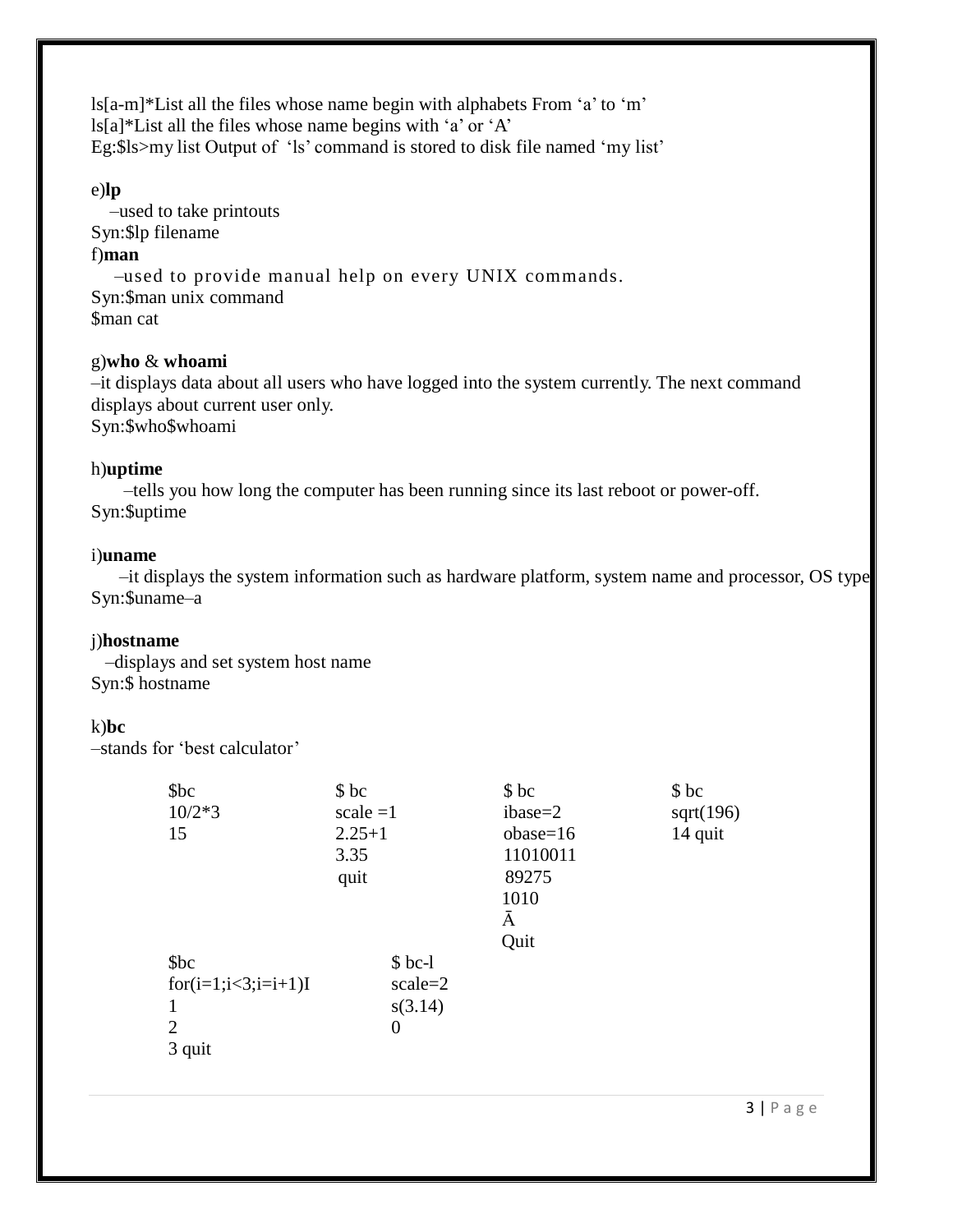#### **FILE MANIPULATION COMMANDS**

a)**cat**–this create, view and concatenate files. **Creation**: Syn:\$cat>filename

**Viewing**: Syn:\$cat filename **Add text to an existing file:** Syn:\$cat>>filename

**Concatenate**: Syn:\$catfile1file2>file3 \$catfile1file2>>file3 (no over writing of file3)

b)**grep**–used to search a particular word or pattern related to that word from the file. Syn:\$grep search word filename Eg:\$grep anu student

c)**rm**–deletes a file from the file system Syn:\$rm filename

d)**touch**–used to create a blank file. Syn:\$touch file names

e)**cp**–copies the files or directories Syn:\$cpsource file destination file Eg:\$cp student stud

f)**mv**–to rename the file or directory syn:\$mv old file new file Eg:\$mv–i student student list(-i prompt when overwrite)

g)**cut**–it cuts or pickup a given number of character or fields of the file. Syn:\$cut<option><filename> Eg: \$cut –c filename \$cut–c1-10emp \$cut–f 3,6emp \$ cut –f 3-6 emp -c cutting columns -f cutting fields

h)**head**–displays10 lines from the head(top)of a given file Syn:\$head filename Eg:\$head student To display the top two lines: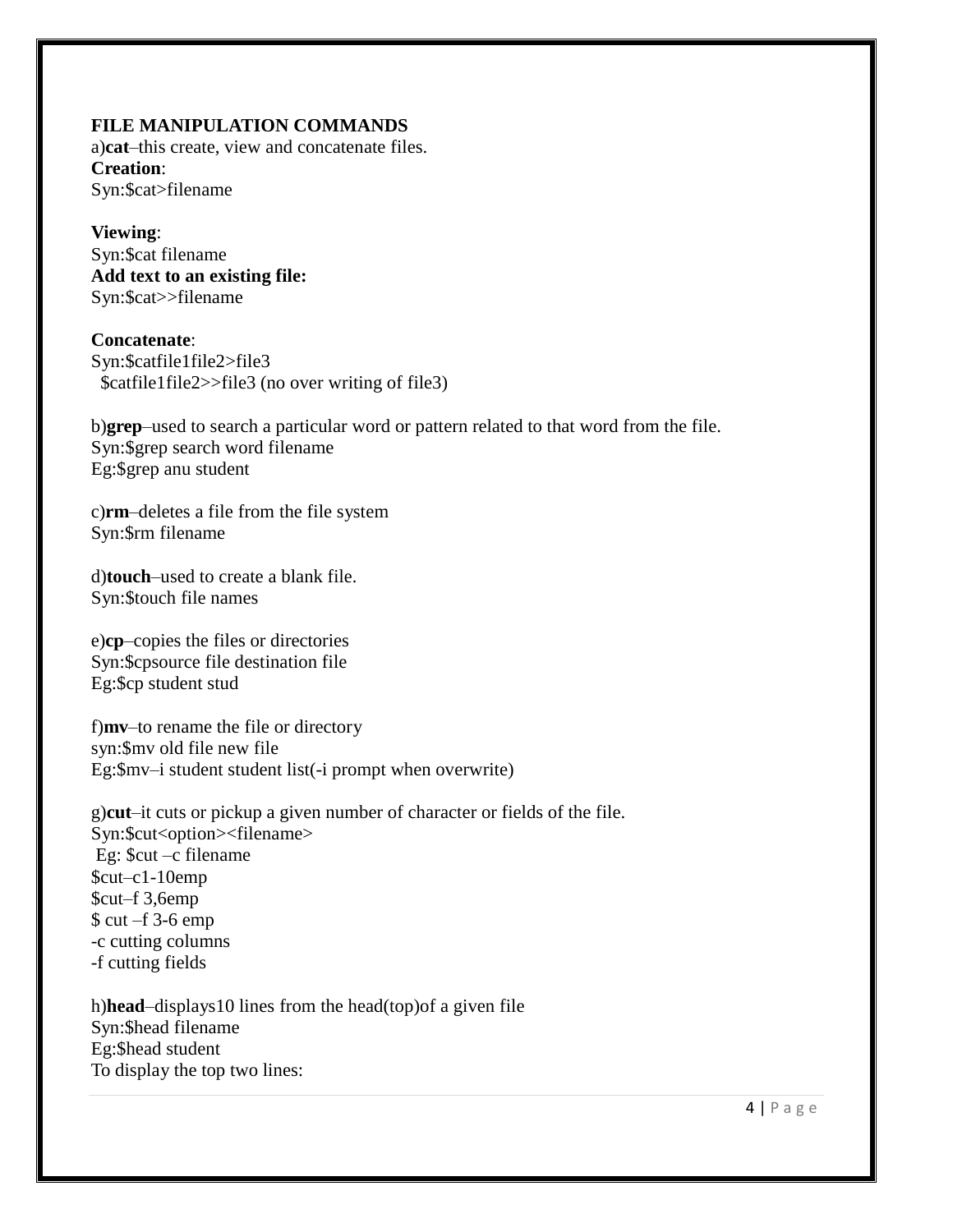#### Syn:\$head-2student

i)**tail**–displays last 10 lines of the file Syn:\$tail filename Eg:\$tail student To display the bottom two lines; Syn:\$ tail -2 student

j)**chmod**–used to change the permissions of a file or directory. Syn:\$ch mod category operation permission file Where, Category–is the user type

Operation–is used to assign or remove permission Permission–is the type of permission File–are used to assign or remove permission all

Examples: \$chmodu-wx student Removes write and execute permission for users \$ch modu+rw,g+rwstudent Assigns read and write permission for users and groups \$chmodg=rwx student Assigns absolute permission for groups of all read, write and execute permissions

#### k)**wc**–it counts the number of lines, words, character in a specified file(s) with the options as  $-1, -w, -c$

| Category   | Operation             | Permission |
|------------|-----------------------|------------|
| u-users    | $+$ assign            | r-read     |
| g-group    | -remove               | w-write    |
| $o$ others | $=$ assign absolutely | x-execute  |
|            |                       |            |

Syn:  $\sqrt{$wc -1$ filename}$ \$wc –w filename \$wc–c filename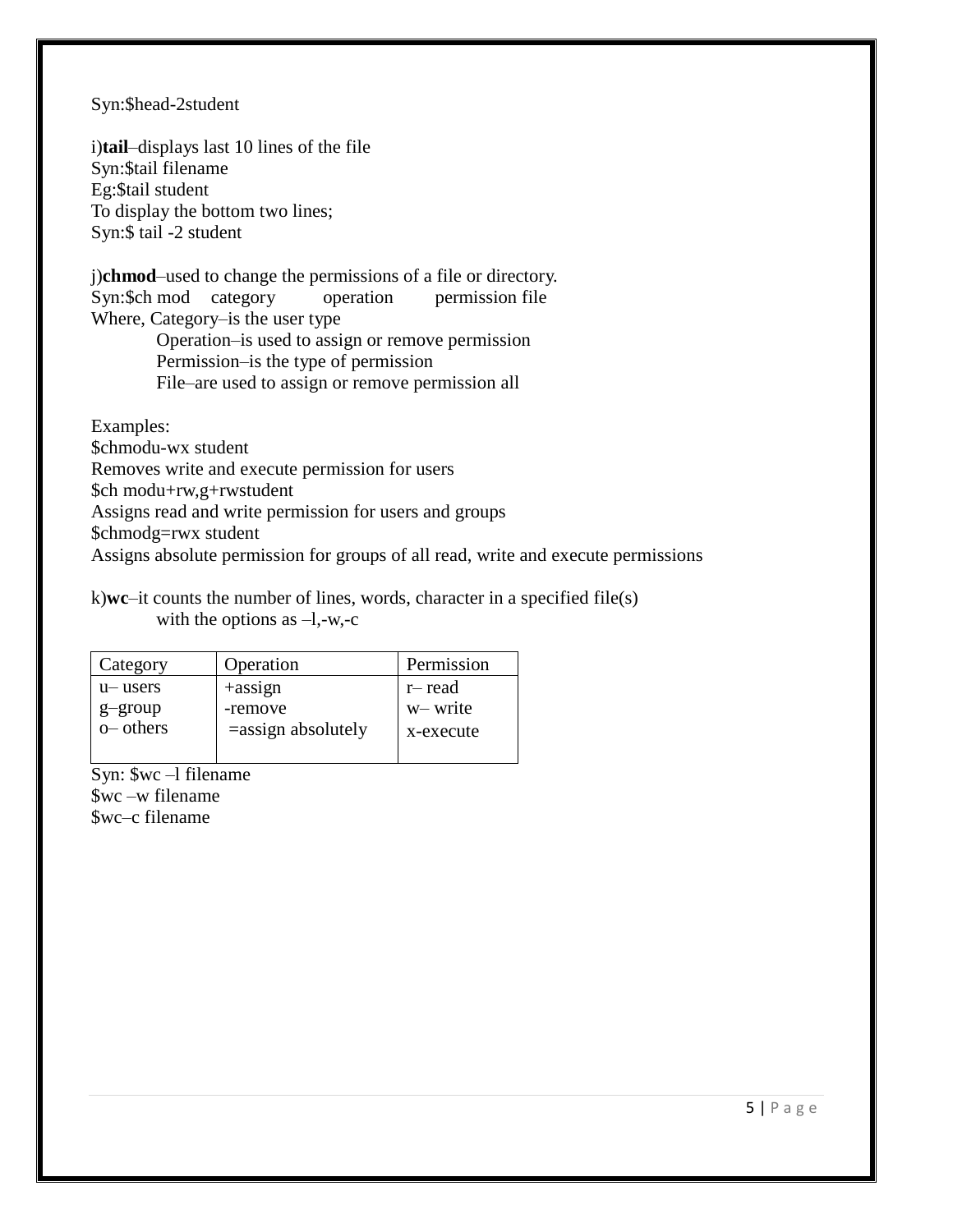**Ex.No:1.c**

### **BASICS OF UNIX COMMANDS**

### **UNIX EDITORS**

#### **AIM:**

To study of various UNIX editors such as vi, ed, ex and EMACS.

#### **CONCEPT:**

Editor is a program that allows user to see a portions a file on the screen and modify characters and lines by simply typing at the current position. UNIX supports variety of Editors. They are:

> ed ex vi **EMACS**

Vi- vi is stands for "visual".vi is the most important and powerful editor.vi is a full screen editor that allows user to view and edit entire document at the same time.vi editor was written in the University of California, at Berkley by Bill Joy, who is one of the co-founder of Sun Microsystems.

#### **Features of vi:**

It is easy to learn and has more powerful features.

Itworksgreatspeedandiscasesensitive.vihaspowerfulundofunctionsandhas3modes:

- 1. Command mode
- 2. Insert mode
- 3. Escape or ex mode

In command mode, no text is displayed on the screen. In Insert mode, it permits user to edit insert or replace text. In escape mode, it displays commands at command line. Moving the cursor with the help of h, l, k, j, I, etc

#### **EMACS Editor**

Motion Commands: M-> Move to end of file M-< Move to beginning of file C-v Move forward a screen M –v Move backward a screen C –n Move to next line C-p Move to previous line C-a Move to the beginning of the line C-e Move to the end of the line C-f Move forward a character C-b Move backward a character M-f Move forward a word M-b Move backward a word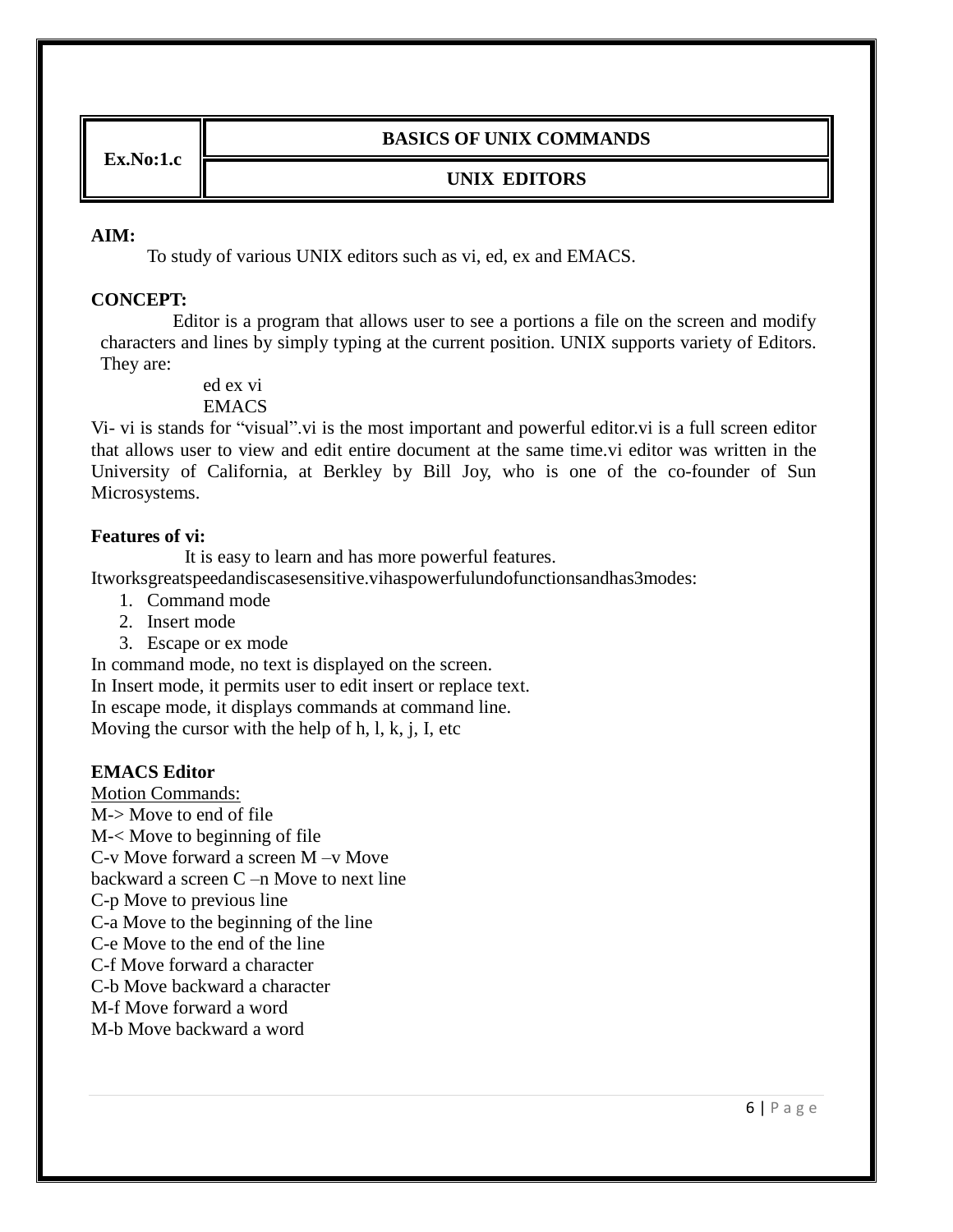### Deletion Commands:

| <b>DEL</b> | delete the previous character C -d      |
|------------|-----------------------------------------|
|            | delete the current character M -DEL     |
|            | delete the previous word                |
| M-d        | delete the next word                    |
| C-x DEL    | deletes the previous sentence           |
| $M-k$      | delete the rest of the current sentence |
| $C-k$      | deletes the rest of the current line    |
| $C$ -xu    | undo the lasted it change               |

Search and Replace in EMACS:

- y Change the occurrence of the pattern
- n Don"t change the occurrence, but look for the other q Don"t change. Leave query replace completely
- ! Change this occurrence and all others in the file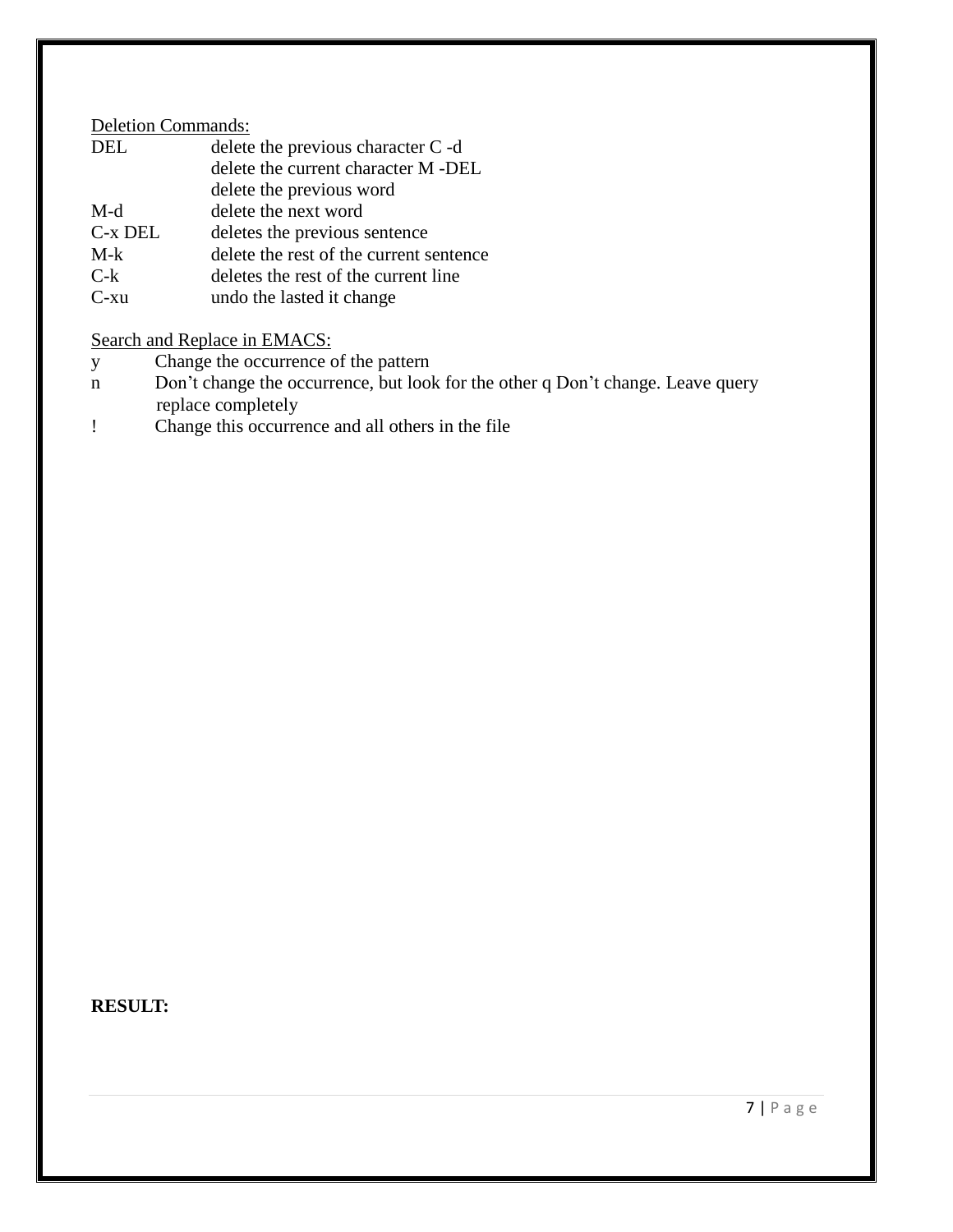**Ex.No:2** Programs using the following system calls of UNIX operating system fork, exec, getpid, exit, wait, close, stat, opendir, readdir

## **AIM:**

To write C Programs using the following system calls of UNIX operating system fork, exec, getpid, exit, wait, close, stat, opendir, readdir.

## **1. PROGRAM FOR SYSTEM CALLS OF UNIX OPERATING SYSTEMS (OPENDIR, READDIR, CLOSEDIR)**

## **ALGORITHM:**

STEP 1: Start the program. STEP 2: Create struct dirent. STEP 3: declare the variable buff and pointer dptr. STEP 4: Get the directory name. STEP 5: Open the directory. STEP 6: Read the contents in directory and print it. STEP 7: Close the directory.

```
#include<stdio.h>
#include<dirent.h>
struct dirent *dptr;
int main(int argc, char *argv[])
{
char buff[100];
DIR *dirp;
printf("\n\n ENTER DIRECTORY NAME");
scanf("%s", buff);
if((dirp=opendir(buff))==NULL)
{
printf("The given directory does not exist");
exit(1);}
while(dptr=readdir(dirp))
{
printf("%s\n",dptr->d_name);
}
closedir(dirp);
}
```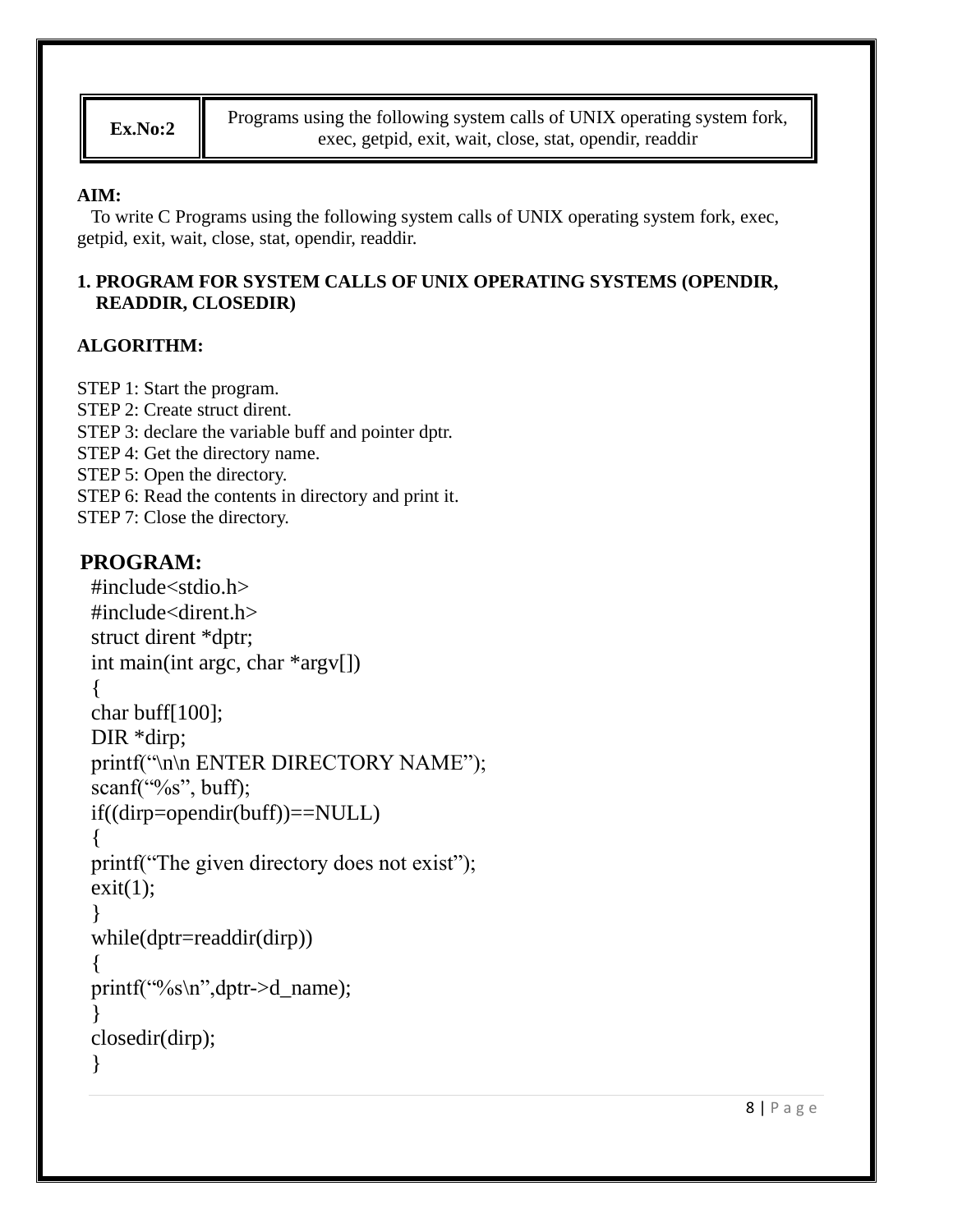# **2. PROGRAM FOR SYSTEM CALLS OF UNIX OPERATING SYSTEM (fork, getpid, exit)**

### **ALGORITHM:**

STEP 1: Start the program. STEP 2: Declare the variables pid, pid1, pid2. STEP 3: Call fork() system call to create process. STEP 4: If  $pid == -1$ , exit. STEP 5: Ifpid!=-1, get the process id using getpid(). STEP 6: Print the process id. STEP 7:Stop the program

```
#include<stdio.h>
#include<unistd.h>
main()
{
int pid,pid1,pid2;
pid=fork();
if(pid==-1){
printf("ERROR IN PROCESS CREATION \n");
exit(1);}
if(pid!=0){
pid1=getpid();
printf("\n the parent process ID is %d\n", pid1);
}
else
{
pid2=getpid();
printf("\n the child process ID is %d\n", pid2);
```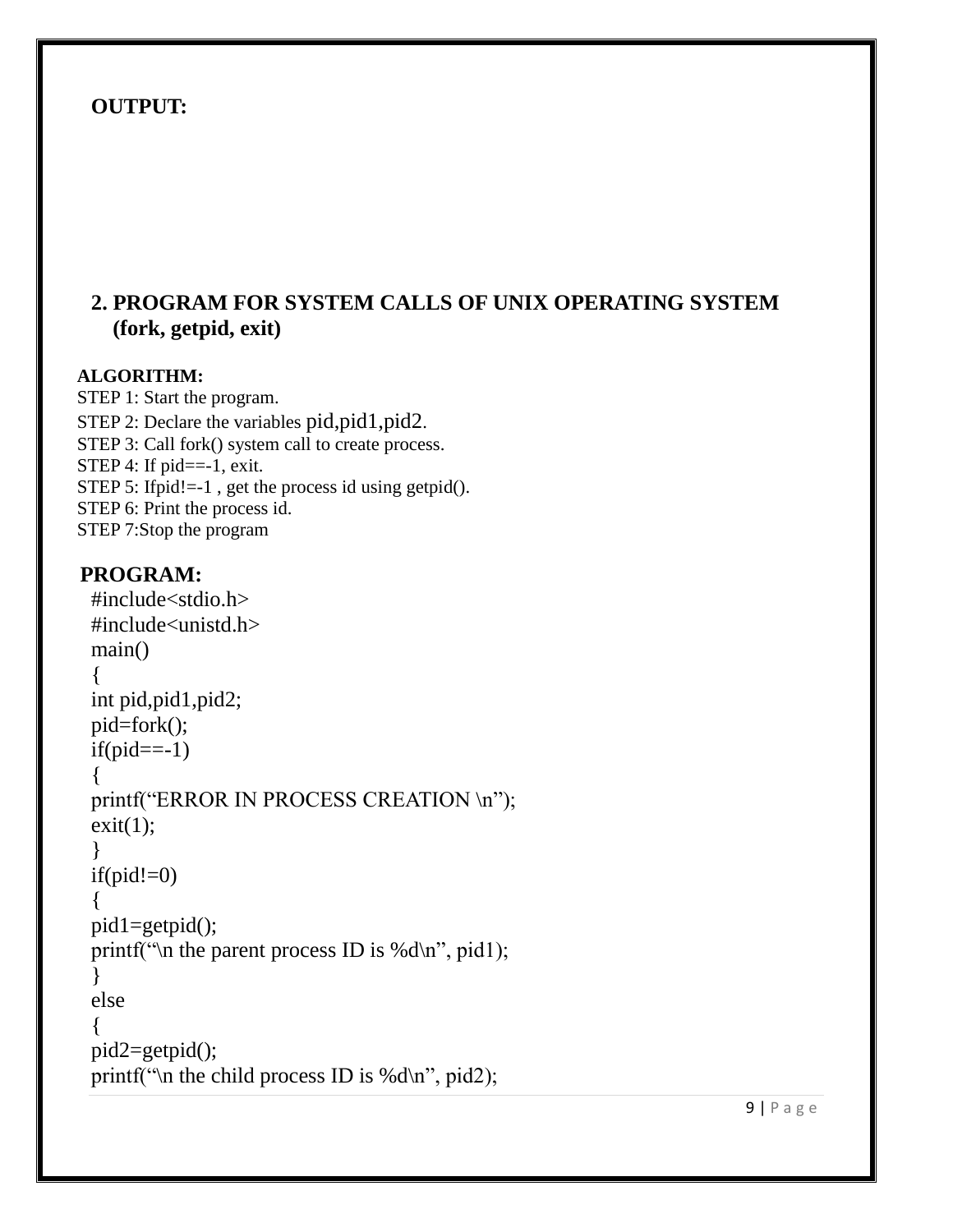} }

# **OUTPUT:**

# **RESULT:**

- .
	-

10 | P a g e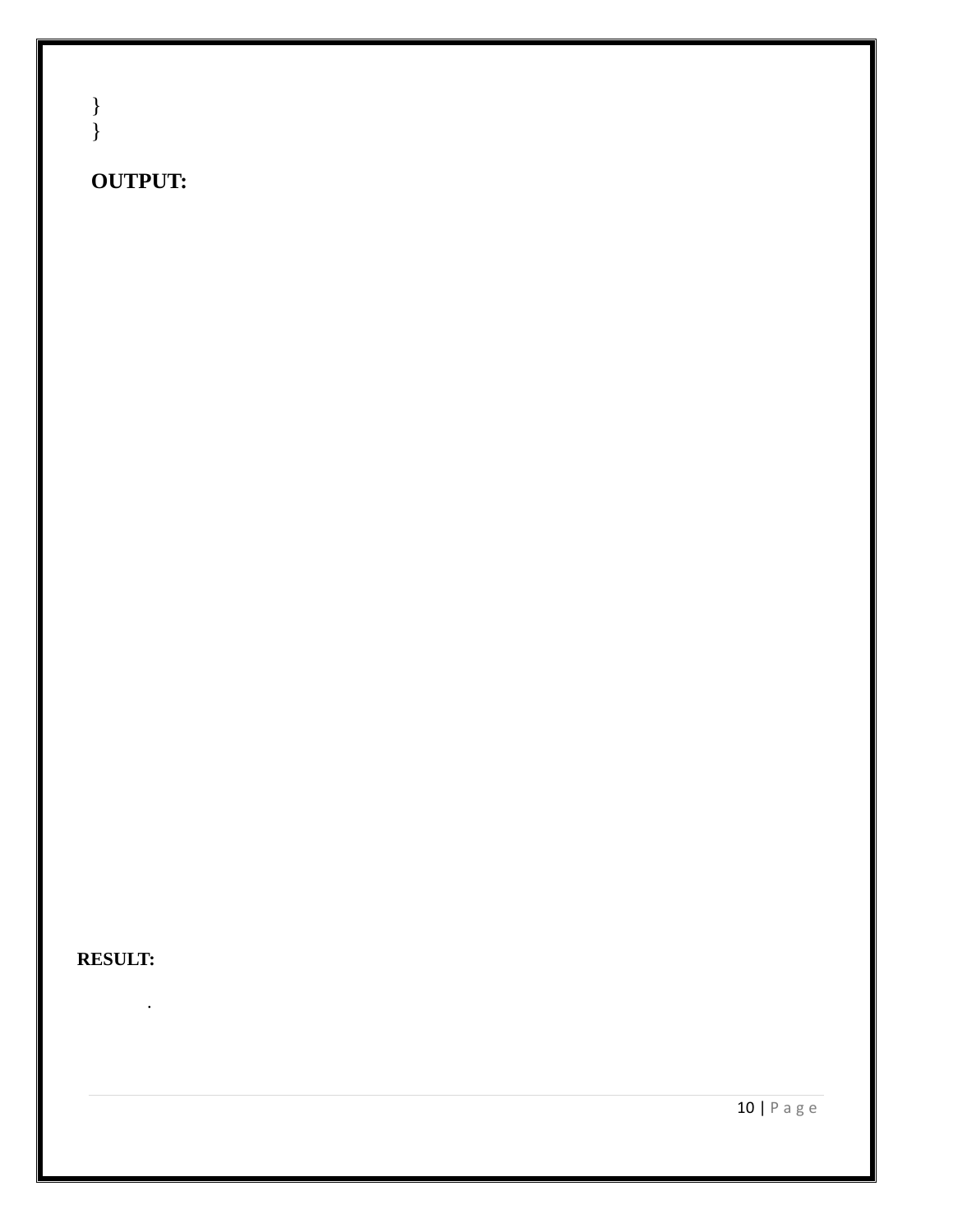**Ex.No:3** C programs to simulate UNIX commands like cp, ls, grep.

### **AIM:**

To write C programs to simulate UNIX commands like cp, ls, grep.

# **1.Program for simulation of cp unix commands**

# **ALGORITHM:**

STEP1: Start the program STEP 2:Declare the variables ch,  $*fp$ , sc=0 STEP3: Open the file in read mode STEP 4: Get the character STEP 5: If  $\text{ch}==$  " " then increment sc value by one STEP 6: Print no of spaces STEP 7:Close the file

```
#include<fcntl.h>
#include<unistd.h>
#include<stdio.h>
main(int argc,char *argv[])
{
FILE *fp;
char ch;
int sc=0;
fp = fopen(argv[1], "r");if(fp==NULL)
  printf("unable to open a file",argv[1]);
else
{
  while(!feof(fp))
  {
  ch=fgetc(fp);
 if(ch=='')sc++;
}
  printf("no of spaces %d",sc);
 printf("\ln");
  fclose(fp);
}
}
```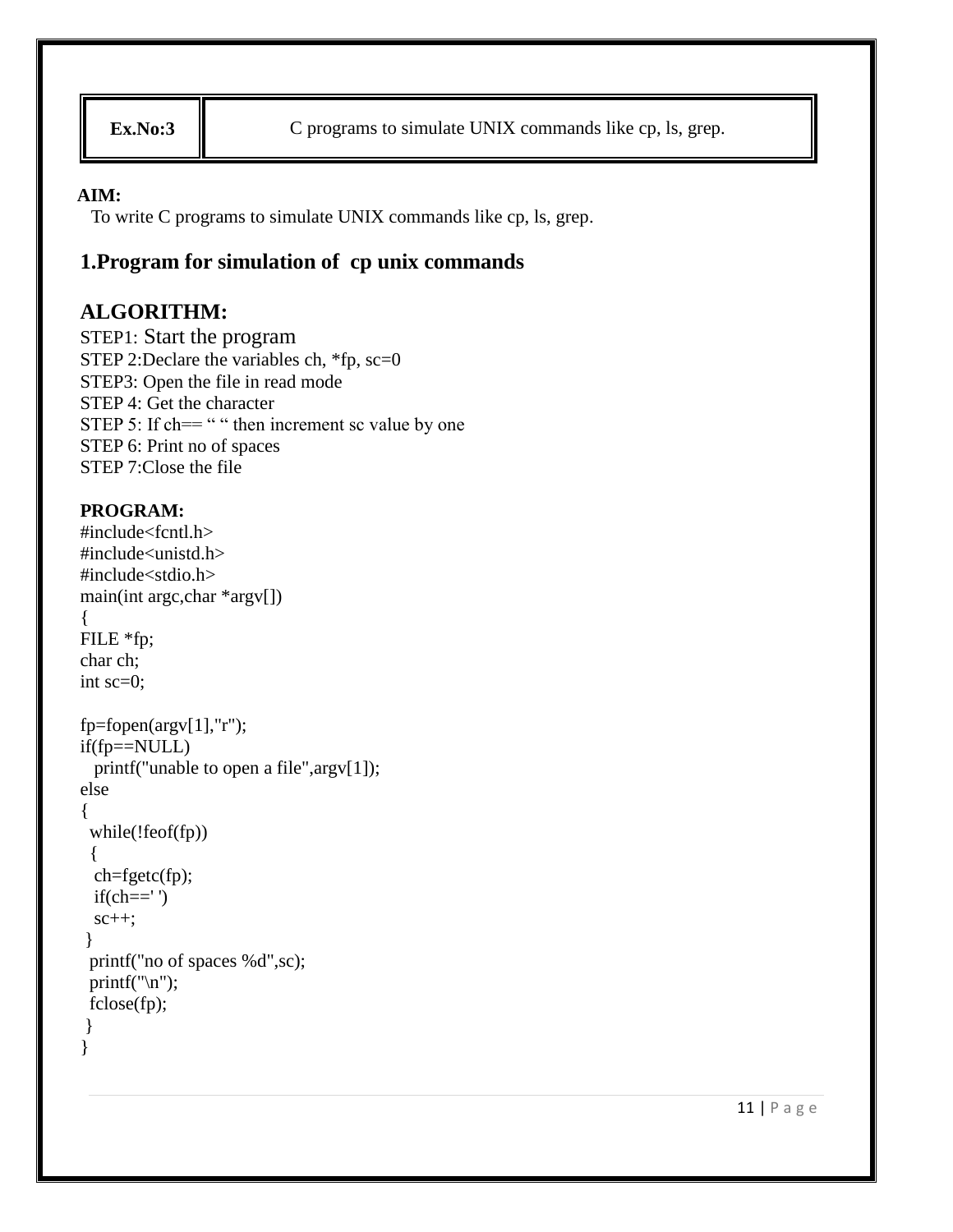# **2.PROGRAM FOR SIMULATION OF LS UNIX COMMANDS**

# **ALGORTIHM:**

STEP1 : Start the program STEP2 : Open the directory with directory object dp STEP3 : Read the directory content and print it. STEP4: Close the directory.

# **PROGRAM:**

```
#include<stdio.h>
#include<dirent.h>
main(int argc, char **argv)
{
DIR *dp;
struct dirent *link;
dp=opendir(argv[1]);
printf("\n contents of the directory %s are \n", argv[1]);
while((link=readdir(dp))!=0)
printf("%s",link->d_name);
closedir(dp);
}
```
# **OUTPUT:**

# **3. PROGRAM FOR SIMULATION OF GREP UNIX COMMANDS**

# **ALGORITHM**

STEP1: Start the program STEP2: Declare the variables fline[max], count=0, occurrences=0 and pointers \*fp, \*newline**.** STEP 3: Open the file in read mode. STEP4: In while loop check fgets(fline,max,fp)!=NULL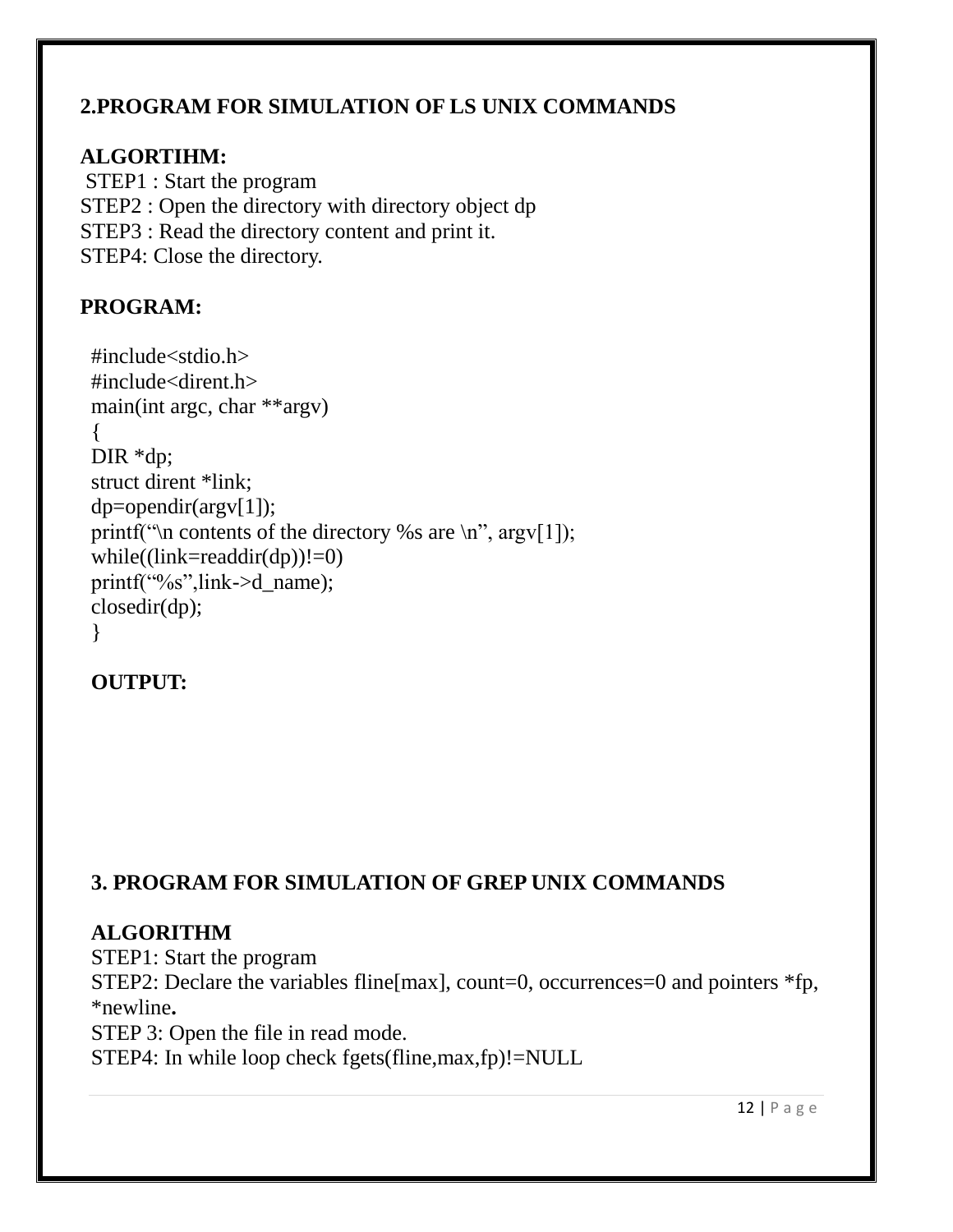STEP 5: Increment count value. STEP 6: Check newline=strchr(fline,  $\ln$ ) STEP 7: print the count,fline value and increment the occurrence value. STEP 8: Stop the program

```
#include<stdio.h>
#include<string.h>
#define max 1024
void usage()
{
printf("usage:\t. /a.out filename word \n ");
}
int main(int argc, char *argv[])
{
FILE *fp;
char fline[max];
char *newline;
int count=0;
int occurrences=0;
if(argc!=3){
usage();
exit(1);}
if(!(fp=fopen(argv[1],"r")))
{
printf("grep: couldnot open file : %s \n",argv[1]);
exit(1);}
while(fgets(fline,max,fp)!=NULL)
{
count++;
if(newline=strchr(fline, \ln))
*newline=\degree\0';
if(strstr(fline,argv[2])!=NULL)
{
printf("%s: %d %s \n", argv[1], count, fline);
```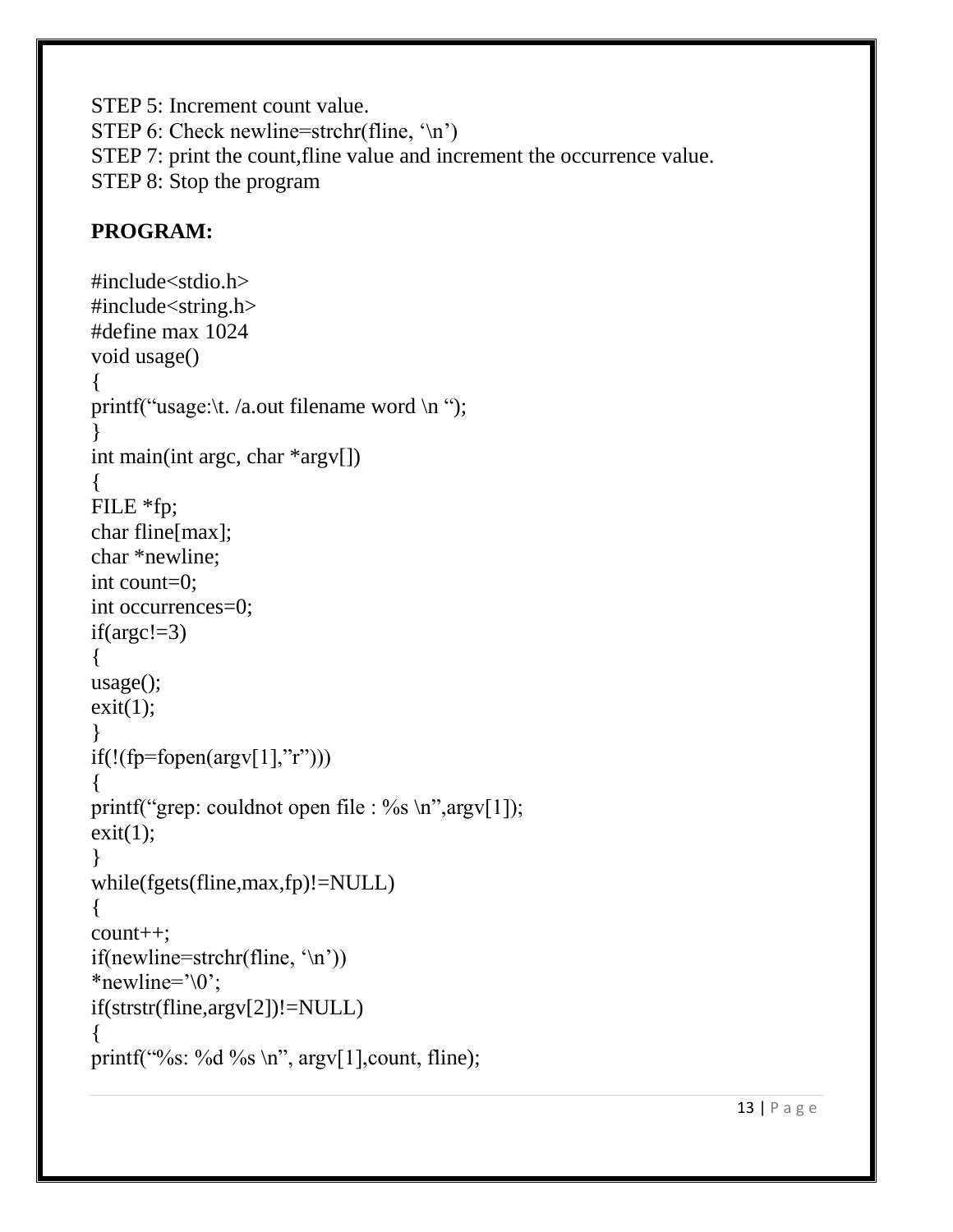occurrences++;

} } }

# **OUTPUT**

**RESULT:**

14 | P a g e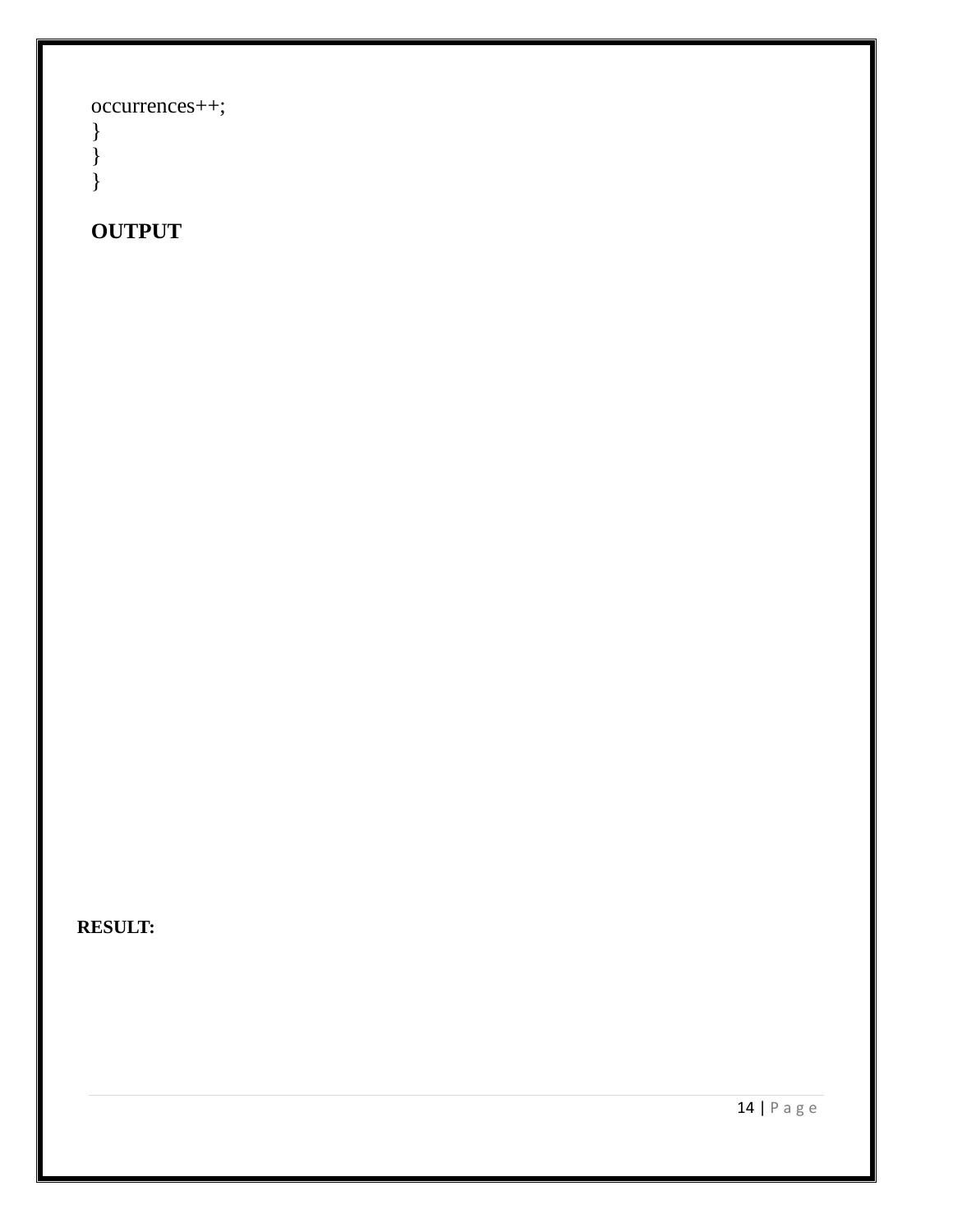### **Ex.No:4 SIMPLE SHELL PROGRAMS**

#### **AIM:**

To write simple shell programs by using conditional, branching and looping statements.

#### **1.Write a Shell program to check the given number is even or odd**

### **ALGORITHM:**

SEPT 1: Start the program. STEP 2: Read the value of n. STEP 3: Calculate 'r=expr  $\text{\$n\%2}'.$ STEP 4: If the value of r equals 0 then print the number is even STEP 5: If the value of r not equal to 0 then print the number is odd.

### **PROGRAM:**

echo "Enter the Number" read n  $r='expr$  \$n % 2` if [ \$r -eq 0 ] then echo "\$n is Even number" else echo "\$n is Odd number" fi **OUTPUT**

### **2.Write a Shell program to check the given year is leap year or not**

### **ALGORITHM:**

SEPT 1: Start the program. STEP 2: Read the value of year. STEP 3: Calculate 'b=expr \$y%4'. STEP 4: If the value of b equals 0 then print the year is a leap year STEP 5: If the value of r not equal to 0 then print the year is not a leap year.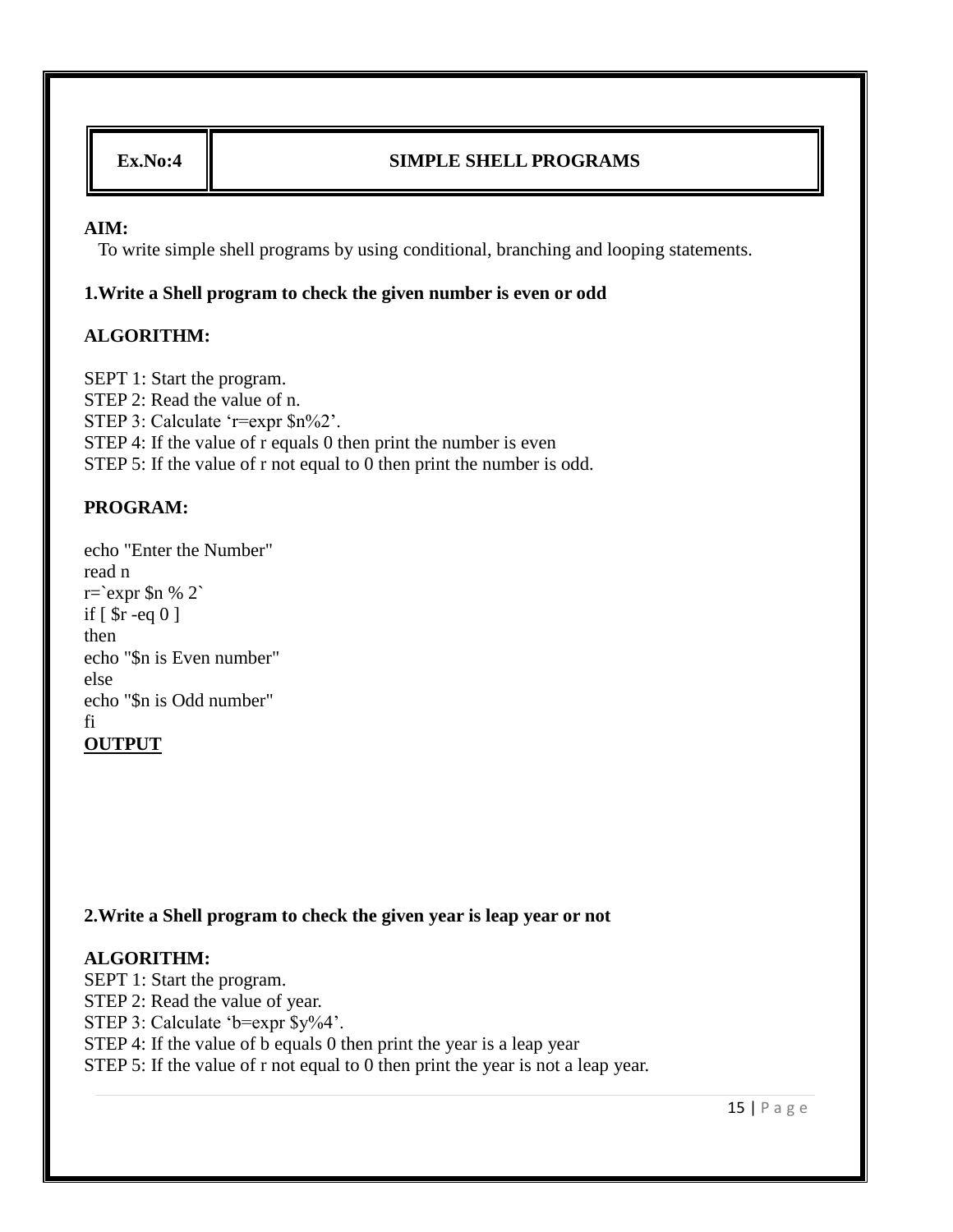#### **PROGRAM:**

### **OUTPUT**

### **3.Write a Shell program to find the factorial of a number**

### **ALGORITHM:**

SEPT 1: Start the program. STEP 2: Read the value of n. STEP 3: Calculate 'i=expr \$n-1'. STEP 4: If the value of i is greater than 1 then calculate 'n=expr  $\sin \frac{\pi}{3}$  and 'i=expr  $\sin 1$ ' STEP 5: Print the factorial of the given number.

```
echo "Enter a Number"
read n
i=`expr $n - 1`
p=1while [$i -ge 1 ]
do
n=`expr $n \* $i`
i=`expr $i - 1`
done
echo "The Factorial of the given Number is $n"
```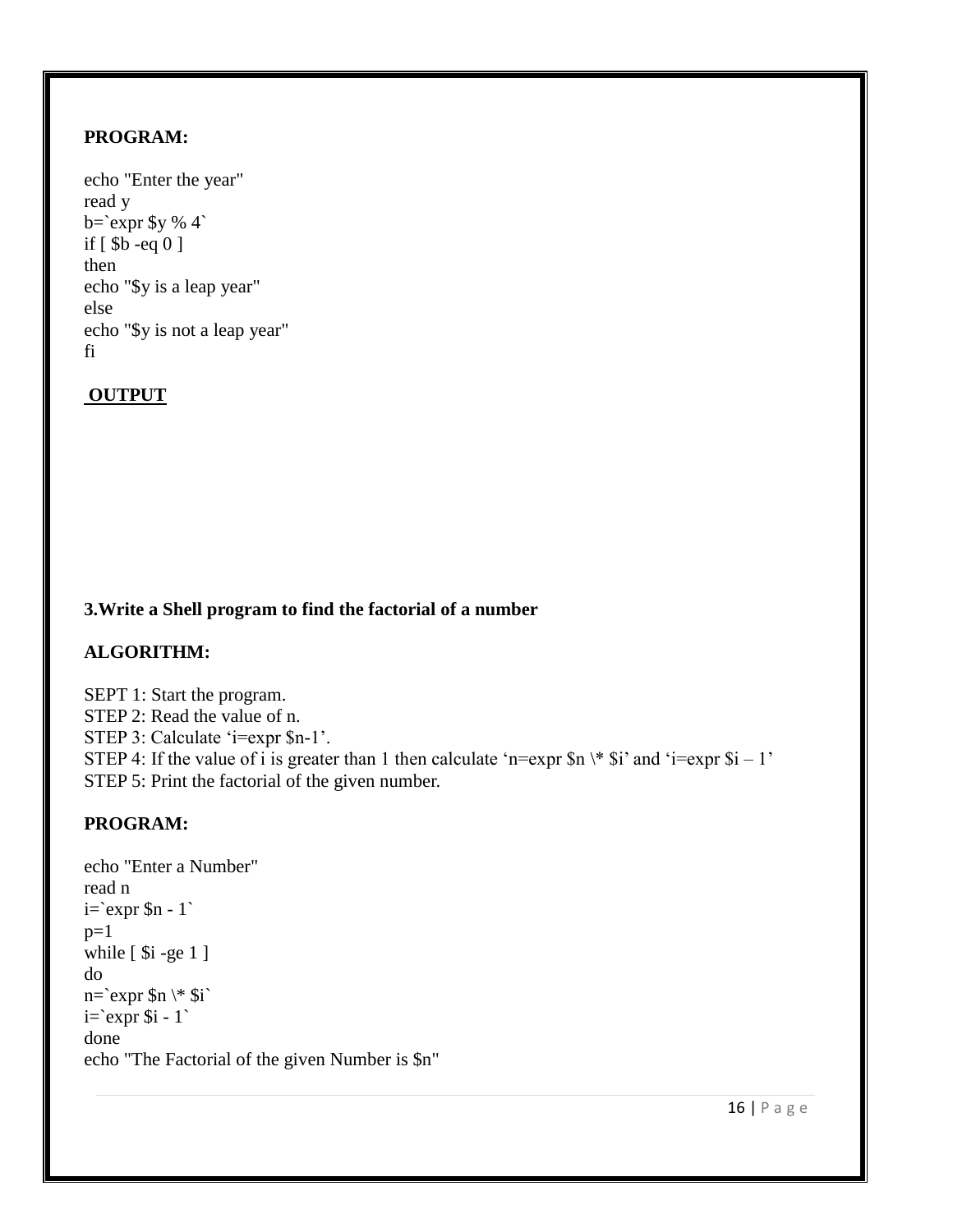### 4.**Write a Shell program to swap the two integers**

### **ALGORITHM:**

SEPT 1: Start the program. STEP 2: Read the value of a,b. STEP 3: Calculate the swapping of two values by using a temporary variable temp. STEP 4: Print the value of a and b.

### **PROGRAM:**

echo "Enter Two Numbers" read a b temp=\$a a=\$b b=\$temp echo "after swapping" echo \$a \$b

### **OUTPUT**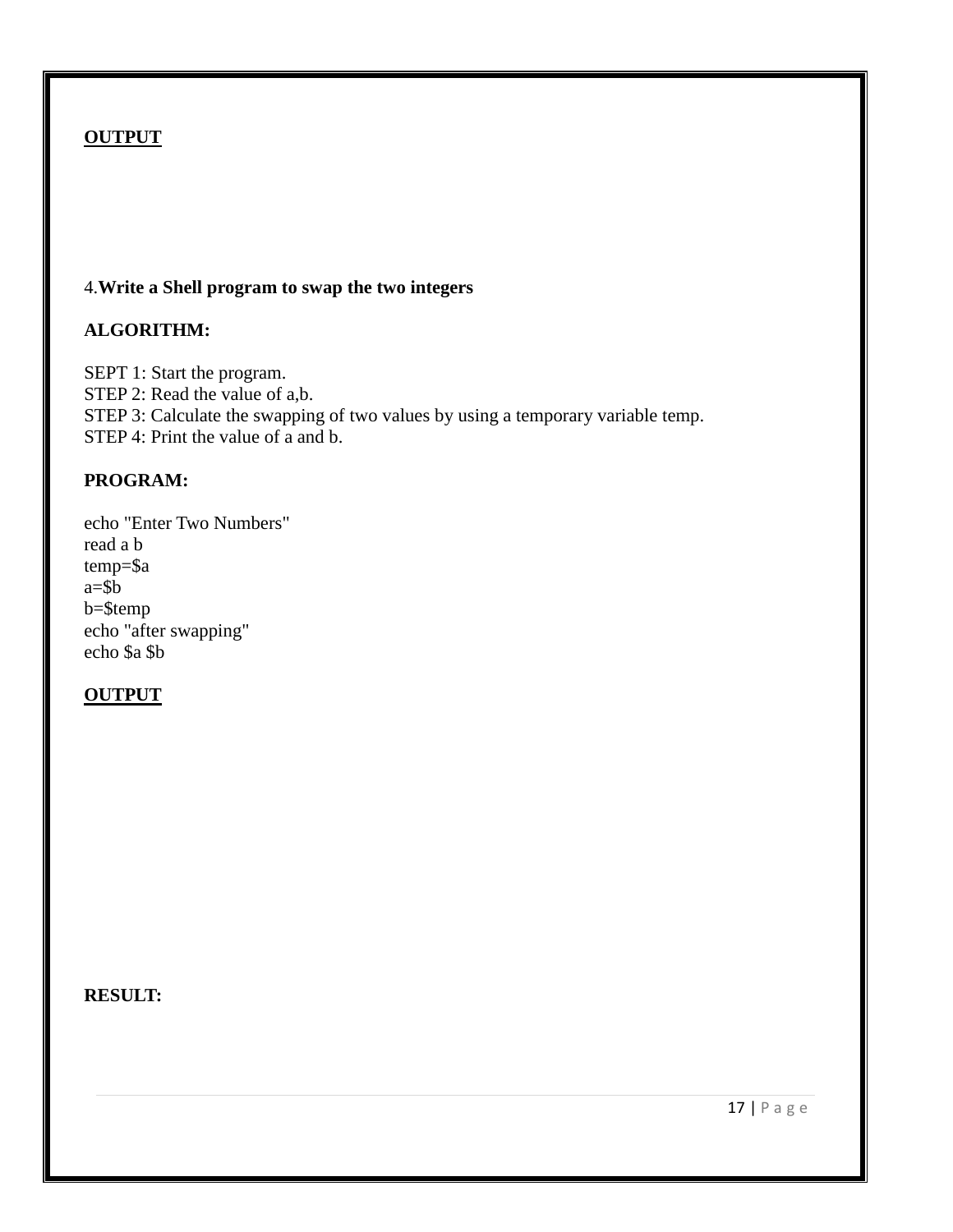**Ex.No:5**

### **CPU SCHEDULING ALGORITHMS**

# **PRIORITY**

#### **AIM:**

To write a C program for implementation of Priority scheduling algorithms.

### **ALGORITHM:**

Step 1: Inside the structure declare the variables.

Step 2: Declare the variable i,j as integer, totwtime and totttime is equal to zero.

Step 3: Get the value of 'n' assign p and allocate the memory.

Step 4: Inside the for loop get the value of burst time and priority.

Step 5: Assign wtime as zero .

Step 6: Check p[i].pri is greater than p[j].pri .

Step 7: Calculate the total of burst time and waiting time and assign as turnaround time.

Step 8: Stop the program.

```
#include<stdio.h>
#include<stdio.h>
#include<stdlib.h>
typedef struct
{
int pno;
int pri;
int pri;
int btime;
int wtime;
\}sp;
int main()
{
int i,j,n;
int tbm=0,totwtime=0,totttime=0;
sp * p,t;printf("\n PRIORITY SCHEDULING.\n");
printf("\n enter the no of process....\n");
scanf("%d",&n);
p=(sp*)malloc(sizeof(sp));
printf("enter the burst time and priority:\n");
for(i=0;i< n;i++){
printf("process%d:",i+1);
scanf("%d%d",&p[i].btime,&p[i].pri);
p[i].pno=i+1;
```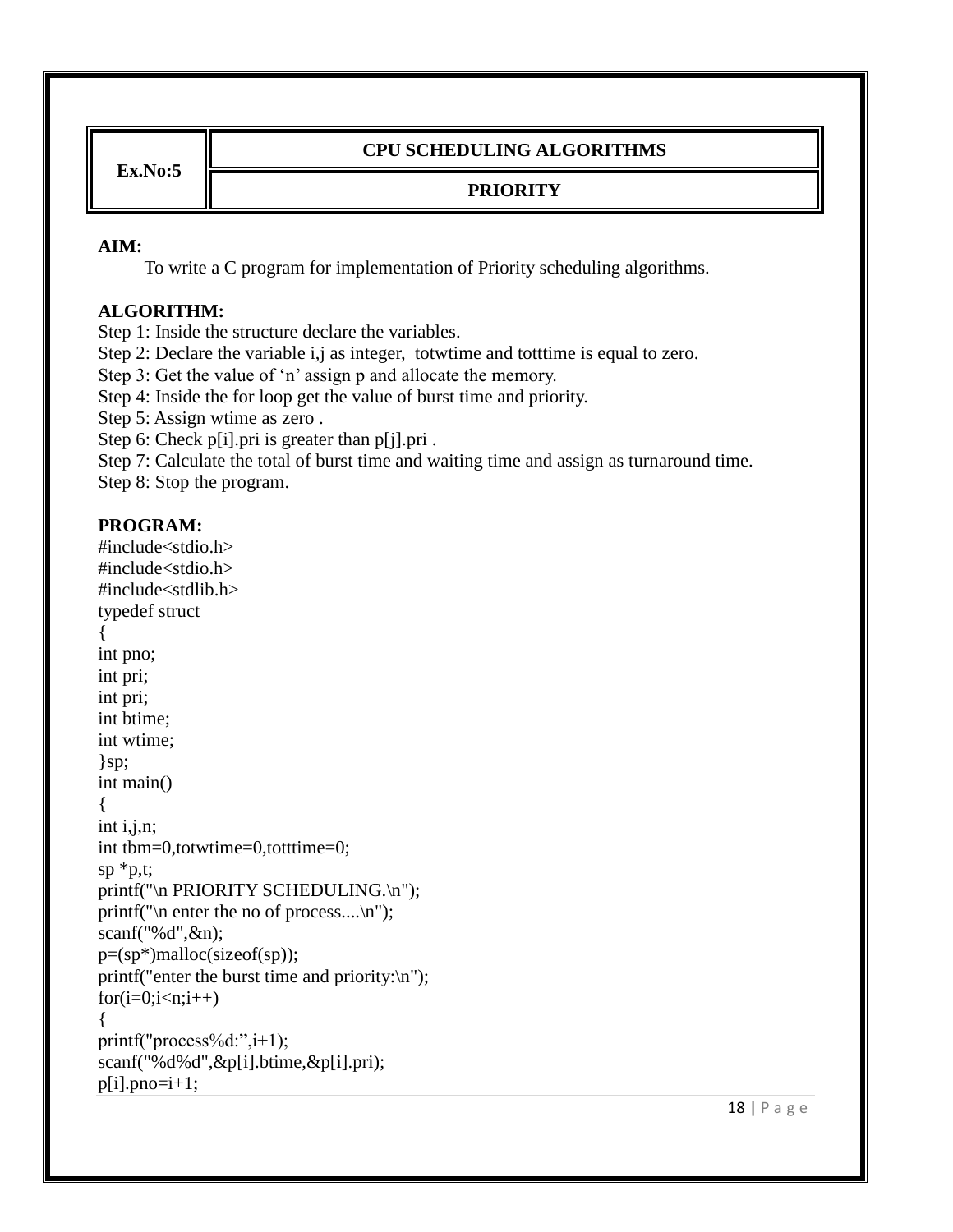```
p[i].wtime=0;
}
for(i=0;i < n-1;i++)for(j=i+1;j\leq n;j++){
if(p[i].pri>p[j].pri)
{
t=p[i];p[i]=p[j];
p[j]=t;}
}
printf("\n process\tbursttime\twaiting time\tturnaround time\n");
for(i=0;i< n;i++){
totwtime+=p[i].wtime=tbm;
tbm+=p[i].btime;
printf("\n%d\t\t%d",p[i].pno,p[i].btime);
printf("\t\t%d\t\t%d",p[i].wtime,p[i].wtime+p[i].btime);
}
totttime=tbm+totwtime;
printf("\n total waiting time:%d",totwtime);
printf("\n average waiting time:%f",(float)totwtime/n);
printf("\n total turnaround time:%d",totttime);
printf("\n avg turnaround time:%f",(float)totttime/n);
}
```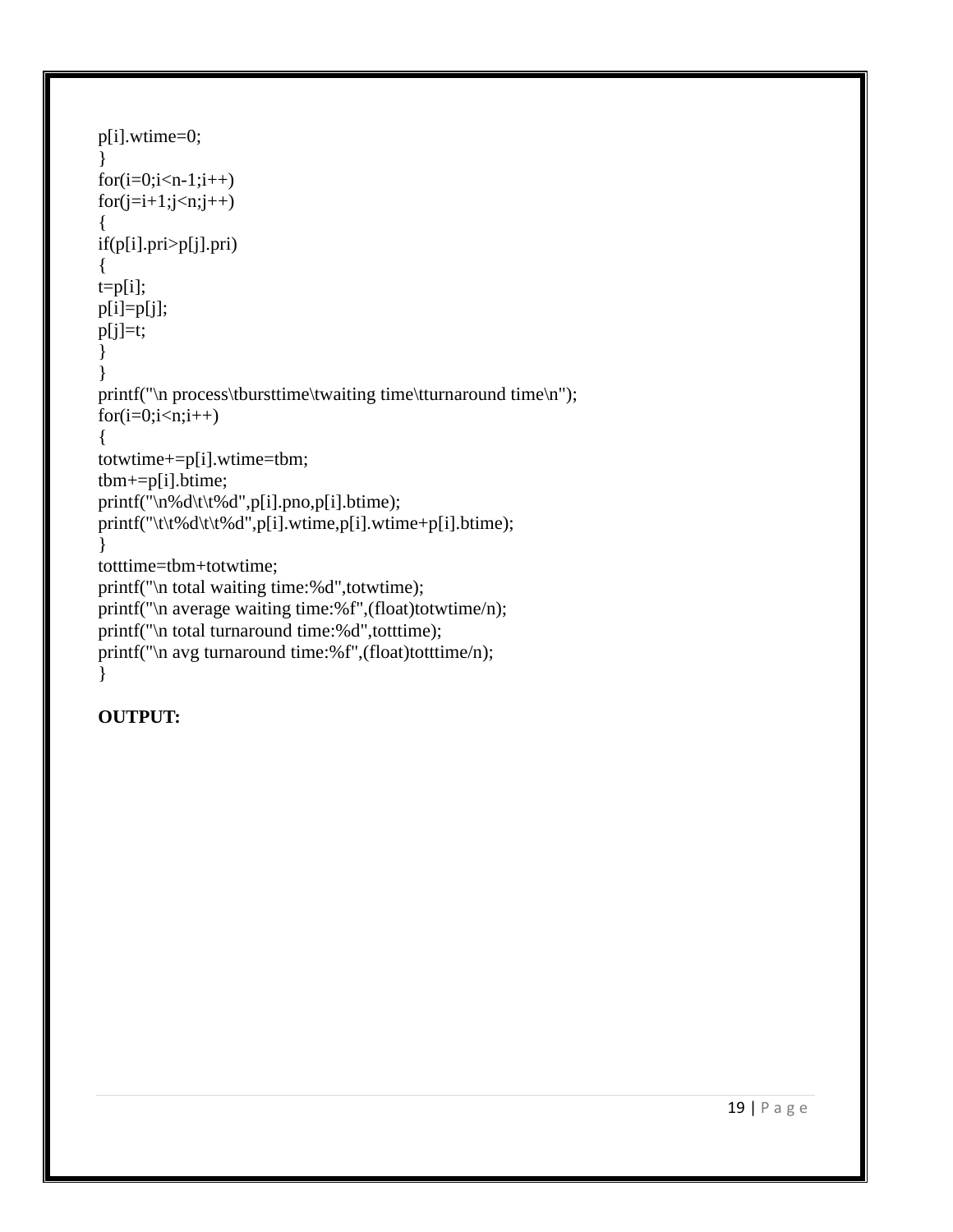**Ex.No:5.b**

### **CPU SCHEDULING ALGORITHMS**

### **ROUND ROBIN SCHEDULING**

#### **AIM:**

To write a C program for implementation of Round Robin scheduling algorithms.

### **ALGORITHM:**

Step 1: Inside the structure declare the variables.

Step 2: Declare the variable i, j as integer, totwtime and totttime is equal to zero.

Step 3: Get the value of 'n' assign p and allocate the memory.

Step 4: Inside the for loop get the value of burst time and priority and read the time quantum.

Step 5: Assign wtime as zero.

Step 6: Check p[i].pri is greater than p[j].pri.

Step 7: Calculate the total of burst time and waiting time and assign as turnaround time.

Step 8: Stop the program.

```
#include<stdio.h>
#include<stdlib.h>
struct rr
{
int pno,btime,sbtime,wtime,lst;
{}_{p[10]};int main()
{
int pp=-1,ts,flag,count,ptm=0,i,n,twt=0,totttime=0;
printf("\n round robin scheduling............");
printf("enter no of processes:");
scanf("%d",&n);
printf("enter the time slice:");
scanf("%d",&ts);
printf("enter the burst time");
for(i=0;i<n;i++){
printf("\n process%d\t",i+1);
scanf("%d",&p[i].btime);
p[i].wtime=p[i].lst=0;
p[i].pno=i+1;p[i].sbtime=p[i].btime;
}
```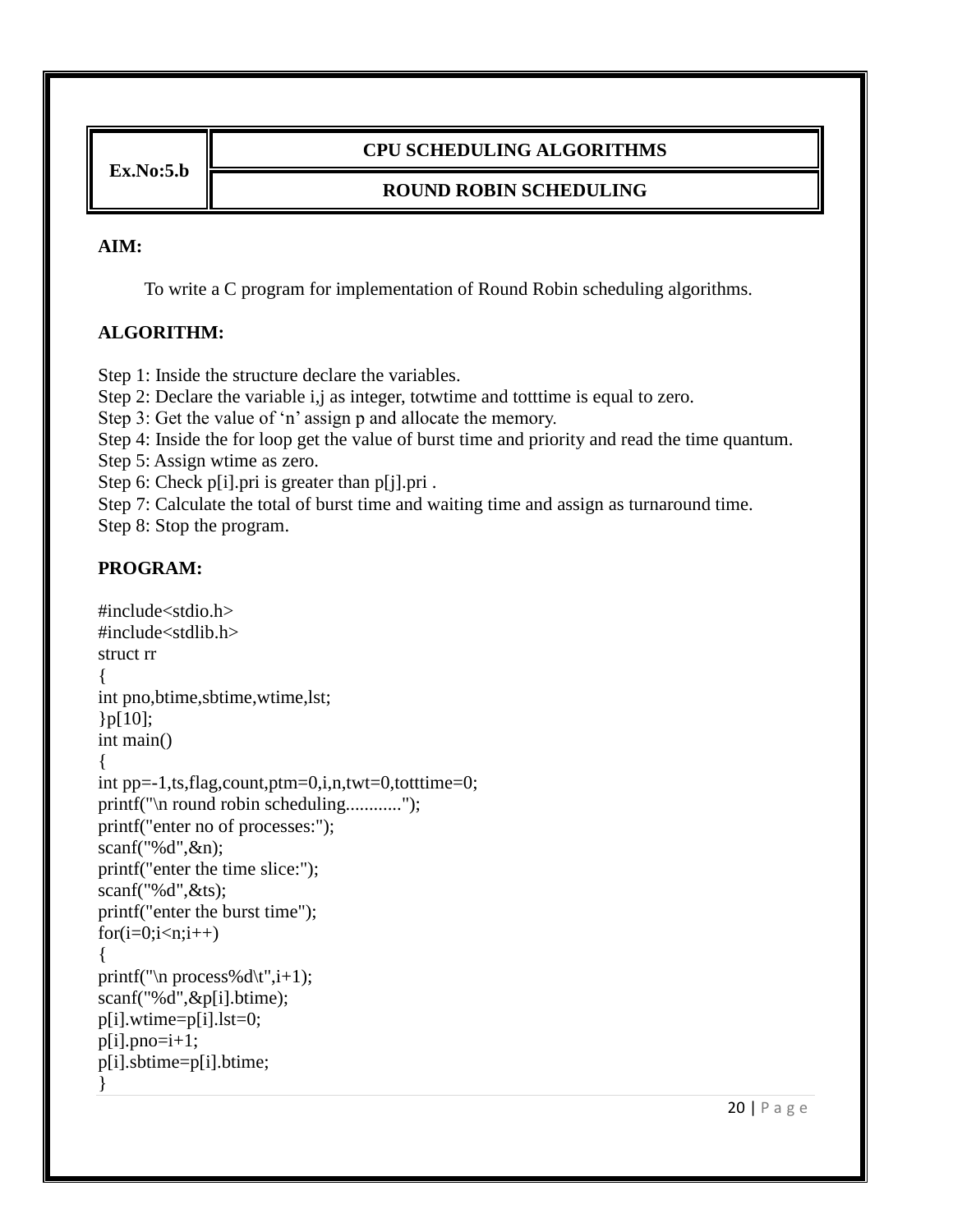```
printf("scheduling....\n");
do
{
flag=0;
for(i=0;i<n;i++){
count=p[i].btime;
if(count>0)
{
flag=-1;
count=(count>=ts)?ts:count;
printf("\n process %d",p[i].pno);
printf("from%d",ptm);
ptm+=count;
printf("to%d",ptm);
p[i].btime-=count;
if(pp!=i){
pp=i;
p[i].wtime+=ptm-p[i].lst-count;
p[i].lst=ptm;
}
}
```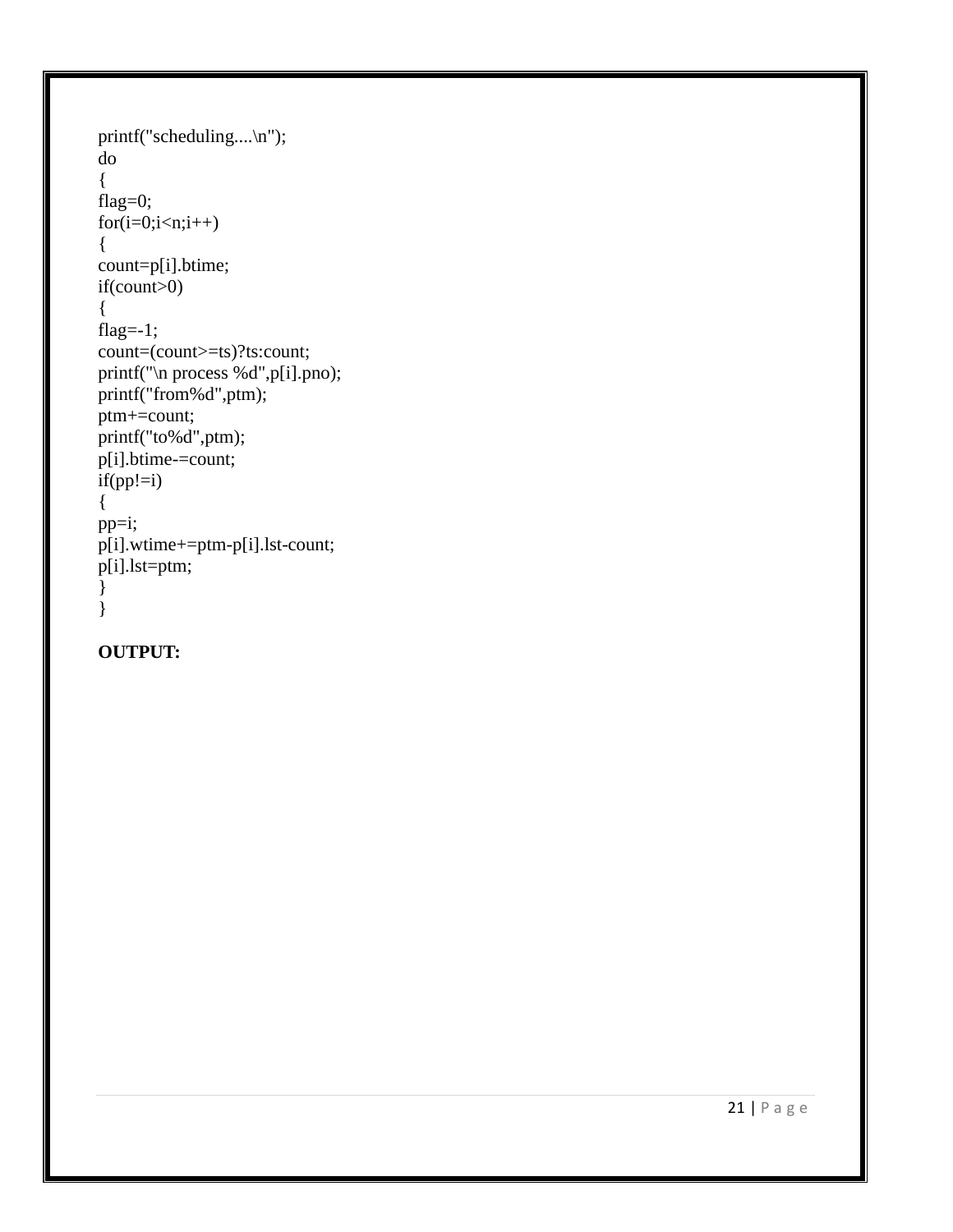**Ex.No:5.c**

### **CPU SCHEDULING ALGORITHMS**

#### **FCFS**

#### **AIM:**

To write a C program for implementation of FCFS and SJF scheduling algorithms.

### **ALGORITHM:**

Step 1: Inside the structure declare the variables.

Step 2: Declare the variable i,j as integer,totwtime and totttime is equal to zero.

Step 3: Get the value of 'n' assign pid as I and get the value of p[i].btime.

Step 4: Assign p[0] wtime as zero and tot time as btime and inside the loop calculate wait time and turnaround time.

Step 5: Calculate total wait time and total turnaround time by dividing by total number of process.

Step 6: Print total wait time and total turnaround time.

Step 7: Stop the program.

```
#include<stdio.h>
#include<stdlib.h>
struct fcfs
{
int pid;
int btime;
int wtime;
int ttime;
}
p[10];
int main()
{
int i,n;
int towtwtime=0,totttime=0;
printf("\n fcfs scheduling...\n");
printf("enter the no of process");
scanf("%d",&n);
for(i=0;i< n;i++){
p[i].pid=1;printf("\n burst time of the process");
scanf("%d",&p[i].btime);
}
```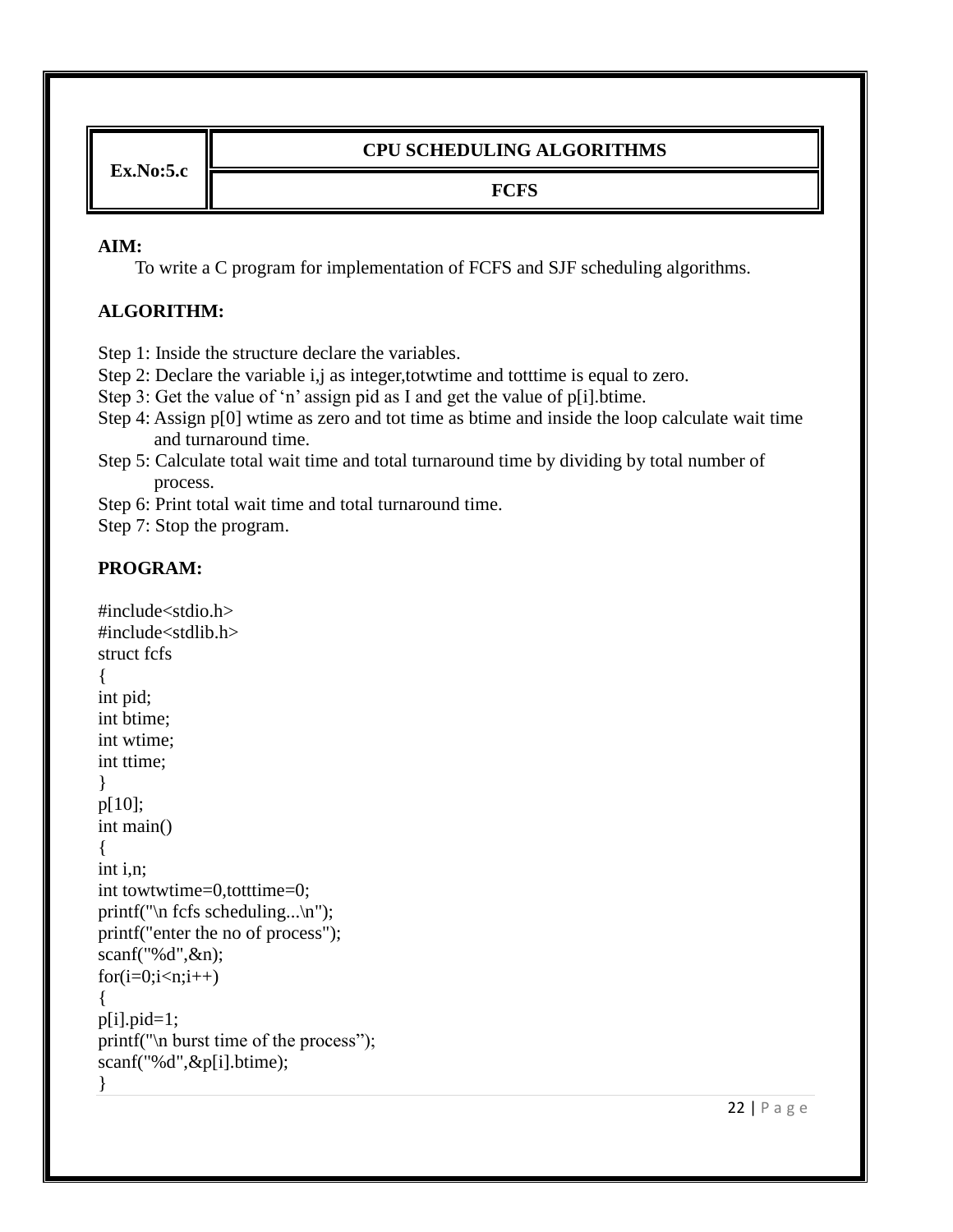```
p[0].wtime=0;
p[0].ttime=p[0].btime;
totttime+=p[i].ttime;
for(i=0;i< n;i++){
p[i].wtime=p[i-1].wtime+p[i-1].btim
p[i].ttime=p[i].wtime+p[i].btime;
totttime+=p[i].ttime;
towtwtime+=p[i].wtime;
}
for(i=0;i< n;i++){{
printf("\n waiting time for process");
printf("\n turn around time for process");
print(f("n");}}
printf("\n total waiting time :%d", totwtime );
printf("\n average waiting time :%f",(float)totwtime/n);
printf("\n total turn around time :%d",totttime);
printf("\n average turn around time: :%f",(float)totttime/n);
}
```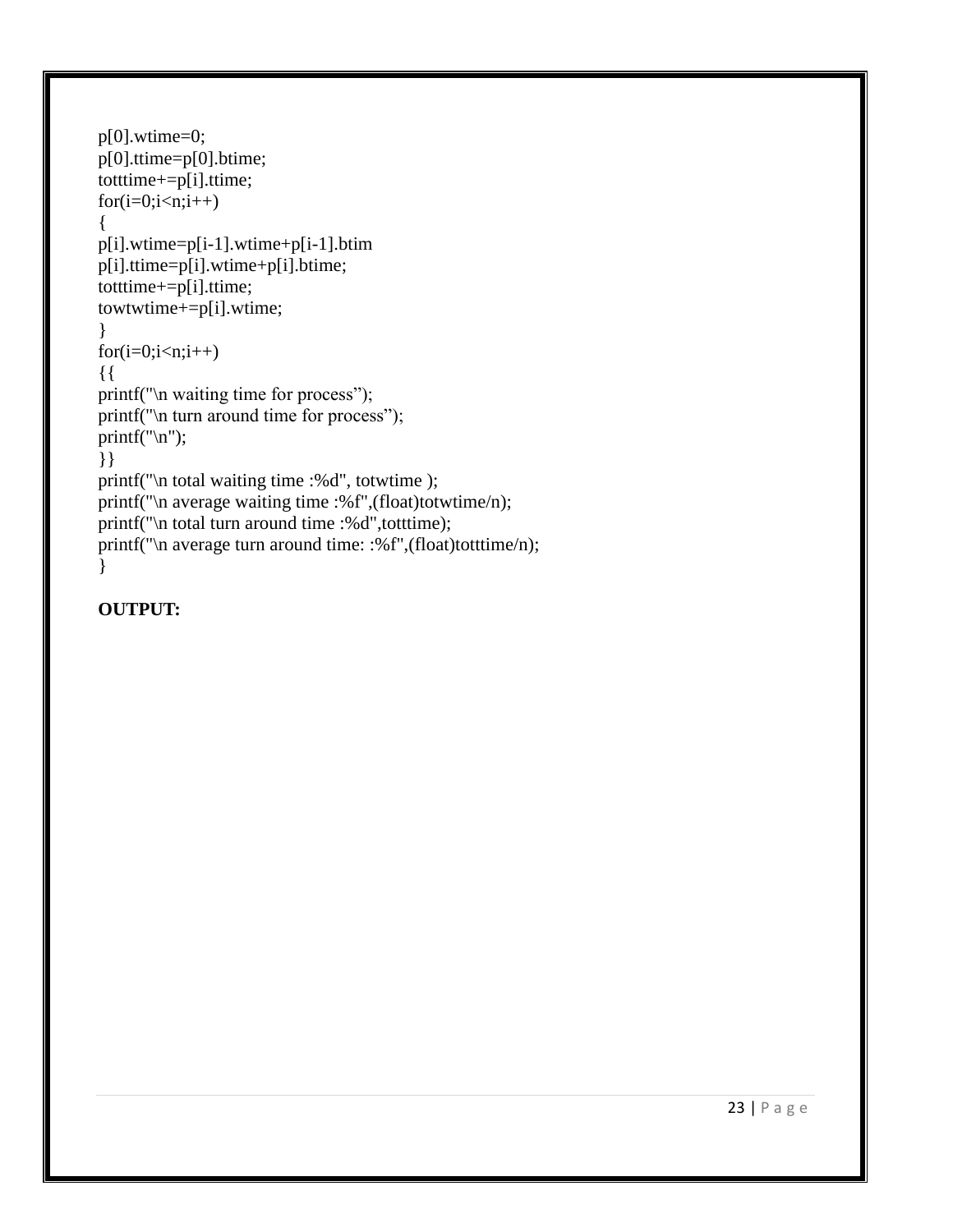**Ex.No:5.d**

### **CPU SCHEDULING ALGORITHMS**

### **SJF SCHEDULING**

#### **AIM:**

To write a C program for implementation of SJF scheduling algorithms.

# **ALGORITHM:**

Step 1: Inside the structure declare the variables.

Step 2: Declare the variable i,j as integer,totwtime and totttime is equal to zero.

Step 3: Get the value of 'n' assign pid as I and get the value of p[i].btime.

- Step 4: Assign p[0] wtime as zero and tot time as btime and inside the loop calculate wait time and turnaround time.
- Step 5: Calculate total wait time and total turnaround time by dividing by total number of process.

Step 6: Print total wait time and total turnaround time.

Step 7: Stop the program.

```
#include<stdio.h>
#include<stdlib.h>
typedef struct
{
int pid;
int btime;
int wtime;
}
sp;
int main()
{
int i,j,n,tbm=0,towtwtime=0,totttime
sp*p,t;
printf("\n sjf schaduling ..\n");
printf("enter the no of processor");
scanf("%d",&n);
p=(sp*)malloc(sizeof(sp));
printf("\n enter the burst time");
for(i=0;i< n;i++){
printf("\n process %d\t",i+1);
scanf("%d",&p[i].btime);
p[i].pid=i+1;p[i].wtime=0;
```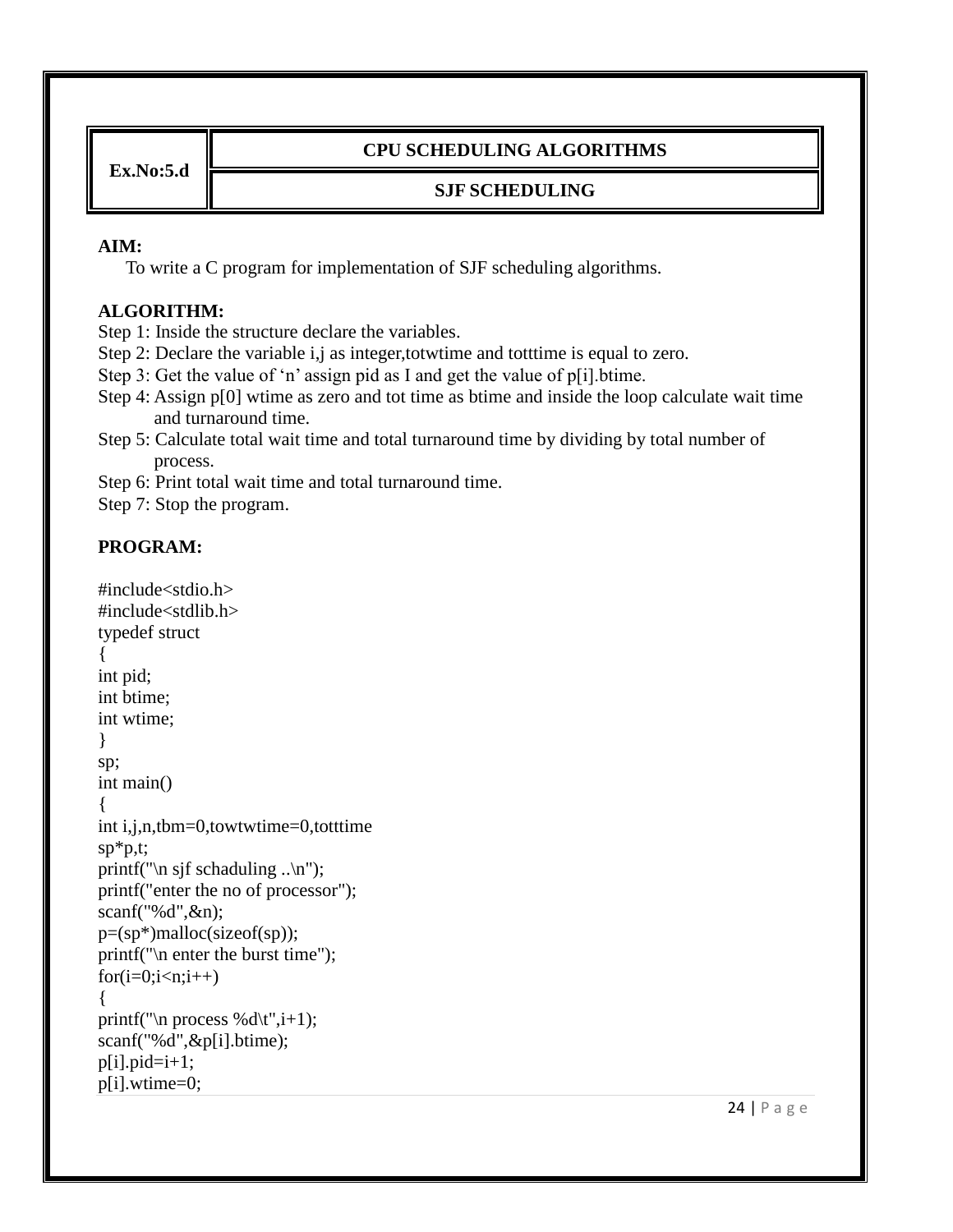```
}
for(i=0;i\leq n;i++)for(j=j+1,j\leq n;j++){
if(p[i].btime>p[j].btime)
{
t=p[i];p[i]=p[j];
p[i]=t;}}
printf("\infty process scheduling\infty");
printf("\n process \tburst time \t w
for(i=0;i<n;i++){
towtwtime+=p[i].wtime=tbm;
tbm+=p[i].btime;
printf("\n%d\t\t%d",p[i].pid,p[i].bt
printf("\t\t%d\t\t%d",p[i].wtime,p[i].
}
totttime=tbm+towtwtime;
printf("\n total waiting time :%d", totwtime );
printf("\n average waiting time :%f",(float)totwtime/n);
printf("\n total turn around time :%d",totttime);
printf("\n average turn around time: :%f",(float)totttime/n);
}
```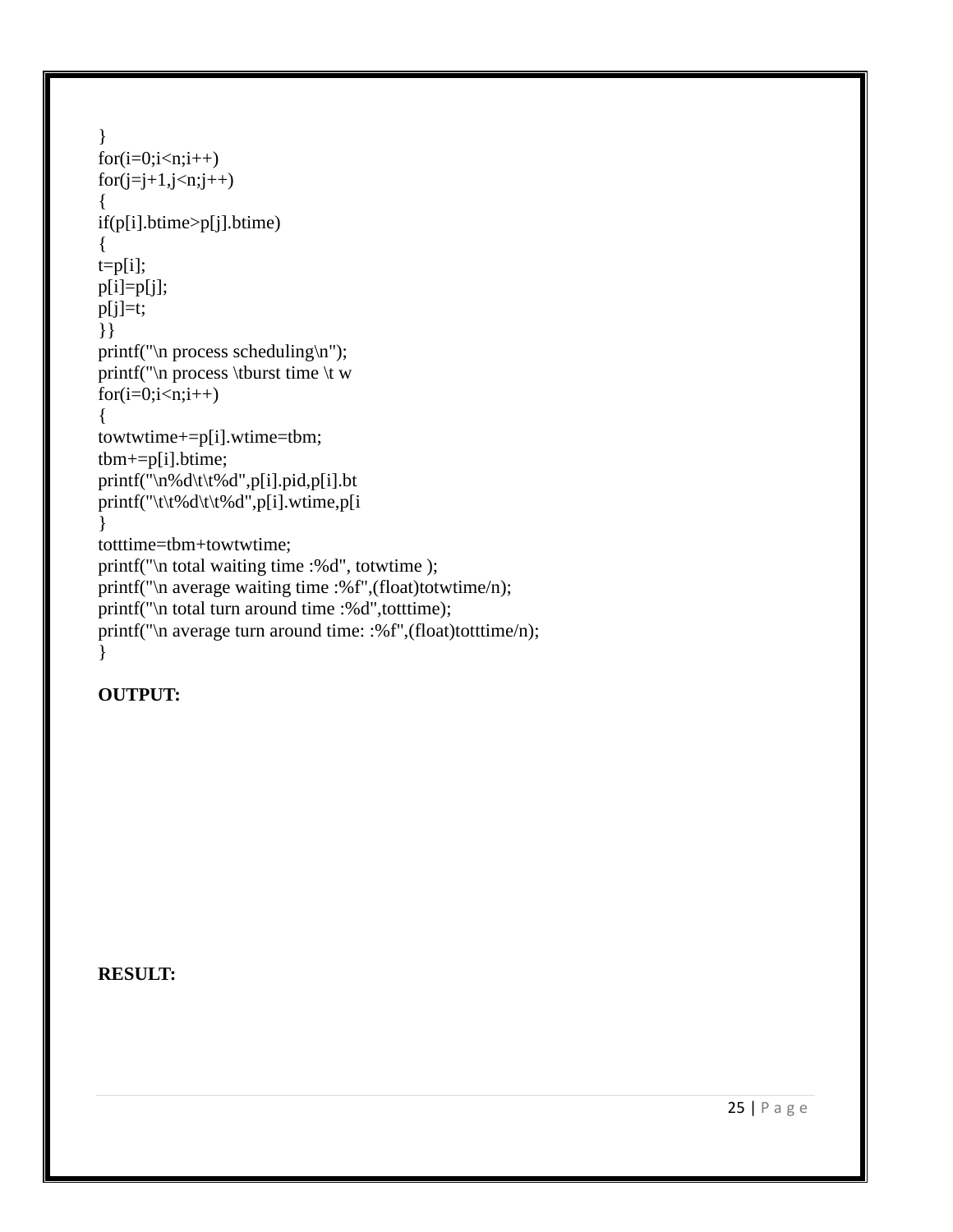### Ex.No:6 **PRODUCER CONSUMER PROBLEM USING SEMAPHORES**

#### **AIM:**

To write a C-program to implement the producer – consumer problem using semaphores.

## **ALGORITHM:**

Step 1: Start the program.

- Step 2: Declare the required variables.
- Step 3: Initialize the buffer size and get maximum item you want to produce.
- Step 4: Get the option, which you want to do either producer, consumer or exit from the operation.
- Step 5: If you select the producer, check the buffer size if it is full the producer should not produce the item or otherwise produce the item and increase the value buffer size.
- Step 6: If you select the consumer, check the buffer size if it is empty the consumer should not consume the item or otherwise consume the item and decrease the value of buffer size.
- Step 7: If you select exit come out of the program.

Step 8: Stop the program.

# **PROGRAM:**

#include<stdio.h> int mutex=1,full=0,empty=3,x=0; main() { int n; void producer(); void consumer(); int wait(int); int signal(int); printf("\n1.PRODUCER\n2.CONSUMER\n3.EXIT\n"); while(1)  $\{$ printf("\nENTER YOUR CHOICE\n"); scanf("%d",&n); switch(n) { case 1: if((mutex==1) $\&&(empty!=0))$ producer(); else printf("BUFFER IS FULL"); break;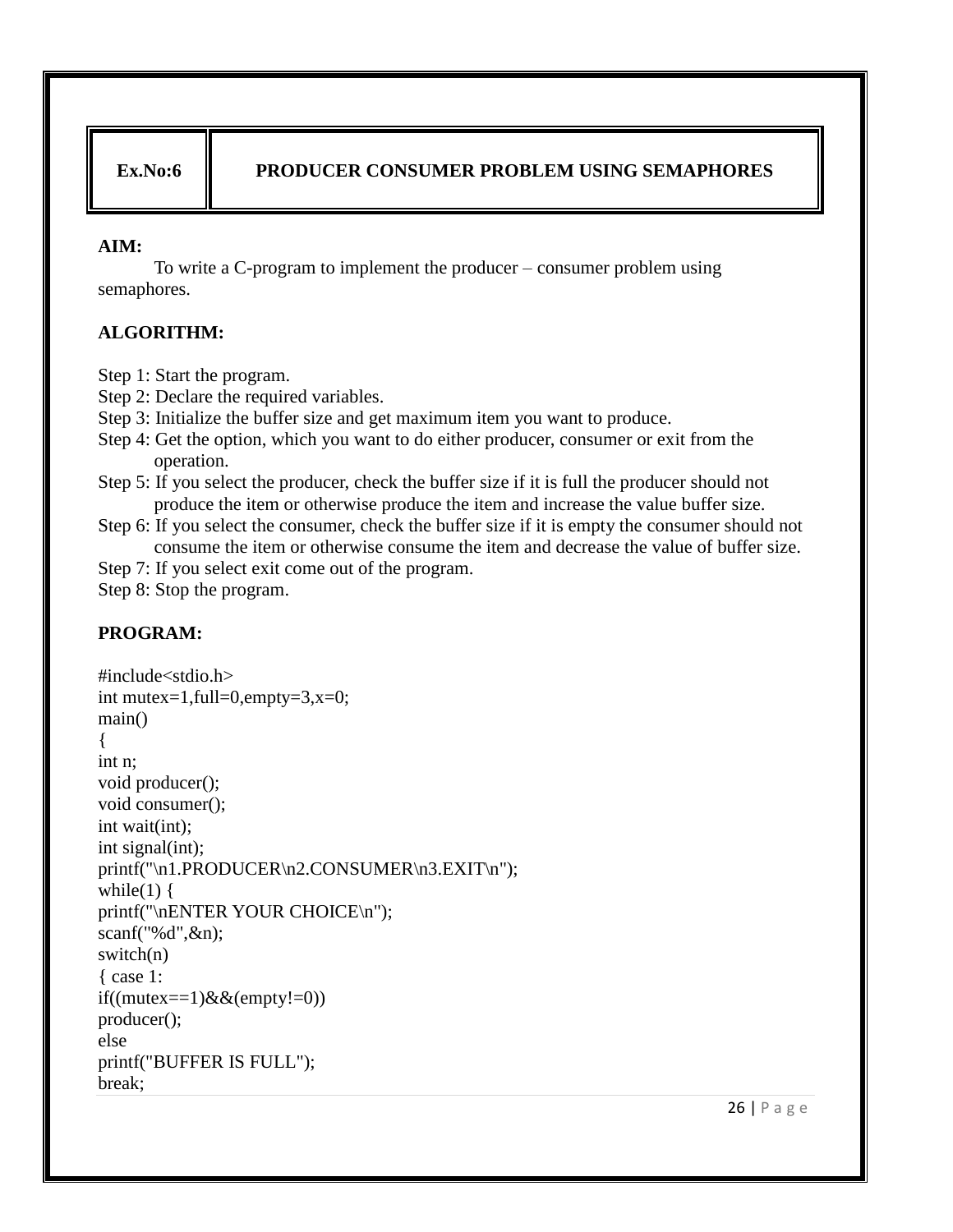```
case 2: 
if((mutex == 1) \& \& (full != 0))consumer(); 
else
printf("BUFFER IS EMPTY"); 
break; 
case 3: 
exit(0);break; 
}
}
} 
int wait(int s) { 
return(--s); \}int signal(int s) { 
return(++s); \}void producer() { 
mutex=wait(mutex);
full=signal(full);
empty=wait(empty); 
x++;
printf("\nproducer produces the item%d",x); 
mutex=signal(mutex); }
void consumer() { 
mutex=wait(mutex); 
full=wait(full); 
empty=signal(empty); 
printf("\n consumer consumes item%d",x); 
X--;mutex=signal(mutex); }
```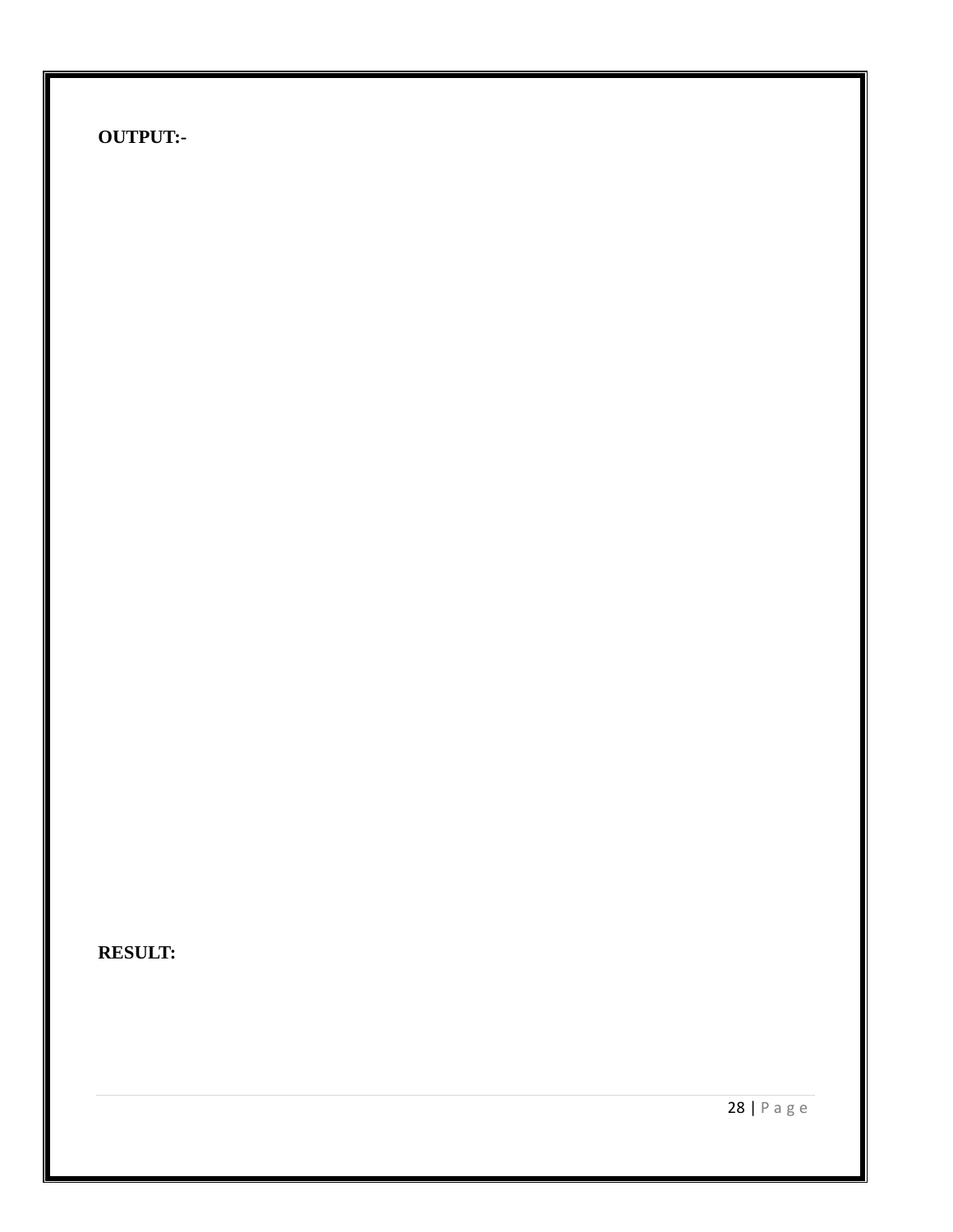# **Ex.No:7 IPC USING SHARED MEMORY**

#### **AIM:**

To write a c program to implement IPC using shared memory.

### **ALGORITHM:**

Step 1: Start the process Step 2: Declare the segment size Step 3: Create the shared memory Step 4: Read the data from the shared memory Step 5: Write the data to the shared memory Step 6: Edit the data Step 7: Stop the process

```
#include<stdio.h>
#include<stdlib.h>
#include<unistd.h>
#include<string.h>
#include<sys/ipc.h>
#include<sys/shm.h>
#include<sys/types.h>
#define SEGSIZE 100
int main(int argc, char *argv[ ])
{
int shmid,cntr;
key_t key;
char *segptr;
char buff[]="poooda......";
key=ftok(".",'s');
if((shmid=shmget(key, SEGSIZE, IPC_CREAT | IPC_EXCL | 0666))== -1)
{
if((shmid=shmget(key,SEGSIZE,0))==-1)
{
perror("shmget");
exit(1);
}
}
else
{
```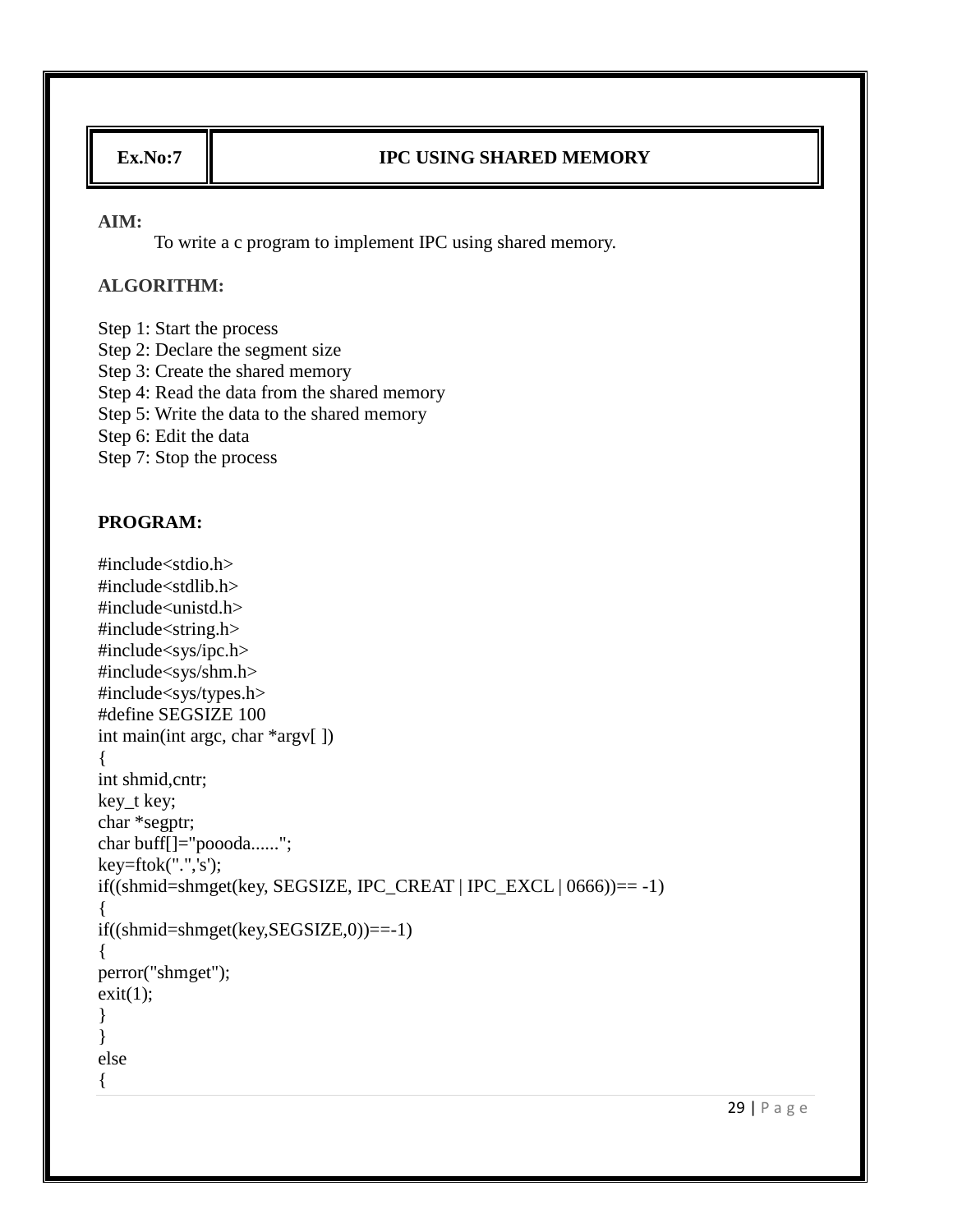```
printf("Creating a new shared memory seg \n");
printf("SHMID:%d",shmid);
}
system("ipcs –m");
if((\text{segptr}=(\text{char}^*)\text{shmat}(\text{shmid},0,0))==(\text{char}^*)-1){
perror("shmat");
exit(1);}
printf("Writing data to shared memory...\n");
strcpy(segptr,buff);
printf("DONE\n");
printf("Reading data from shared memory...\n");
printf("DATA:-%s\n",segptr);
printf("DONE\n");
printf("Removing shared memory Segment...\n");
if(\text{shmetl}(shmid, IPC\_RMID,0) == -1)printf("Can't Remove Shared memory Segment...\n");
else
printf("Removed Successfully");
}
```

```
OUTPUT:
```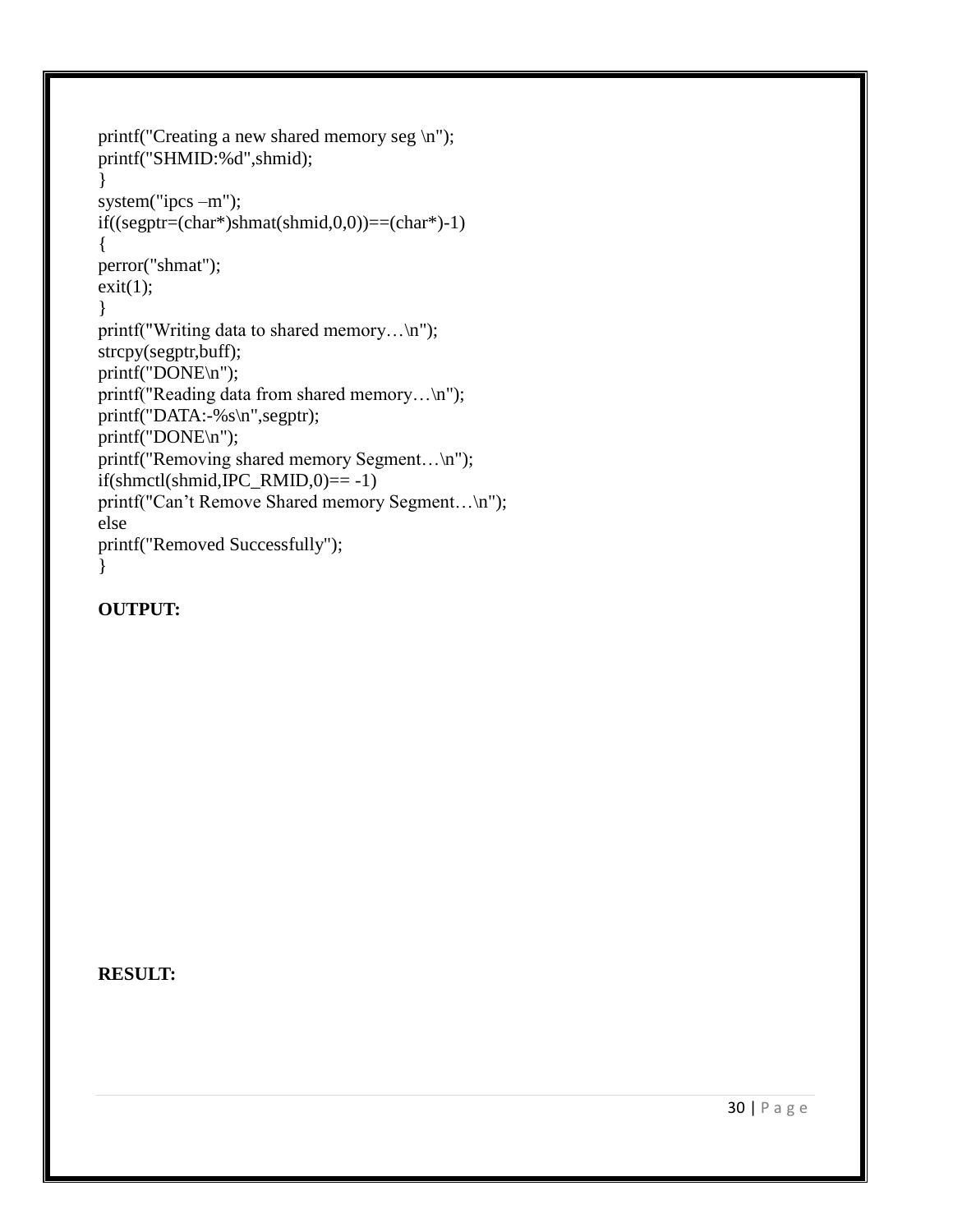### **Ex.No:8 BANKERS ALGORITHM FOR DEADLOCK AVOIDANCE**

#### **AIM:**

To write a C program to implement banker"s algorithm for deadlock avoidance.

### **ALGORITHM:**

Step-1: Start the program.

Step-2: Declare the memory for the process.

Step-3: Read the number of process, resources, allocation matrix and available matrix.

Step-4: Compare each and every process using the banker's algorithm.

Step-5: If the process is in safe state then it is a not a deadlock process otherwise it is a deadlock process

Step-6: produce the result of state of process

Step-7: Stop the program

#### **PROGRAM:**

```
#include<stdio.h>
#include<conio.h>
int max[100][100];
int alloc[100][100];
int need[100][100];
int avail[100];
int n,r;
void input();
void show();
void cal();
int main()
{
int i,j;
printf("********** Baner's Algo ************\n");
input();
show();
cal();
getch();
return 0;
}
void input()
{
int i,j;
printf("Enter the no of Processes\t");
```
31 | P a g e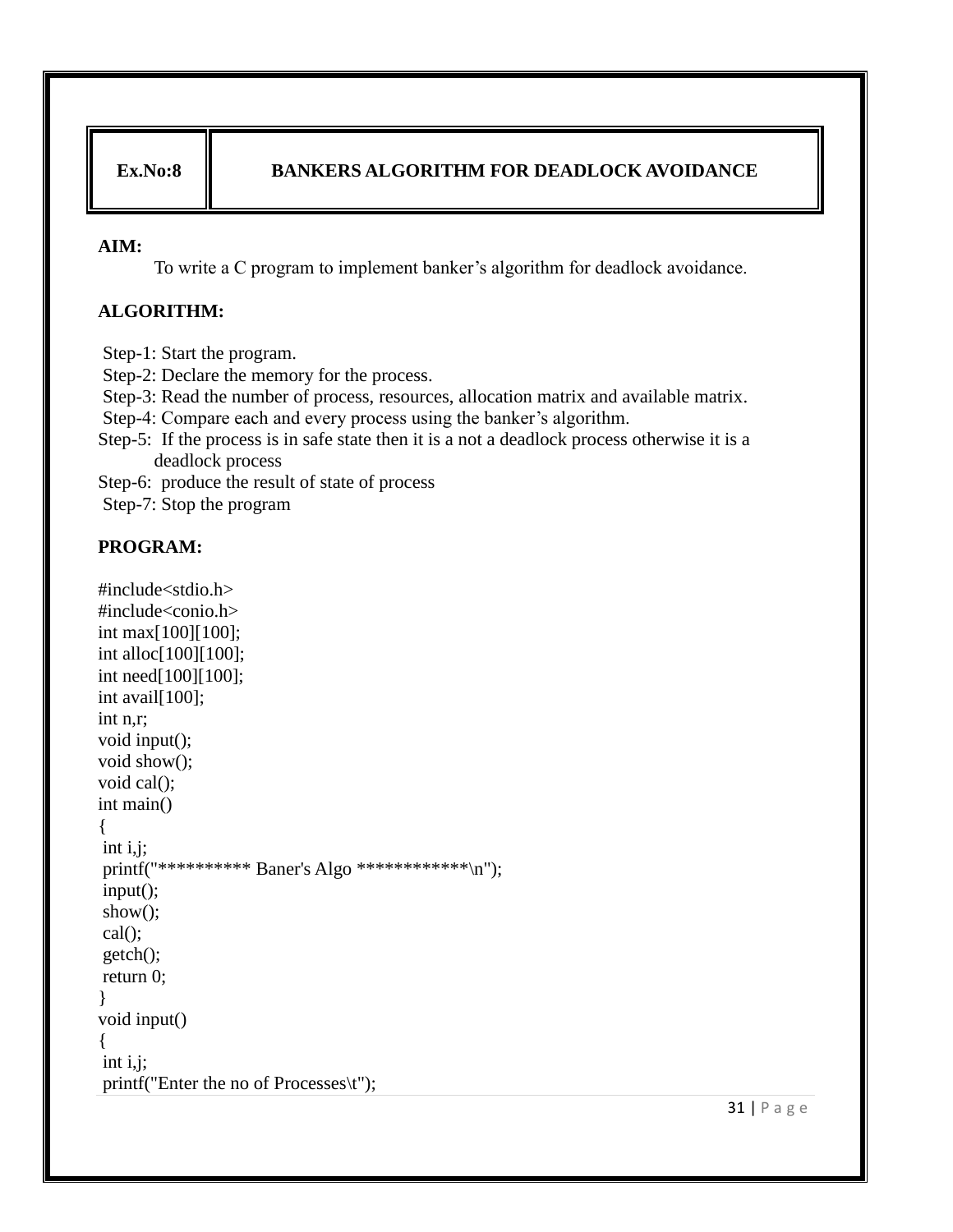```
scanf("%d",&n);
 printf("Enter the no of resources instances\t");
scanf("%d",&r);
 printf("Enter the Max Matrix\n");
for(i=0;i< n;i++){
for(j=0;j\leq r;j++)\{scanf("%d",&max[i][j]);
}}
printf("Enter the Allocation Matrix\n");
for(i=0;i< n;i++){
for(j=0;j < r;j++){
scanf("%d",&alloc[i][j]);
}}
printf("Enter the available Resources\n");
for(j=0;j\leq r;j++){
scanf("%d",&avail[j]);
}}
void show() {
int i,j
;
printf("Process\t Allocation\t Max\t Available\t");
for(i=0;i< n;i++){
printf("\nP\&d\t",i+1);for(j=0;j < r;j++){
printf("%d ",alloc[i][j]);
}
print(f''(t'');for(j=0;j\leq r;j++){
printf("%d ",max[i][j]); }
print(f''(t'');if(i==0){
for(j=0;j < r;j++)printf("%d ",avail[j]);
}}}
void cal()
```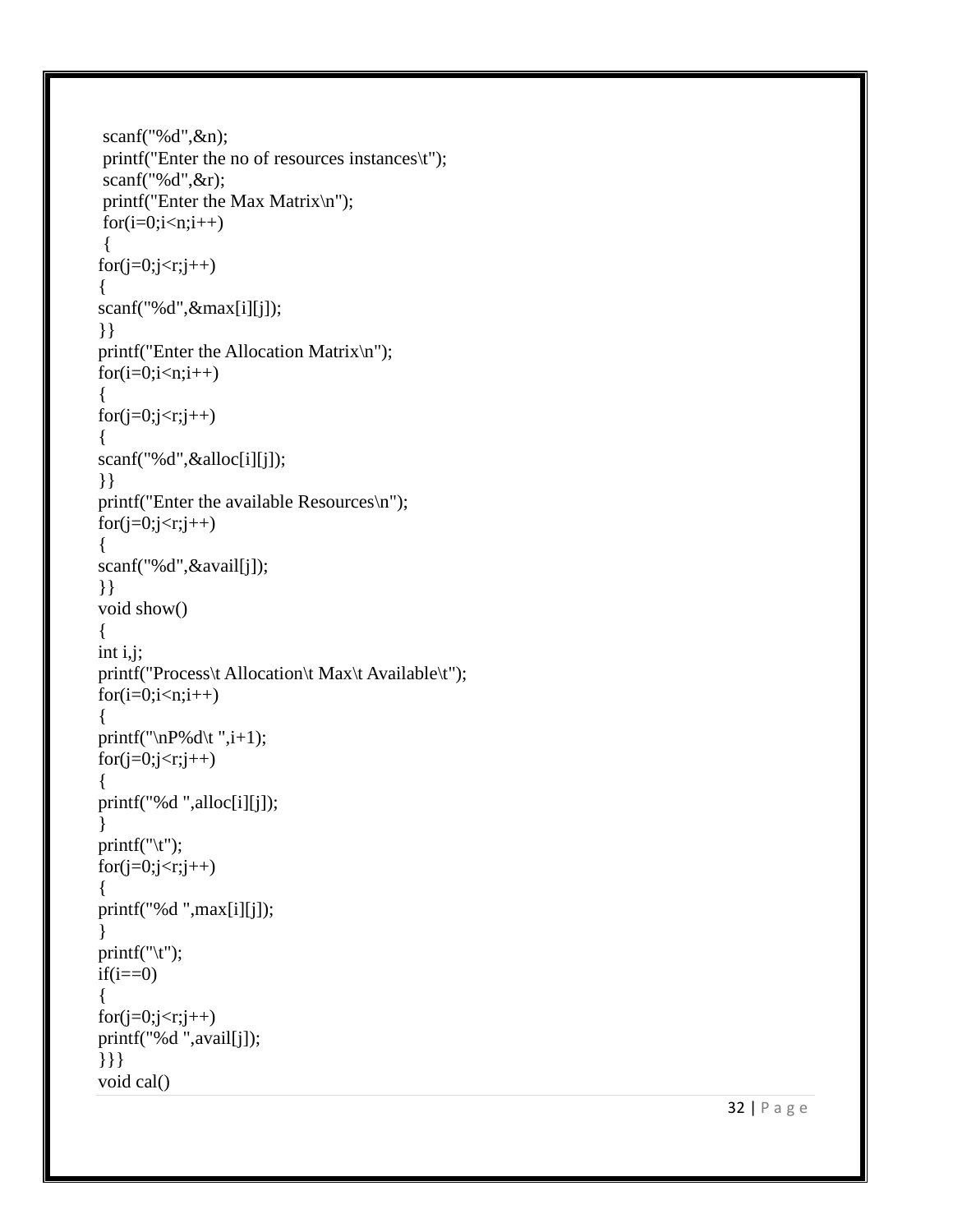```
{
int finish[100],temp,need[100][100],flag=1,k,c1=0;
int safe[100];
int i,j;
for(i=0;i< n;i++){
finish[i]=0; }
//find need matrix
for(i=0;i=n;i++){
for(j=0;j\leq r;j++){
need[i][j]=max[i][j]-alloc[i][j];
}}
print(f("n");while(flag) {
flag=0;
for(i=0;i< n;i++){
int c=0;
for(j=0;j\leq r;j++){
if((finish[i]=-0) & \& (need[i][j] <=avail[j])){
c++;if(c==r)\{for(k=0;k< r;k++){
avail[k] += alloc[i][j];finish[i]=1;flag=1; }
print(f("P%d->",i));if(finish[i]=1){
i=n;
}}}}}}
for(i=0;i=n;i++)\{if(finish[i]=1){
c1++;
```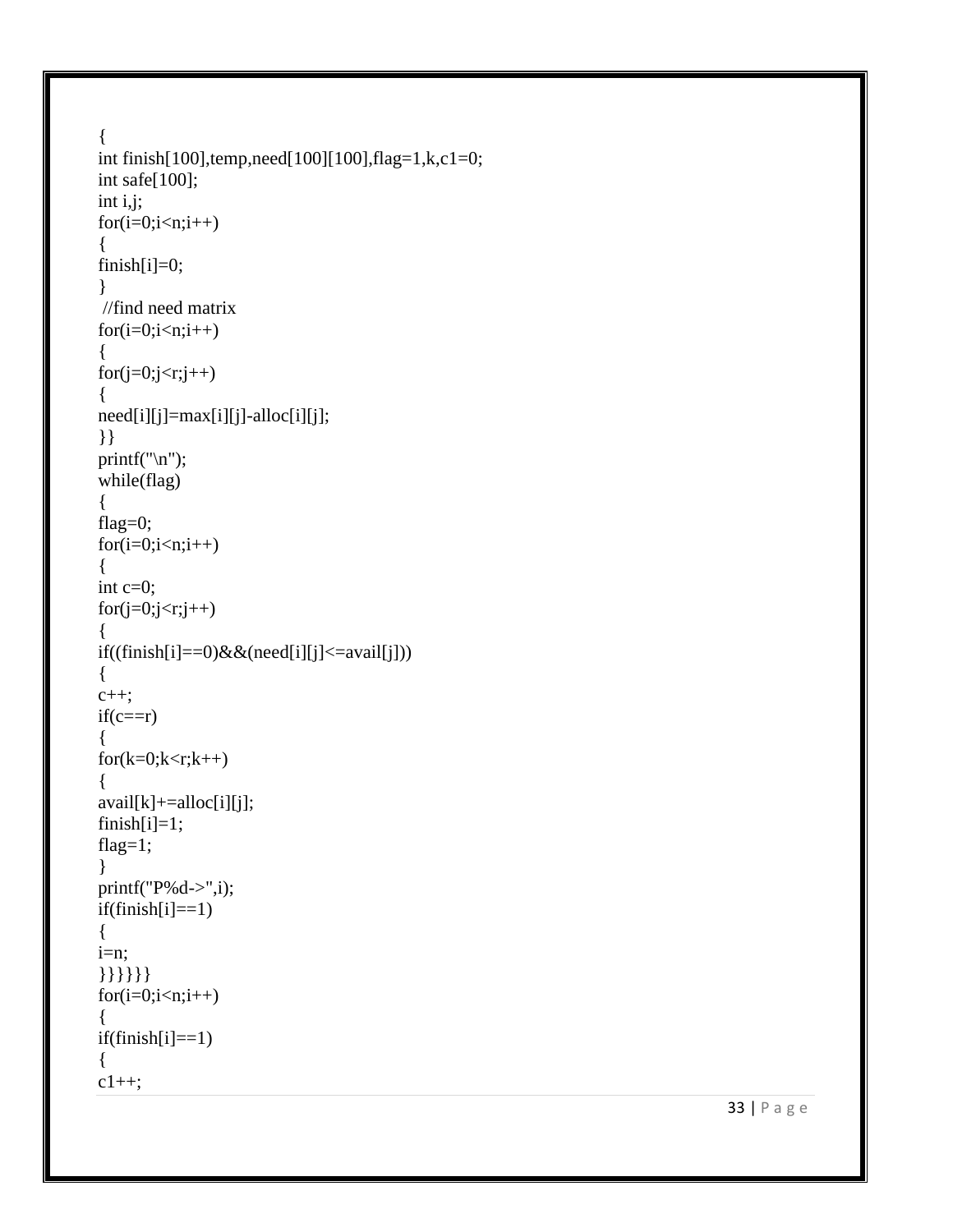```
}
else
{printf("P%d->",i);
}}
if(c1 == n){\text{print}("\n The system is in safe state");
}
Else
{
printf("\n Process are in dead lock");
printf("\n System is in unsafe state");
\left\{\right\}
```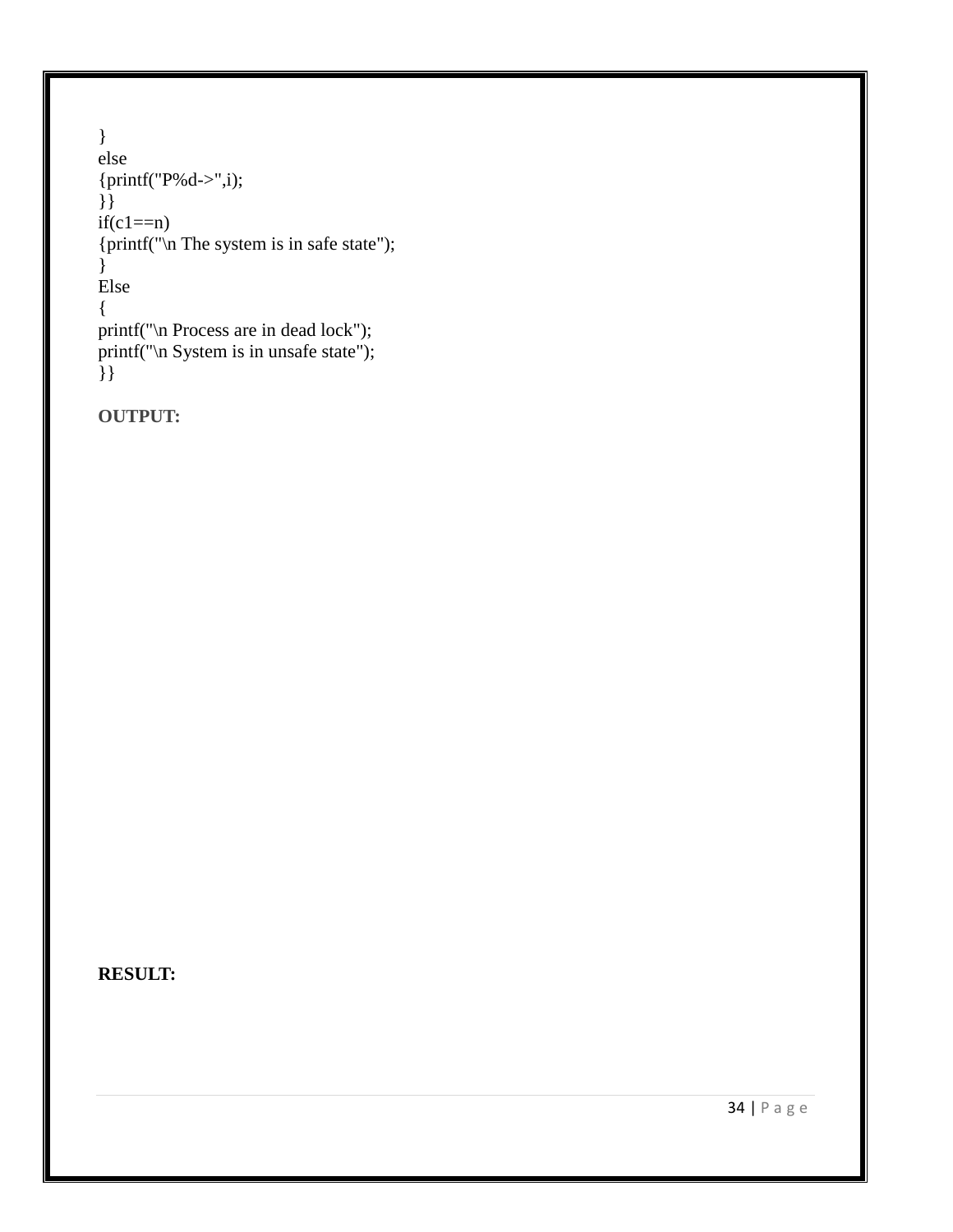### **Ex.No:9 ALGORITHM FOR DEADLOCK DETECTION**

#### **AIM:**

To write a C program to implement algorithm for deadlock detection.

### **ALGORITHM:**

Step-1: Start the program.

Step-2: Declare the memory for the process.

Step-3: Read the number of process, resources, allocation matrix and available matrix.

Step-4: Compare each and every process using the banker's algorithm.

Step-5: If the process is in safe state then it is a not a deadlock process otherwise it is a deadlock process

Step-6: produce the result of state of process

Step-7: Stop the program

#### **PROGRAM:**

```
#include<stdio.h>
#include<conio.h>
int max[100][100];
int alloc[100][100];
int need[100][100];
int avail[100];
int n,r;
void input();
void show();
void cal();
int main()
{
int i,j;
printf("************* Deadlock Detection Algo ************\n");
input();
show();
cal();
getch();
return 0;
}
void input()
\{int i,j;
printf("Enter the no of Processes\t");
scanf("%d",&n);
```
35 | P a g e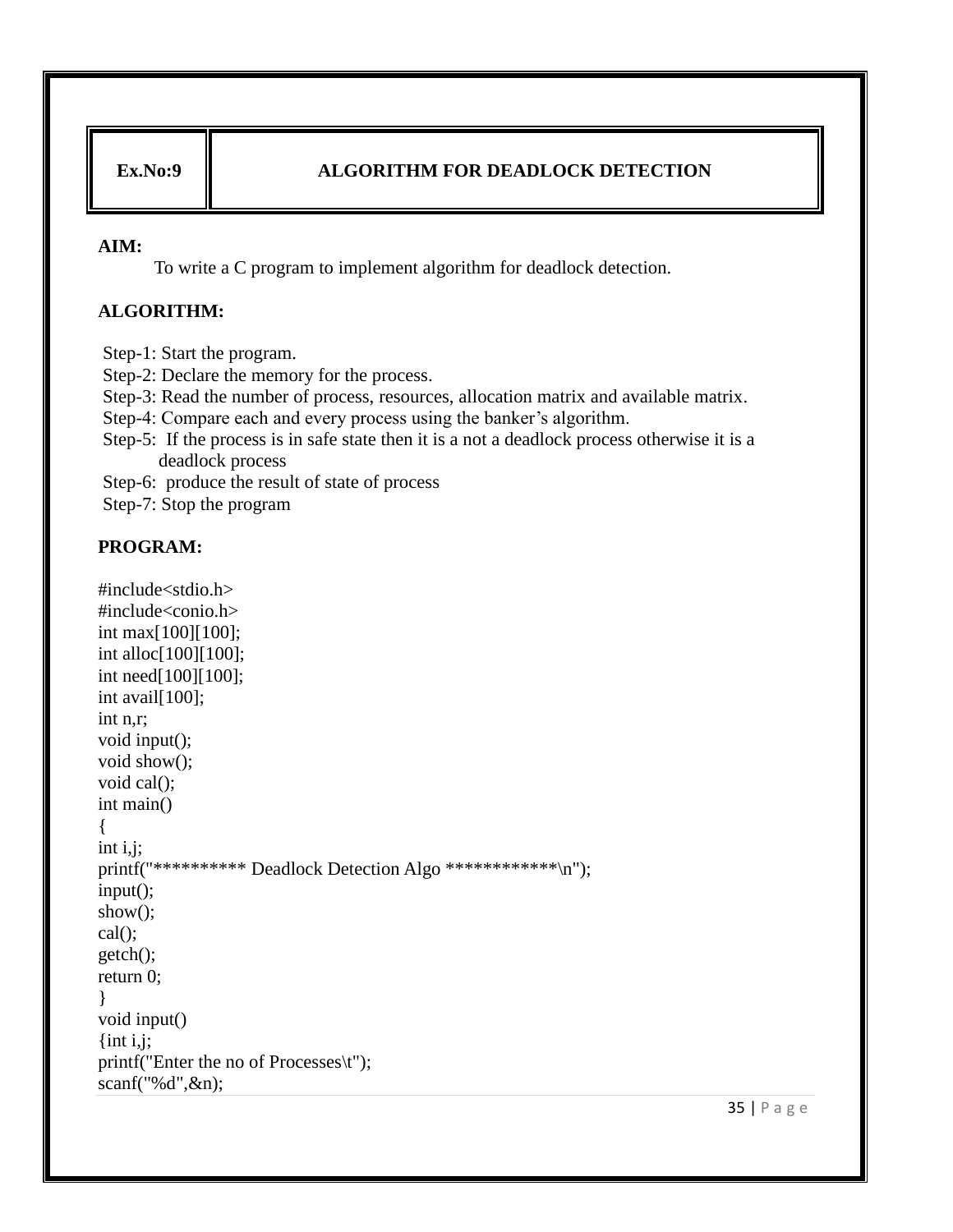```
printf("Enter the no of resource instances\t");
scanf("%d",&r);
printf("Enter the Max Matrix\n");
for(i=0;i< n;i++){for(j=0;j < r;j++)}
{
scanf("%d",&max[i][j]);
}}
printf("Enter the Allocation Matrix\n");
for(i=0;i< n;i++){for(i=0; i < r; j++)}
{
scanf("%d",&alloc[i][j]);
}}
printf("Enter the available Resources
\n");
for(j=0;j\leq r;j++){
scanf("%d",&avail[j]);
}}
void show() {
int i,j;
 printf("Process\t Allocation\t Max\t Available\t");
for(i=0;i< n;i++){
printf("\nP\&d\t",i+1);for(j=0;j < r;j++){
printf("%d ",alloc[i][j]); }
print(f''(t'');for(j=0;j\leq r;j++)\{print("%d", max[i][j]);}
print(f''(t'');if(i == 0){
for(j=0;j\leq r;j++)printf("%d ",avail[j]);
}}}
void cal()
{ int finish[100],temp,need[100][100],flag=1,k,c1=0;
int dead[100];
int safe[100];
int i,j;
```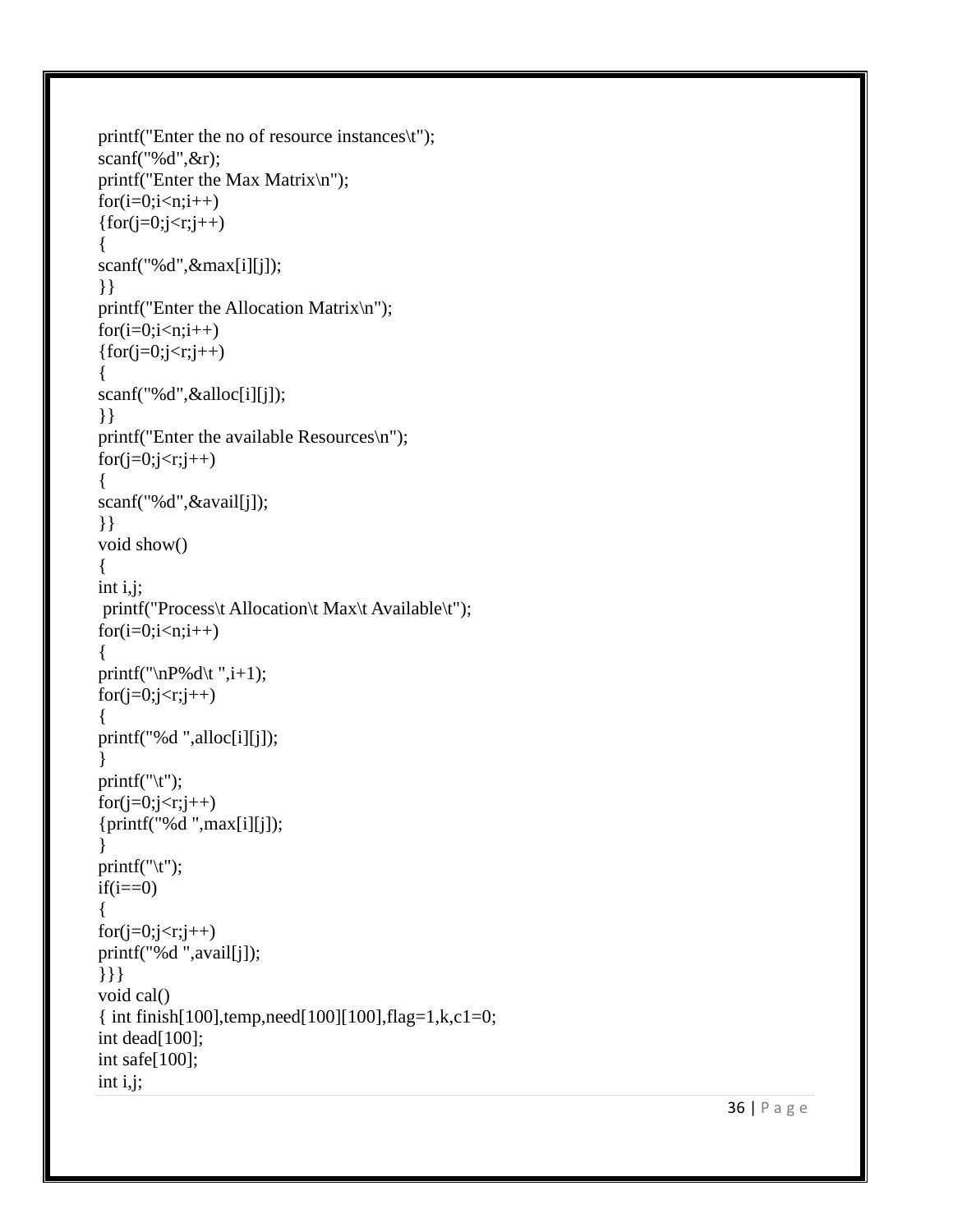```
for(i=0;i< n;i++)\{\text{finish}[i]=0;}
//find need matrix
for(i=0;i< n;i++){for(j=0;j < r;j++)}
{
need[i][j]=max[i][j]-alloc[i][j];
}}
while(flag)
{flag=0;for(i=0;i< n;i++){int c=0;
for(j=0;j\leq r;j++)\{if((finish[i]=-0) \& \& (need[i][j] \leq=avail[j]))\}{c++};
if(c==r){
for(k=0;k< r;k++)\{avail[k] += alloc[i][j];finish[i]=1;flag=1;
}//printf("\nP%d",i);
if(finish[i]=1)\{i=n;}}}}}}
j=0;
flag=0;
for(i=0;i< n;i++){
if(finish[i]=0)\{dead[j]=i;\}j_{++};
flag=1;
}}
if (flag == 1){
printf("\n\nSystem is in Deadlock and the Deadlock process are\n");
for(i=0;i< n;i++){printf("P%d\t",dead[i]);
}}
else
{
printf("\nNo Deadlock Occur"); } }
```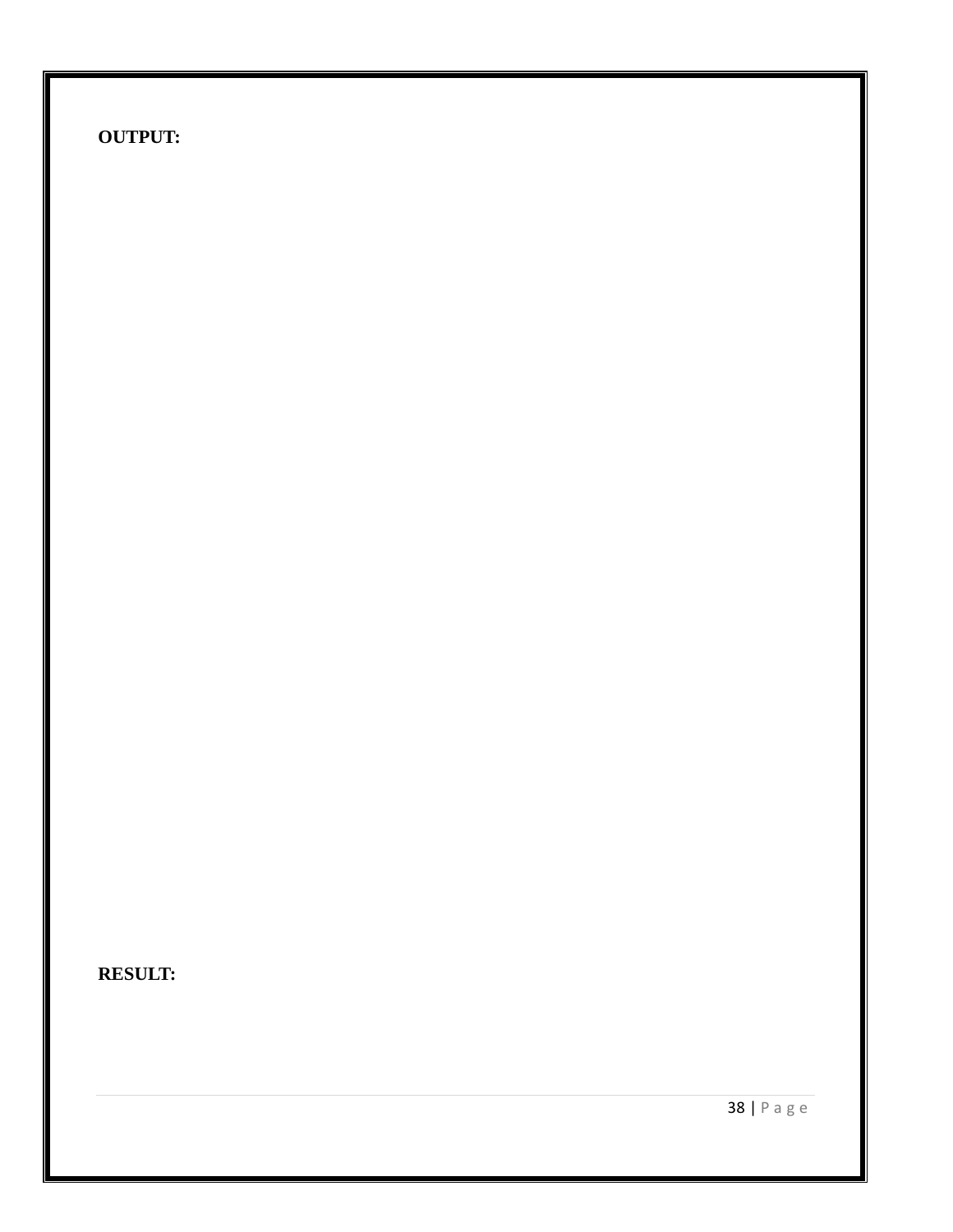# **Ex.No:10 THREADING & SYNCHRONIZATION APPLICATIONS**

#### **AIM:**

To write a c program to implement Threading and Synchronization Applications.

### **ALGORITHM:**

- Step 1: Start the process
- Step 2: Declare process thread, thread-id.
- Step 3: Read the process thread and thread state.
- Step 4: Check the process thread equals to thread-id by using if condition.
- Step 5: Check the error state of the thread.
- Step 6: Display the completed thread process.
- Step 7: Stop the process

```
#include<stdio.h>
#include<string.h>
#include<pthread.h>
#include<stdlib.h>
\#include\ltunistd.h>pthread t tid[2];
void* doSomeThing(void *arg)
{
  unsigned long i = 0;
  pthread_t id = pthread_self();
   if(pthread_equal(id,tid[0]))
   {
    printf("\n First thread processing\n");
   }
   else
   {
     printf("\n Second thread processing\n");
   }
  for(i=0; i<(0xFFFFFFFFF);i++);
   return NULL;
  }
 int main(void)
  {
  int i = 0;
```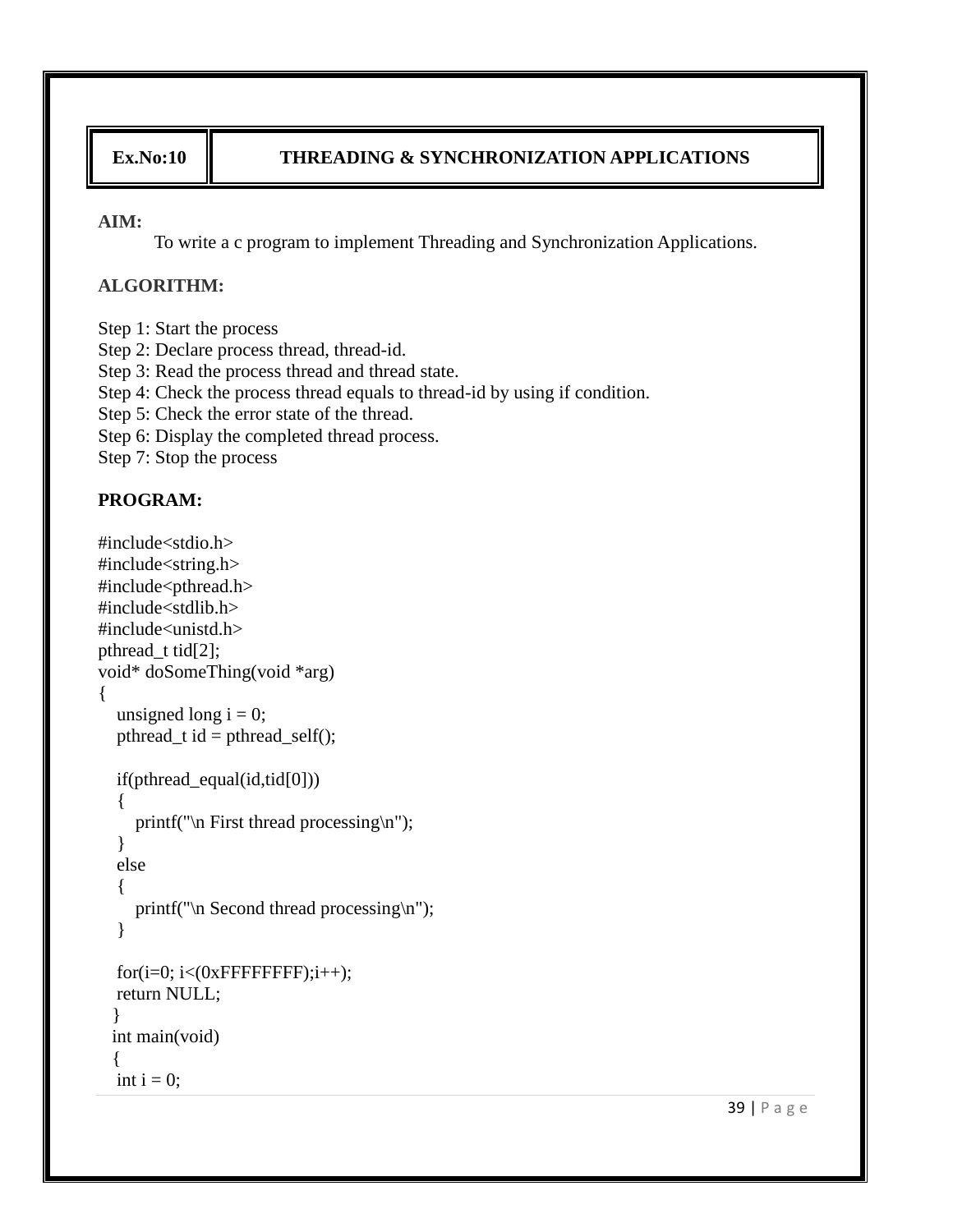```
 int err;
while (i < 2) {
   err = pthread_create(&(tid[i]), NULL, &doSomeThing, NULL);
  if (err != 0)
     printf("\ncan't create thread :[%s]", strerror(err));
   else
     printf("\n Thread created successfully\n");
  i_{++};
 }
 sleep(5);
```

```
 return 0;
```

```
}
```
## **SAMPLE OUTPUT:**

**RESULT:**

40 | P a g e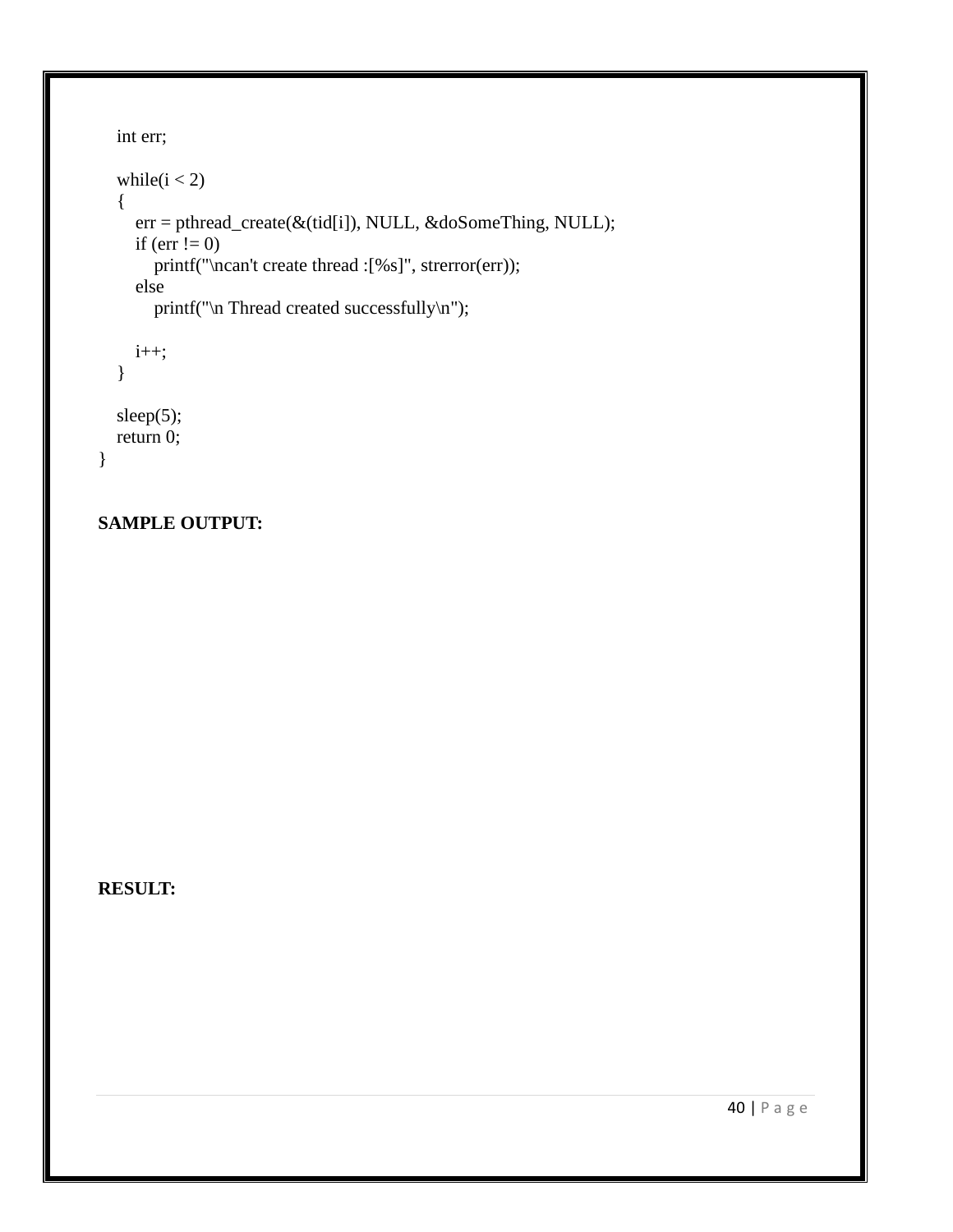**Ex.No:11.a**

# **MEMORY ALLOCATION METHODS FOR FIXED PARTITION**

# **FIRST FIT**

## **AIM:**

 To write a C program for implementation memory allocation methods for fixed partition using first fit.

# **ALGORITHM:**

Step 1:Define the max as 25.

Step 2: Declare the variable frag[max],b[max],f[max],i,j,nb,nf,temp, highest=0, bf[max],ff[max].

Step 3: Get the number of blocks,files,size of the blocks using for loop.

Step 4: In for loop check  $bf[i]!=1$ , if so temp=b[j]-f[i]

Step 5: Check highest<temp,if so assign ff[i]=j,highest=temp

Step 6: Assign frag[i]=highest, bf[ff[i]]=1,highest=0

Step 7: Repeat step 4 to step 6.

Step 8: Print file no,size,block no,size and fragment.

Step 9: Stop the program.

```
#include<stdio.h>
#include<conio.h>
#define max 25
void main()
{
int frag[max],b[max],f[max],i,j,nb,nf,temp,highest=0;
static int bf[max],ff[max];
clrscr();
printf("\n\tMemory Management Scheme - Worst Fit");
printf("\nEnter the number of blocks:");
scanf("%d",&nb);
printf("Enter the number of files:");
scanf("%d",&nf);
printf("\nEnter the size of the blocks:-\n");
for(i=1;i<=nb;i++){
printf("Block %d:",i);
scanf("%d",&b[i]);
}
printf("Enter the size of the files :-\n");
for(i=1;i<=nf;i++){
printf("File %d:",i);
```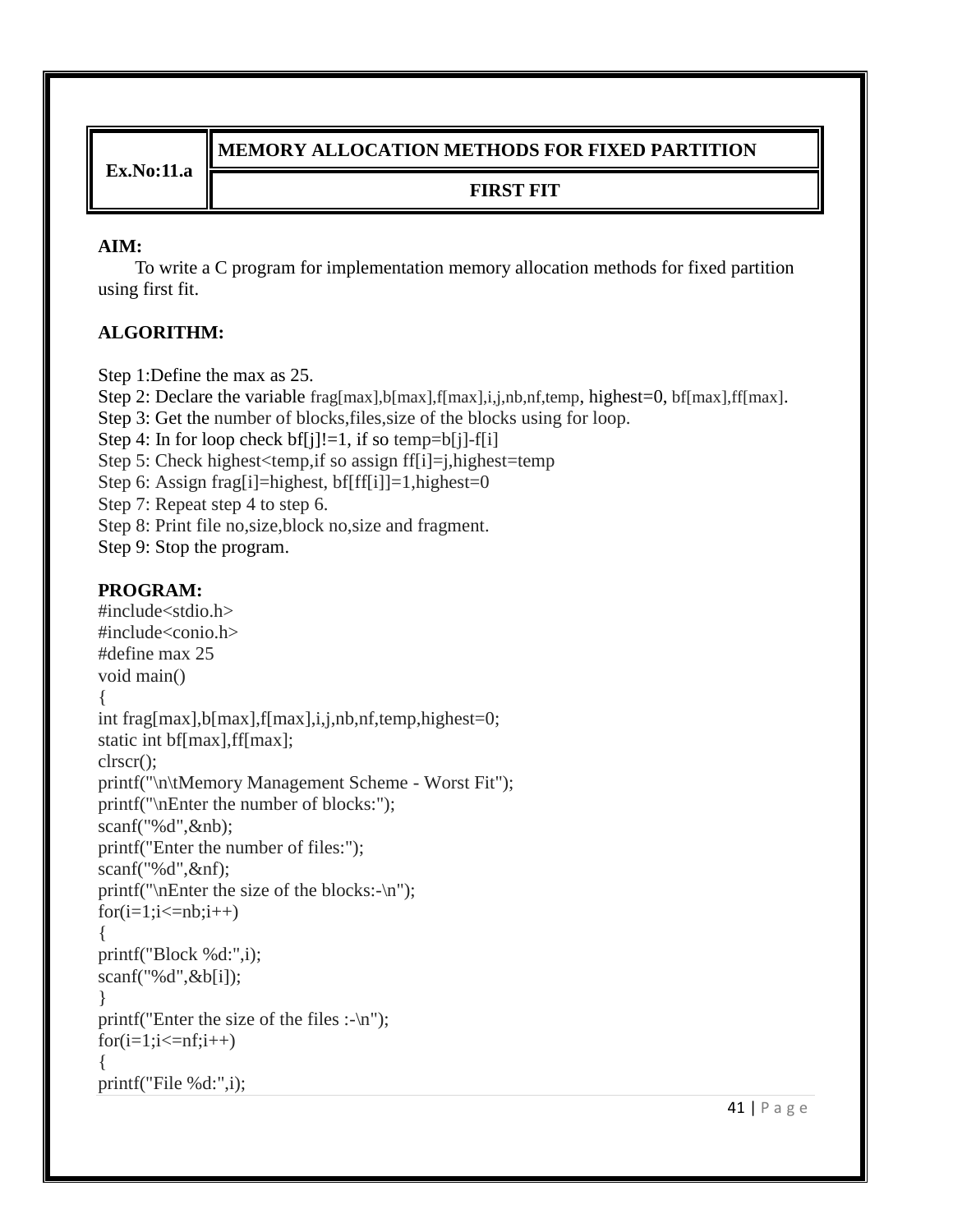```
scanf("%d",&f[i]);
}
for(i=1;i<=nf;i++){
for(j=1;j<=nb;j++){
if(bf[j]!=1) //if bf[j] is not allocated
{
temp=b[j]-f[i];
if(temp>=0)
if(highest<temp)
{
ff[i]=j;highest=temp;
}
}
}
frag[i]=highest;
bf[f[f]]=1;highest=0;
}
printf("\nFile_no:\tFile_size :\tBlock_no:\tBlock_size:\tFragement");
for(i=1;i<=nf;i++)printf("\n%d\t\t%d\t\t%d\t\t%d\t\t%d",i,f[i],ff[i],b[ff[i]],frag[i]);
getch();
}
```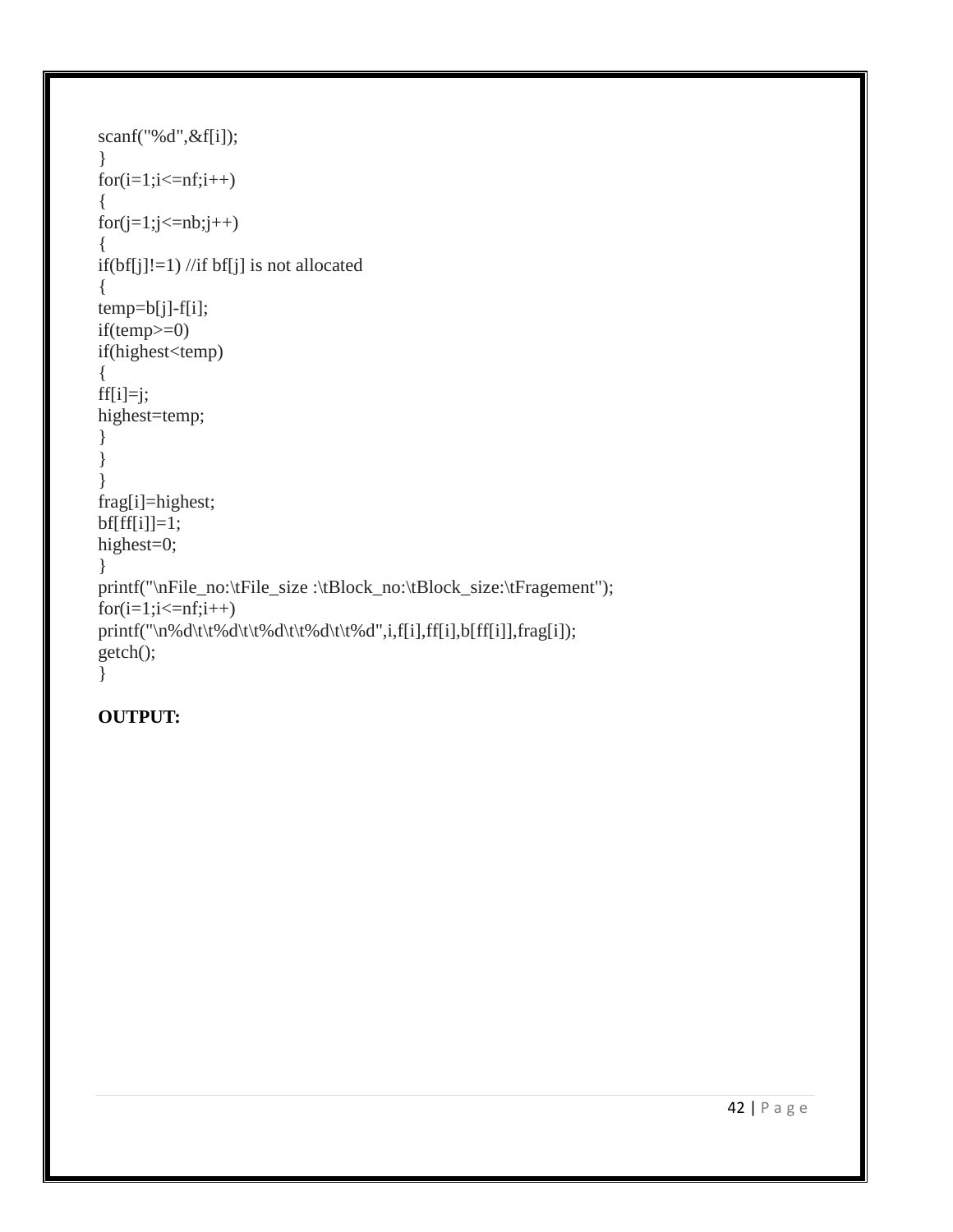**Ex.No:11.b**

# **MEMORY ALLOCATION METHODS FOR FIXED PARTITION**

# **WORST FIT**

### **AIM:**

To write a C program for implementation of FCFS and SJF scheduling algorithms.

# **ALGORITHM:**

Step 1:Define the max as 25.

Step 2: Declare the variable frag[max],b[max],f[max],i,j,nb,nf,temp, highest=0, bf[max],ff[max].

Step 3: Get the number of blocks,files,size of the blocks using for loop.

Step 4: In for loop check  $bf[j]!=1$ , if so temp=b[j]-f[i]

Step 5: Check temp $>=0$ , if so assign ff[i]=j break the for loop.

Step 6: Assign frag[i]=temp,bf[ff[i]]=1;

Step 7: Repeat step 4 to step 6.

Step 8: Print file no,size,block no,size and fragment.

Step 9: Stop the program.

```
#include<stdio.h>
#include<conio.h>
#define max 25
void main()
{
int frag[max],b[max],f[max],i,j,nb,nf,temp;
static int bf[max],ff[max];
clrscr();
printf("\n\tMemory Management Scheme - First Fit");
printf("\nEnter the number of blocks:");
scanf("%d",&nb);
printf("Enter the number of files:");
scanf("%d",&nf);
printf("\nEnter the size of the blocks:-\n");
for(i=1;i<=nb;i++){
printf("Block %d:",i);
scanf("%d",&b[i]);
}
printf("Enter the size of the files :-\n");
for(i=1;i<=nf;i++){
printf("File %d:",i);
scanf("%d",&f[i]);
```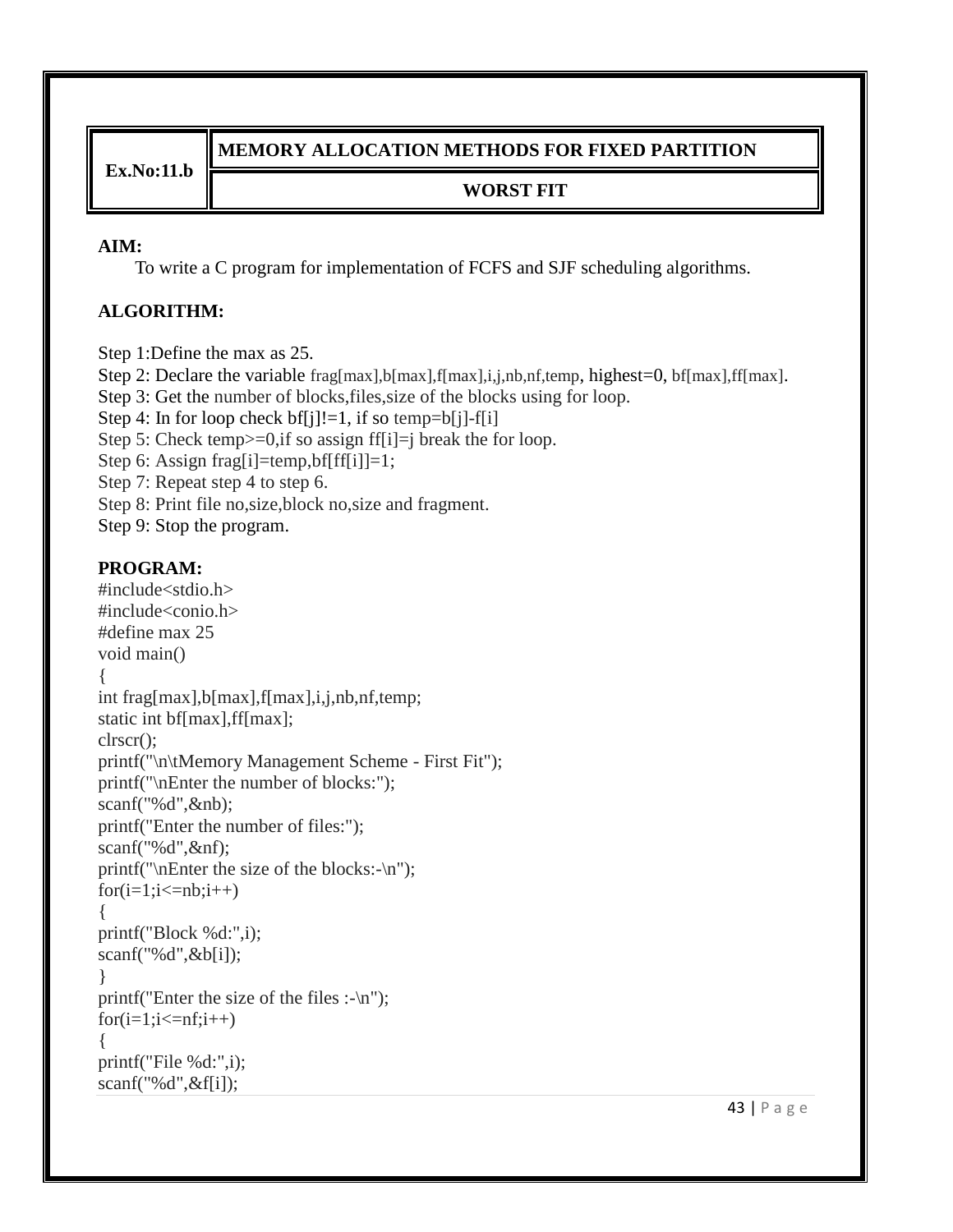```
}
for(i=1;i<=nf;i++){
for(j=1;j<=nb;j++)\{if(bf[j]!=1){
temp=b[j]-f[i];
if(temp>=0)
{
ff[i]=j;break;
}
}
}
frag[i]=temp;
bf[f[f]]=1;}
printf("\nFile_no:\tFile_size :\tBlock_no:\tBlock_size:\tFragement");
for(i=1;i<=nf;i++)print(''\n%d\t\t%d\t\t%d\t\t%d\t\t%d'\t\t%d'',i,f[i],ff[i],b[ff[i]],frag[i]);getch();
}
```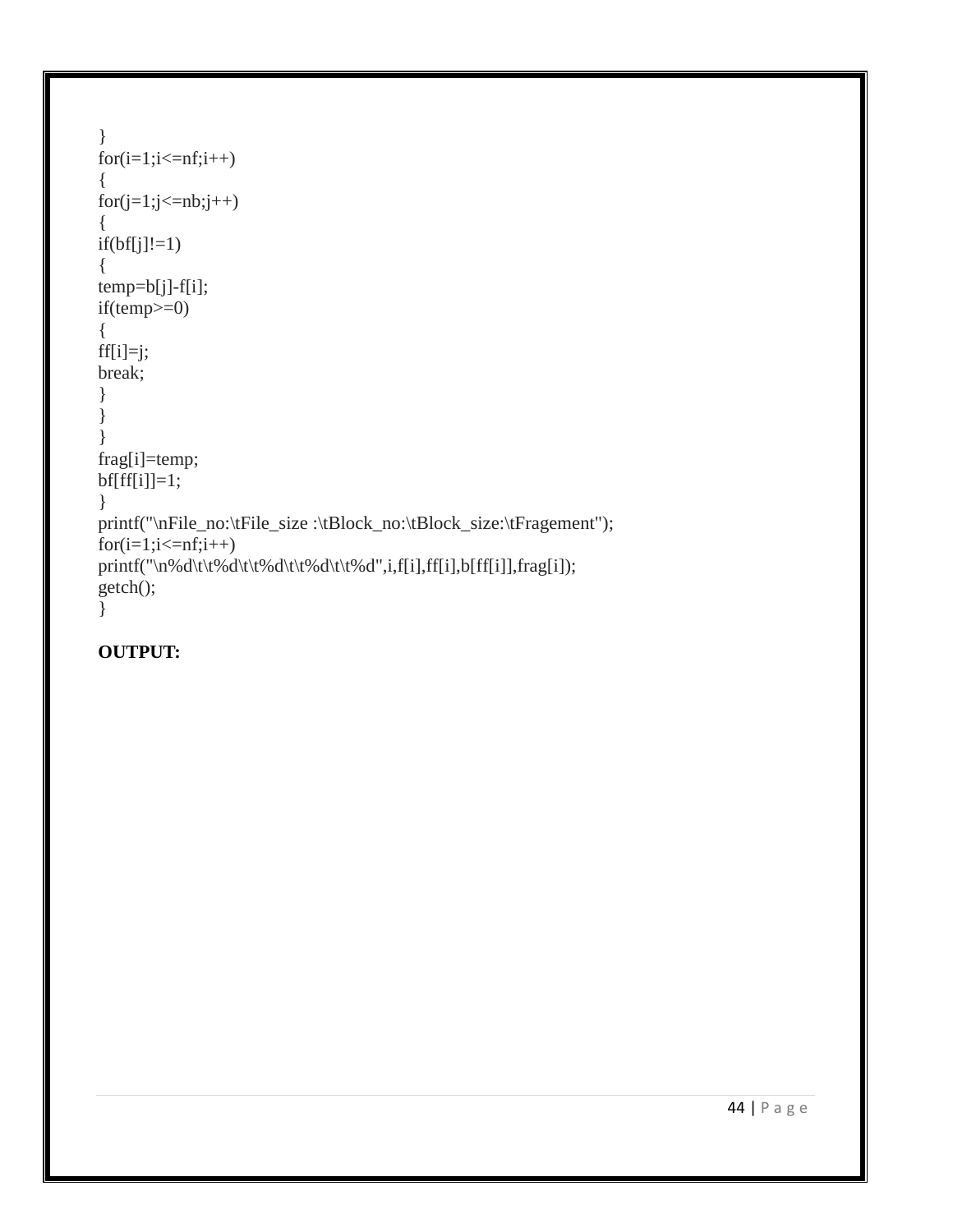**Ex.No:11.c**

# **MEMORY ALLOCATION METHODS FOR FIXED PARTITION**

## **BEST FIT**

### **AIM:**

To write a C program for implementation of FCFS and SJF scheduling algorithms.

# **ALGORITHM:**

Step 1:Define the max as 25. Step 2: Declare the variable frag[max],b[max],f[max],i,j,nb,nf,temp, highest=0, bf[max],ff[max]. Step 3: Get the number of blocks,files,size of the blocks using for loop. Step 4: In for loop check  $bf[j]!=1$ , if so temp=b[j]-f[i] Step 5: Check lowest>temp,if so assign ff[i]=j,highest=temp Step 6: Assign frag[i]=lowest, bf[ff[i]]=1,lowest=10000 Step 7: Repeat step 4 to step 6. Step 8: Print file no,size,block no,size and fragment. Step 9: Stop the program.

```
#include<stdio.h>
#include<conio.h>
#define max 25
void main()
{
int frag[max],b[max],f[max],i,j,nb,nf,temp,lowest=10000;
static int bf[max],ff[max];
clrscr();
printf("\nEnter the number of blocks:");
scanf("%d",&nb);
printf("Enter the number of files:");
scanf("%d",&nf);
printf("\nEnter the size of the blocks:-\n");
for(i=1;i<=nb;i++){
printf("Block %d:",i);
scanf("%d",&b[i]);
}
printf("Enter the size of the files :\neg'n");
for(i=1;i<=nf;i++){
printf("File %d:",i);
scanf("%d",&f[i]);
}
```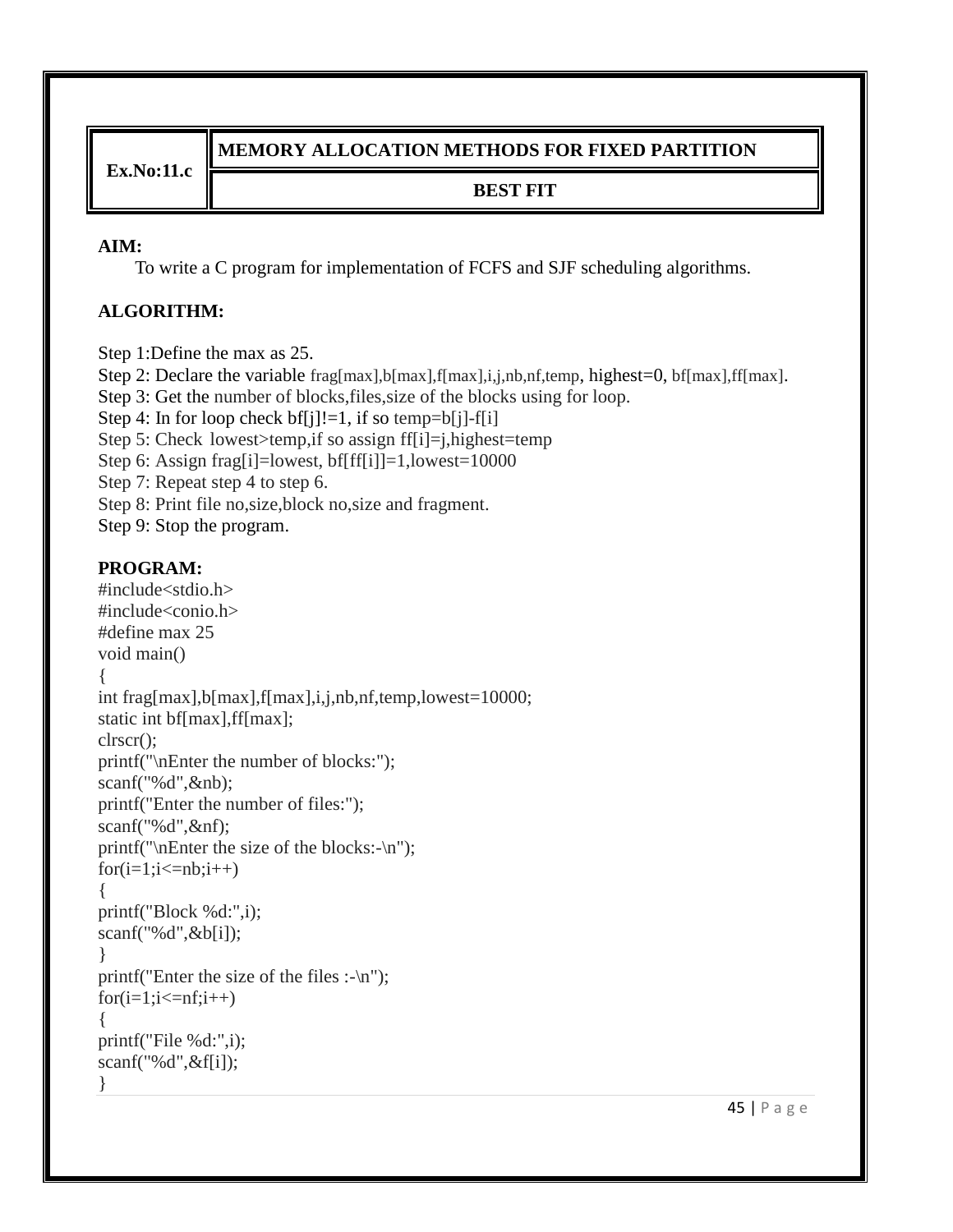```
for(i=1;i<=nf;i++){
for(j=1;j<=nb;j++){
if(bf[j]!=1){
temp=b[j]-f[i];
if(temp>=0)
if(lowest>temp)
\{ff[i]=j;lowest=temp;
}
}
}
frag[i]=lowest;
bf[f[f]]=1;lowest=10000;
}
printf("\nFile No\tFile Size \tBlock No\tBlock Size\tFragment");
for(i=1;i<=nf && ff[i]!=0;i++)
printf("\n%d\t\t%d\t\t%d\t\t%d\t\t%d\t\t%d",i,f[i],ff[i],b[ff[i]],frag[i]);
getch();
}
```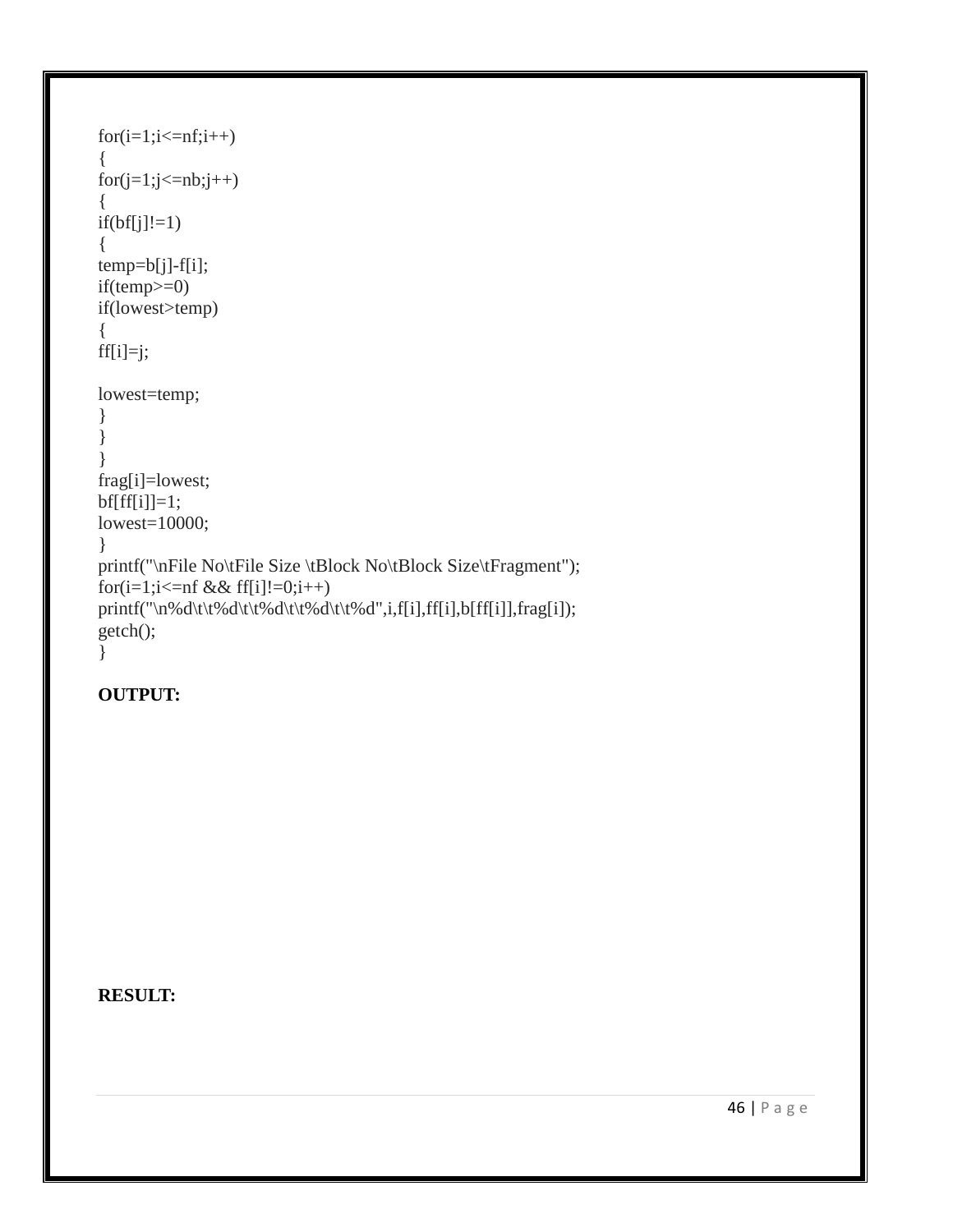## **Ex.No:12 PAGING TECHNIQUE OF MEMORY MANAGEMENT**

#### **AIM:**

To write a c program to implement Paging technique for memory management.

#### **ALGORITHM:**

Step 1: Start the process Step 2: Declare page number, page table, frame number and process size. Step 3: Read the process size, total number of pages Step 4: Read the relative address Step 5: Calculate the physical address Step 6: Display the address Step 7: Stop the process

### **PROGRAM:**

#include<stdio.h> #include<string.h> #include<pthread.h> #include<stdlib.h> #include<unistd.h> pthread\_t tid[2]; int counter; pthread\_mutex\_t lock; void\* doSomeThing(void \*arg) { pthread\_mutex\_lock(&lock); unsigned long  $i = 0$ ; counter  $+= 1$ ; printf("\n Job %d started\n", counter); for(i=0;  $i<(0x$ FFFFFFFF;); $i++$ ); printf("\n Job %d finished\n", counter); pthread\_mutex\_unlock(&lock); return NULL; } int main(void) { int  $i = 0$ ; int err; if (pthread\_mutex\_init( $\&$ lock, NULL) != 0) { printf("\n mutex init failed\n"); return 1;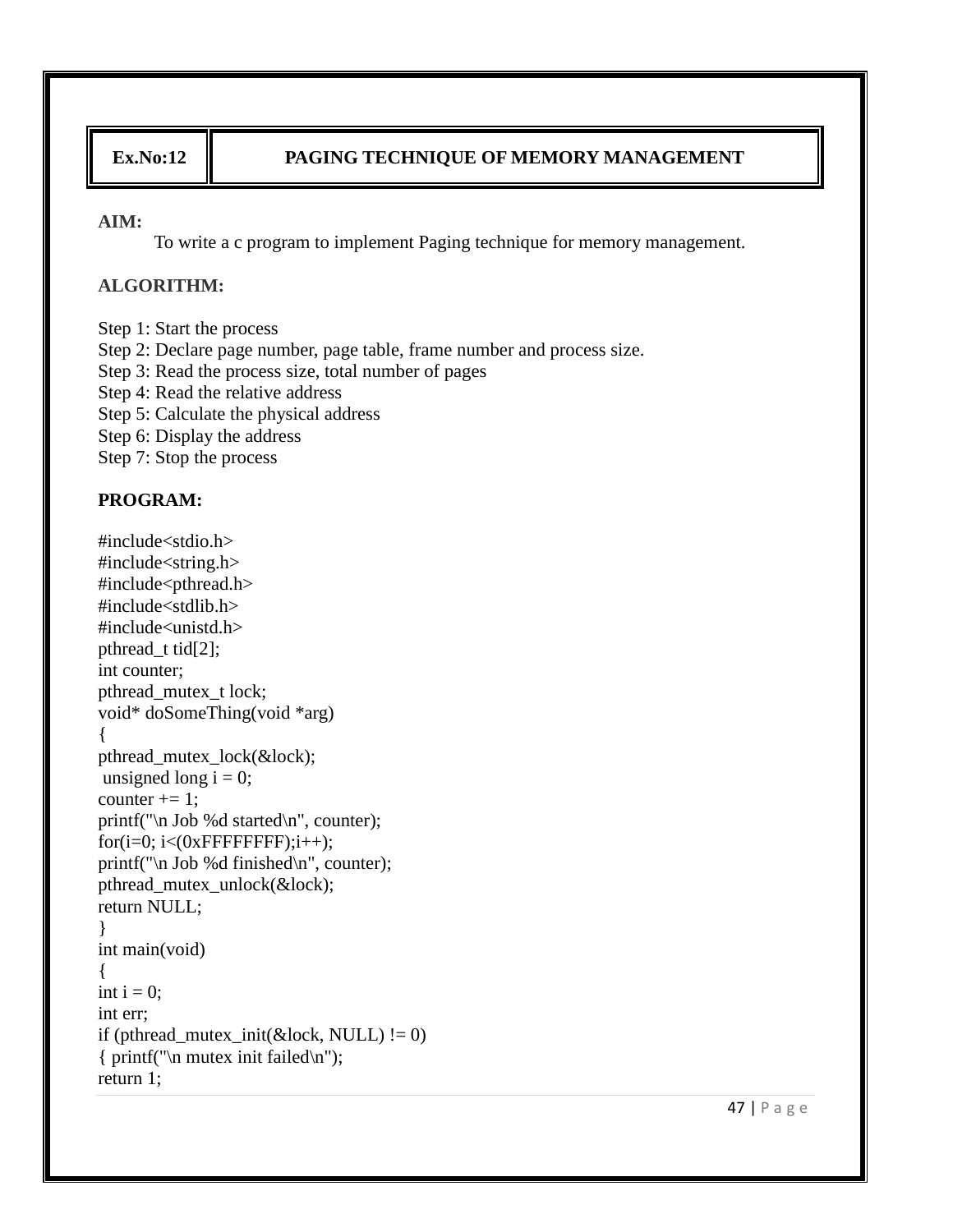```
}
while(i < 2)
{
err = pthread_create(&(tid[i]), NULL, &doSomeThing, NULL);
if (err != 0)
printf("\ncan't create thread :[%s]", strerror(err));
i++;
}
pthread_join(tid[0], NULL);
pthread_join(tid[1], NULL);
pthread_mutex_destroy(&lock);
return 0;}
```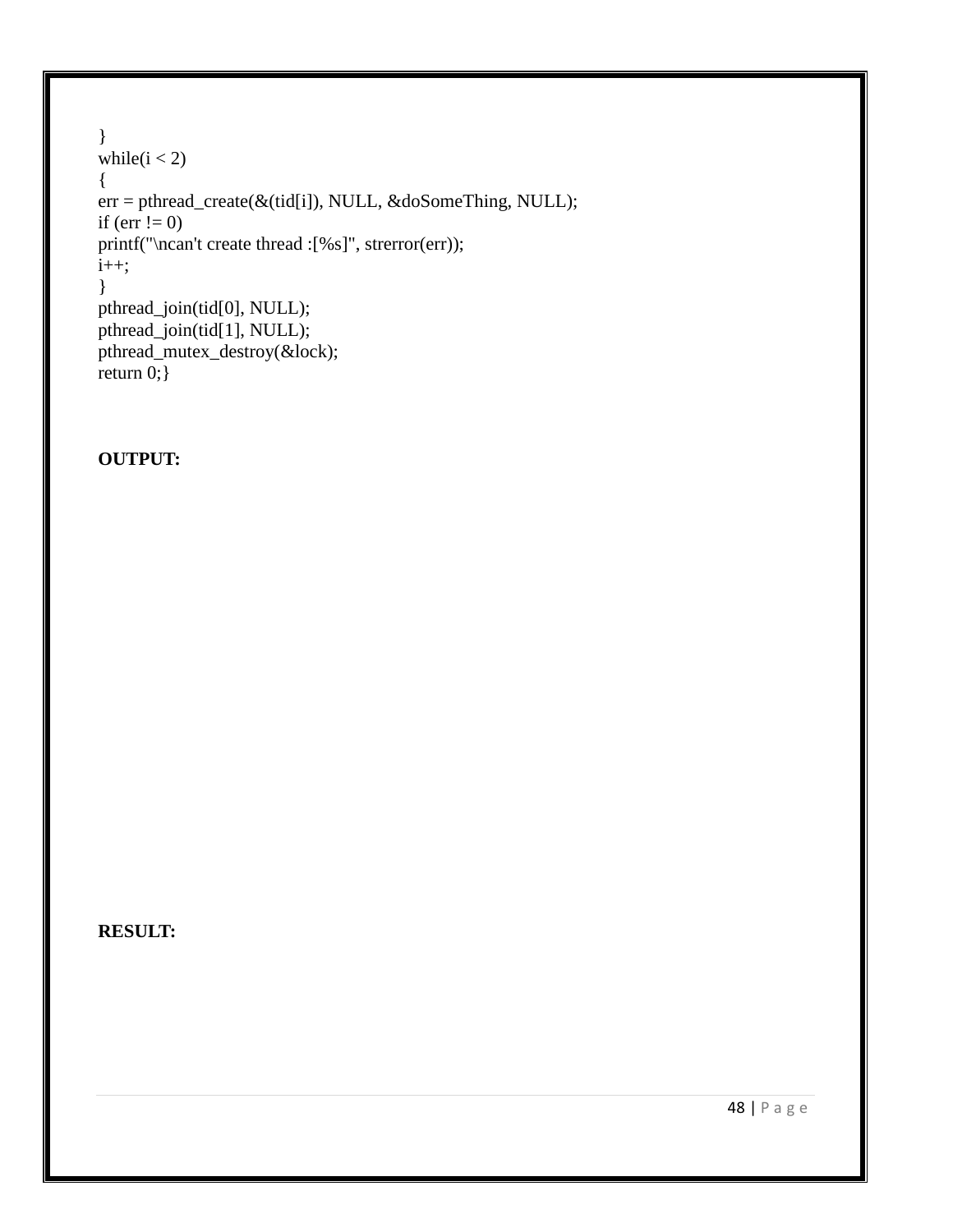**Ex.No:13.a**

## **PAGE REPLACEMENT ALGORITHMS**

### **FIFO**

### **AIM:**

To write a C program for implementation of FIFO page replacement algorithm.

## **ALGORITHM:**

Step 1: Start the program.

Step 2: Declare the necessary variables.

Step 3: Enter the number of frames.

Step 4: Enter the reference string end with zero.

Step 5: FIFO page replacement selects the page that has been in memory the longest time and when the page must be replaced the oldest page is chosen.

Step 6: When a page is brought into memory, it is inserted at the tail of the queue.

Step 7: Initially all the three frames are empty.

Step 8: The page fault range increases as the no of allocated frames also increases.

Step 9: Print the total number of page faults.

Step 10: Stop the program.

```
#include<stdio.h>
int main()
{
int i=0,j=0,k=0,i1=0,m,n,rs[30],flag=1,p[30];
system("clear");
printf("FIFO page replacement algorithm....\\n");
printf("enter the no. of frames:");
scanf("%d",&n);
printf("enter the reference string:");
while(1){
scanf("%d",&rs[i]);
if(rs[i]=0)break;
i++;
}
m=i;
for(j=0;j\leq n;j++)p[i]=0;for(i=0;i<m;i++)
```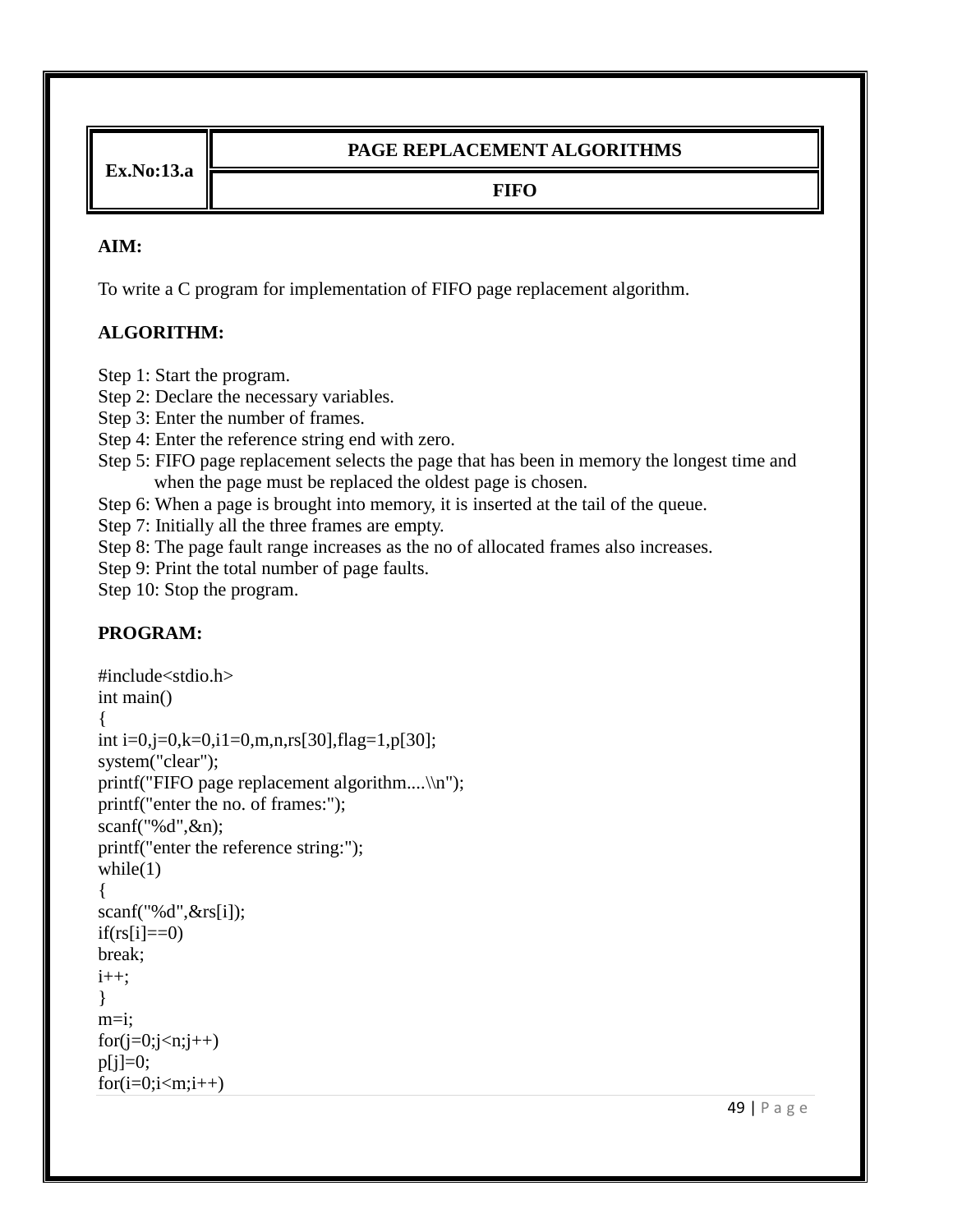```
{
flag=1;
for(j=0;j< n;j++)if(p[j]==rs[i]){
printf("data already in page....
\n");
flag=0;
break; }
if (flag == 1){
p[i1]=rs[i];
i1++;k++;if(i1 == n)i1=0;
for(j=0;j< n;j++){
printf("
\n page %d:%d",j+1,p[j]);
if(p[j]==rs[i])printf("*"); }
printf("\n\n");
}}
printf("total no page faults=%d",k); }
```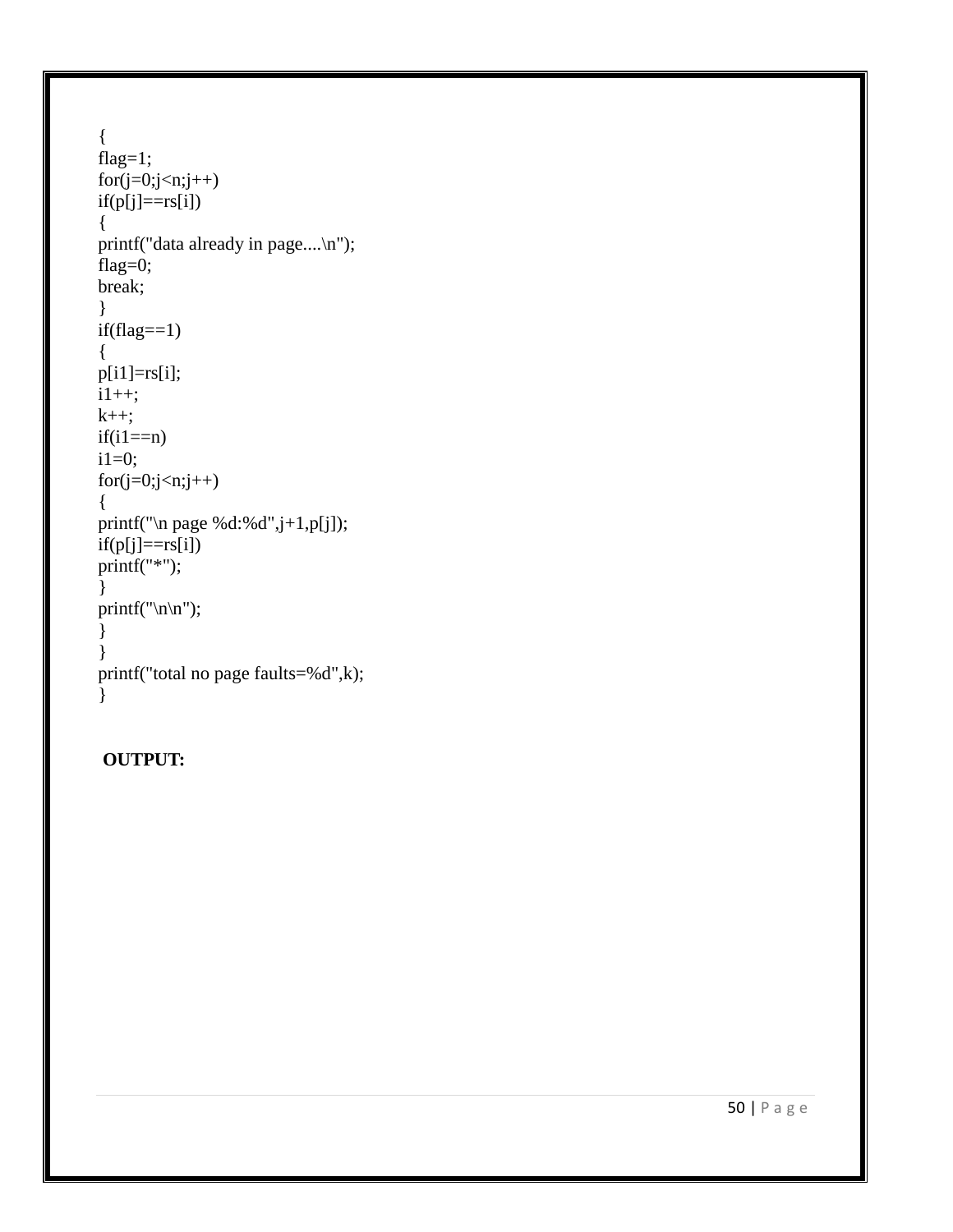**Ex.No:13.b**

## **PAGE REPLACEMENT ALGORITHMS**

### **LRU**

#### **AIM:**

To write a c program to implement LRU page replacement algorithm.

### **ALGORITHM:**

Step 1: Start the process Step 2: Declare the size Step 3: Get the number of pages to be inserted Step 4: Get the value Step 5: Declare counter and stack Step 6: Select the least recently used page by counter value Step 7: Stack them according the selection. Step 8: Display the values Step 9: Stop the process

```
#include<stdio.h>
main()
{
int q[20],p[50],c=0,c1,d,f,i,j,k=0,n,r,t,b[20],c2[20];
printf("Enter no of pages:");
scanf("%d",&n);
printf("Enter the reference string:");
for(i=0;i< n;i++)scanf("%d",&p[i]);
printf("Enter no of frames:");
scanf("%d",&f);
q[k]=p[k];printf("\n\t%d\n",q[k]);
c++;
k++;
for(i=1;i\leq n;i++){
c1=0;
for(j=0;j\le f;j++){
if(p[i]!=q[j])c1++;
```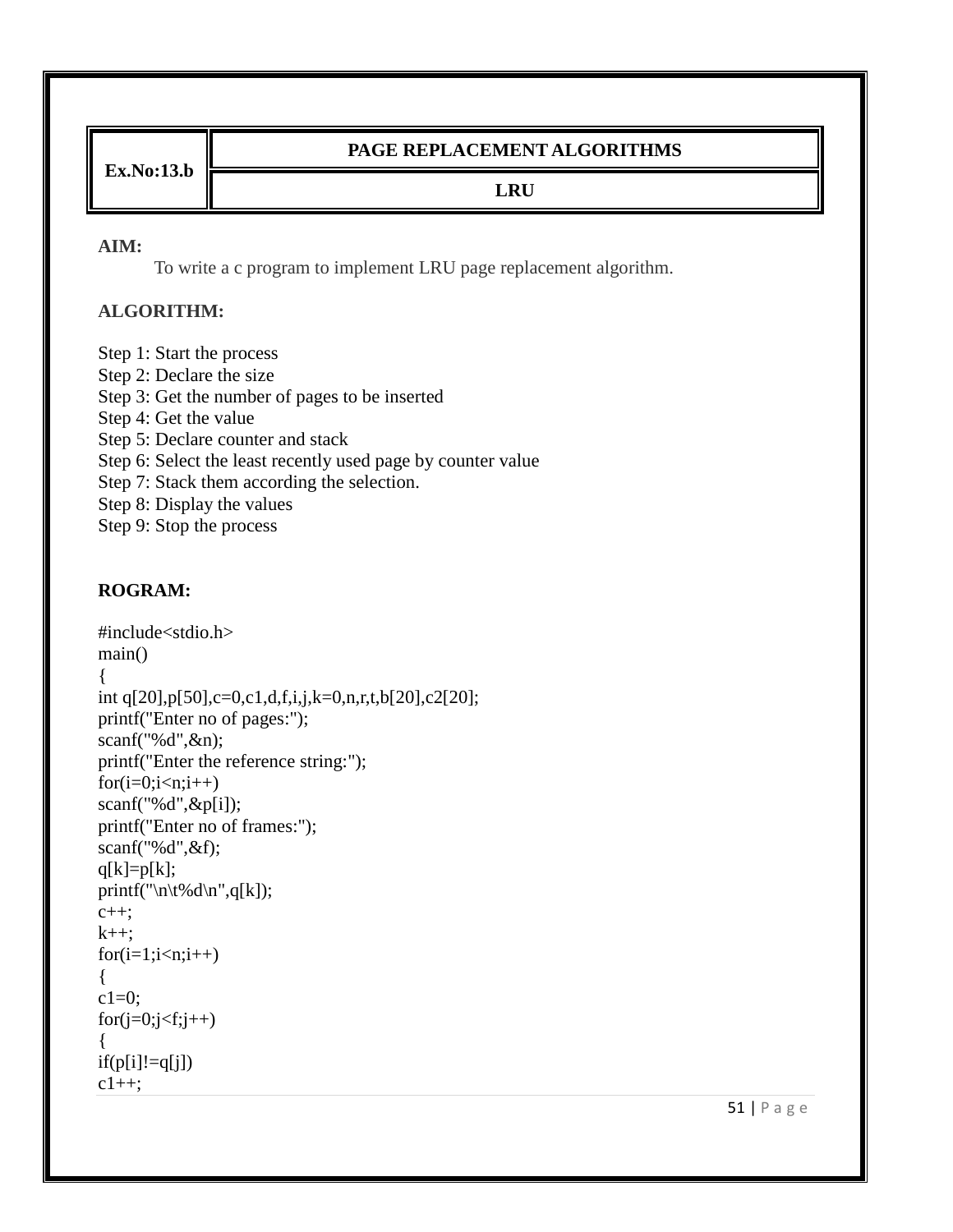```
}
if(c1==f){c++};
if(k < f){q[k]=p[i];k++;for(j=0;j\leq k;j++)print(f''\setminus t\% d'', q[j]);print(f("n");}
else
{for(r=0;r< f;r++)}{c2[r]=0;}for(j=i-1;j\leq n;j-1)\{if(q[r]!=p[j])\}c2[r]++;else
break; }}
for(r=0;r< f;r++)b[r]=c2[r];for(r=0;r< f;r++){
for(j=r;j\leq f;j++){
if(b[r]<b[j]){
t=b[r];b[r]=b[j];b[j]=t;}}}
for(r=0;r< f;r++){
if(c2[r]{=}=b[0])q[r]=p[i];print(f''\setminus t\% d'', q[r]);}
print(f("n");}}}
printf("
\nThe no of page faults is %d",c);
}
```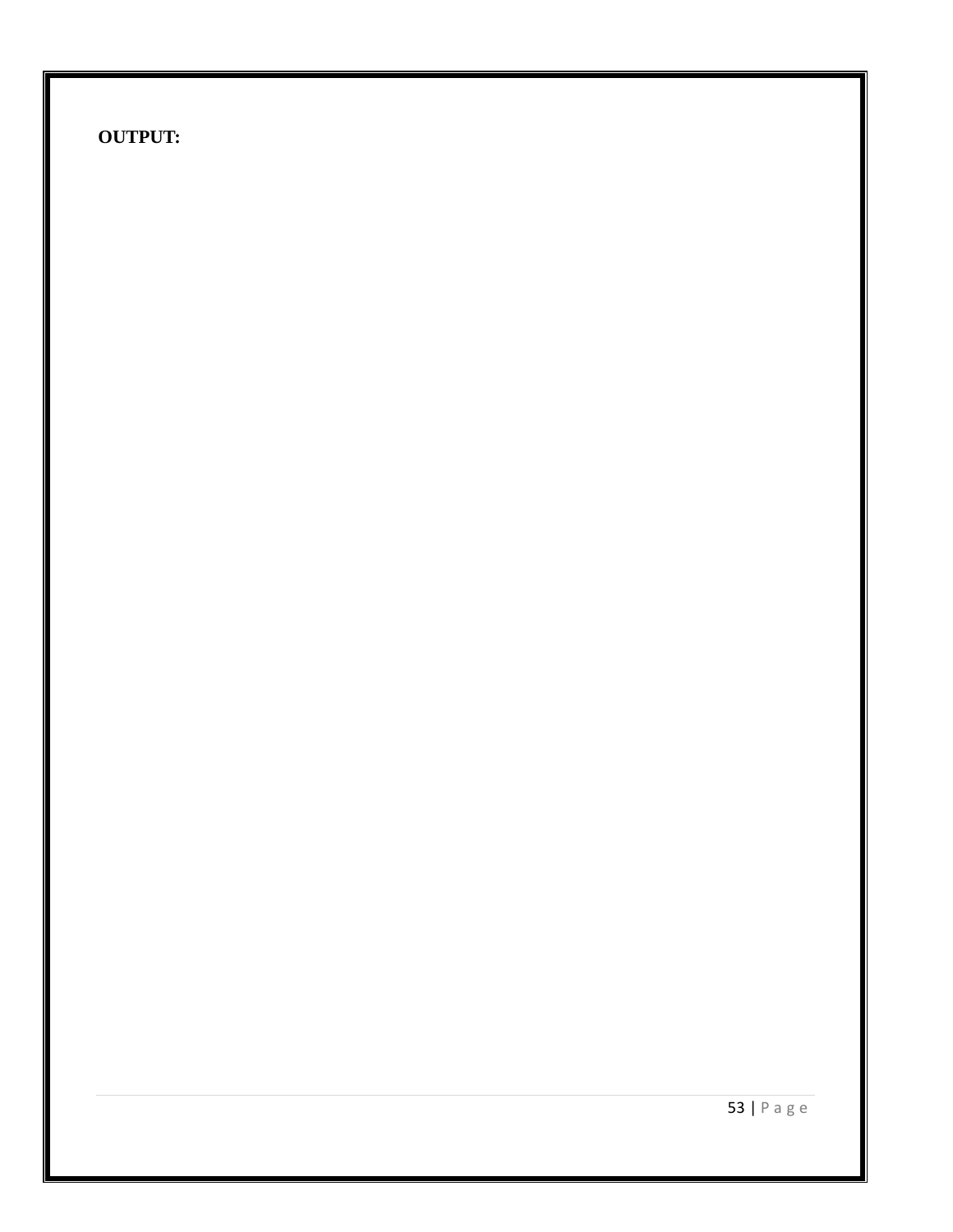**Ex.No:13.c**

### **PAGE REPLACEMENT ALGORITHMS**

#### **LFU**

#### **AIM:**

To write C program to implement LFU page replacement algorithm.

### **ALGORITHM:**

Step 1: Start the process Step 2: Declare the size Step 3: Get the number of pages to be inserted Step 4: Get the value Step 5: Declare counter and stack Step 6: Select the least frequently used page by counter value Step 7: Stack them according the selection. Step 8: Display the values Step 9: Stop the process

```
#include<stdio.h>
int main()
{
int f,p;
int pages[50],frame[10],hit=0,count[50],time[50];
int i,j,page,flag,least,minTime,temp;
printf("Enter no of frames : ");
scanf("%d",&f);
printf("Enter no of pages : ");
scanf("%d",&p);
for(i=0;i< f;i++){
frame[i]=-1;}
for(i=0; i<50; i++){
count[i]=0;}
printf("Enter page no : \langle n" \rangle;
for(i=0;i<p;i++){
```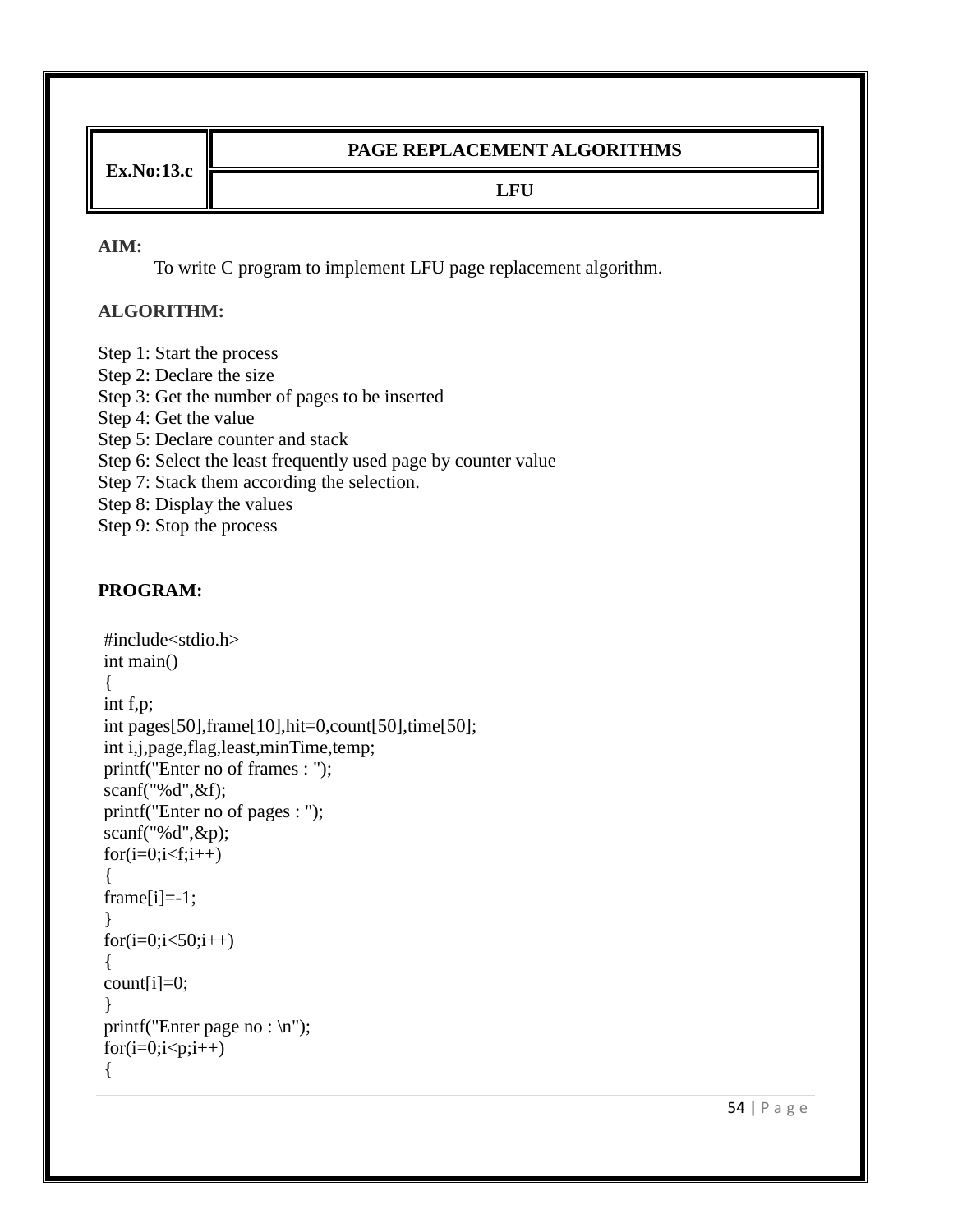```
scanf("%d",&pages[i]);
}
printf(\lceil \ln \rceil);
for(i=0;i < p;i++){
count[pages[i]]++;
time[pages[i]]=i;
flag=1;
least=frame[0];
for(j=0;j\leq f;j++){
if(frame[j] == -1 \parallel frame[j] == pages[i]){
if(fname[j]!=-1)\mathcal{L}hit++;
}
flag=0;
frame[j]=pages[i];
break;
}
if(count[least]>count[frame[j]])
{
least=frame[j];
}
}
if(flag)
\{minTime=50;
for(j=0;j\leq f;j++){
if(count[frame[j]]==count[least] && time[frame[j]]<minTime)
{
temp=j;
minTime=time[frame[j]];
}
}
count[frame[temp]]=0;
frame[temp]=pages[i];
}
for(j=0;j\leq f;j++){
printf("%d ",frame[j]);
}
```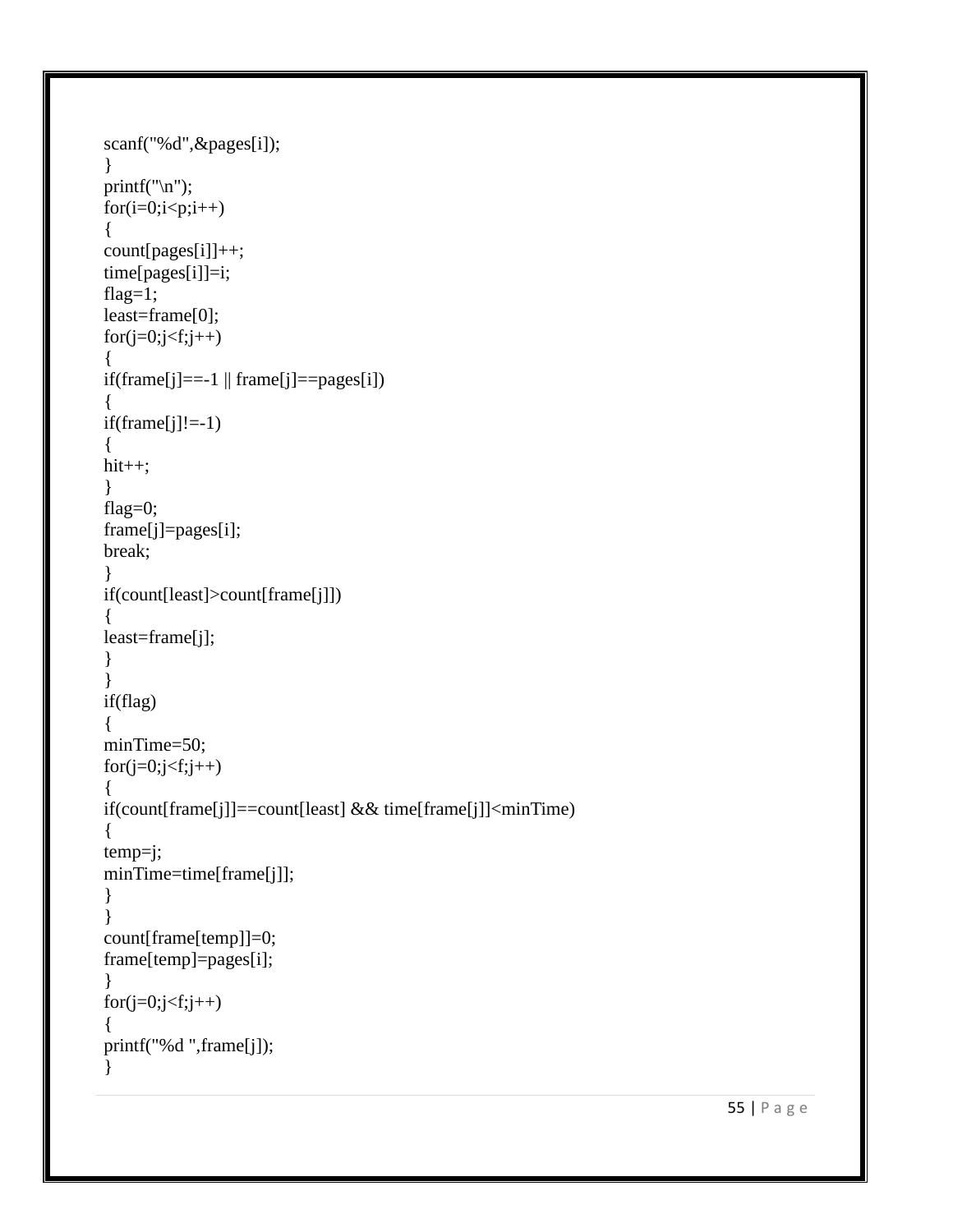```
printf("\n");
}
printf("Page hit = %d", hit);
return 0;
}
```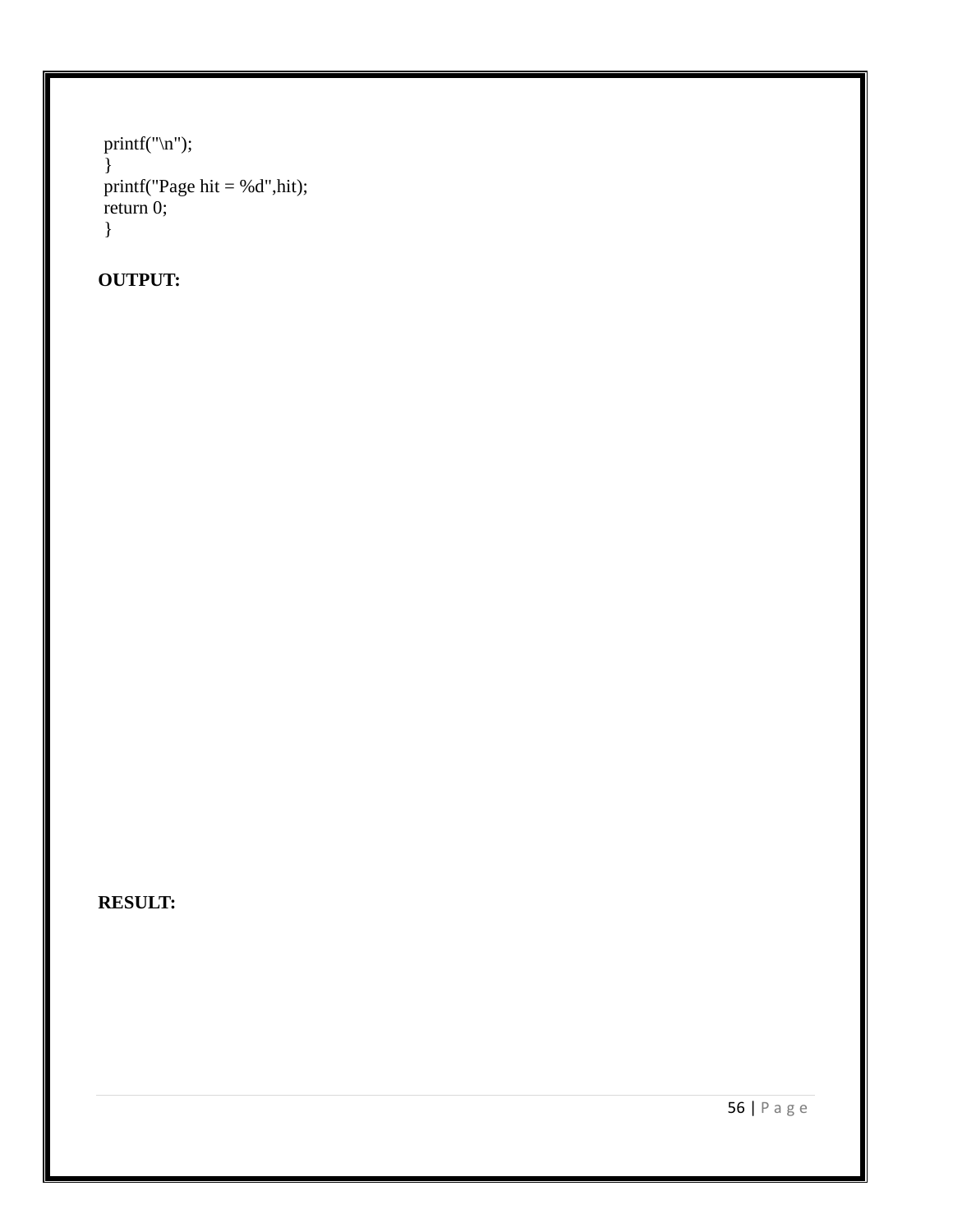**Ex.No:14.a**

### **FILE ORGANIZATION TECHNIQUE**

### **SINGLE LEVEL DIRECTORY**

#### **AIM:**

To write C program to organize the file using single level directory.

### **ALGORITHM:**

Step-1: Start the program. Step-2: Declare the count, file name, graphical interface. Step-3: Read the number of files Step-4: Read the file name Step-5: Declare the root directory Step-6: Using the file eclipse function define the files in a single level Step-7: Display the files Step-8: Stop the program

### **FLOWCHART:**

### **PROGRAM:**

```
#include<stdio.h>
\#include\ltconio.h >#include<stdlib.h>
#include<graphics.h>
void main()
{
int gd=DETECT,gm,count,i,j,mid,cir_x;
char fname[10][20];
clrscr();
initgraph(&gd,&gm,"c:/tc/bgi");
cleardevice();
setbkcolor(GREEN);
printf("enter number of files");
scanf("&d",&count);
if(i<count)
\frac{1}{\sqrt{2}} for(i=0;i<count;i++)
{
cleardevice();
setbkcolor(GREEN);
printf("enter %d file name:",i+1);
scanf("%s",fname[i]);
setfillstyle(1,MAGENTA);
```
57 | P a g e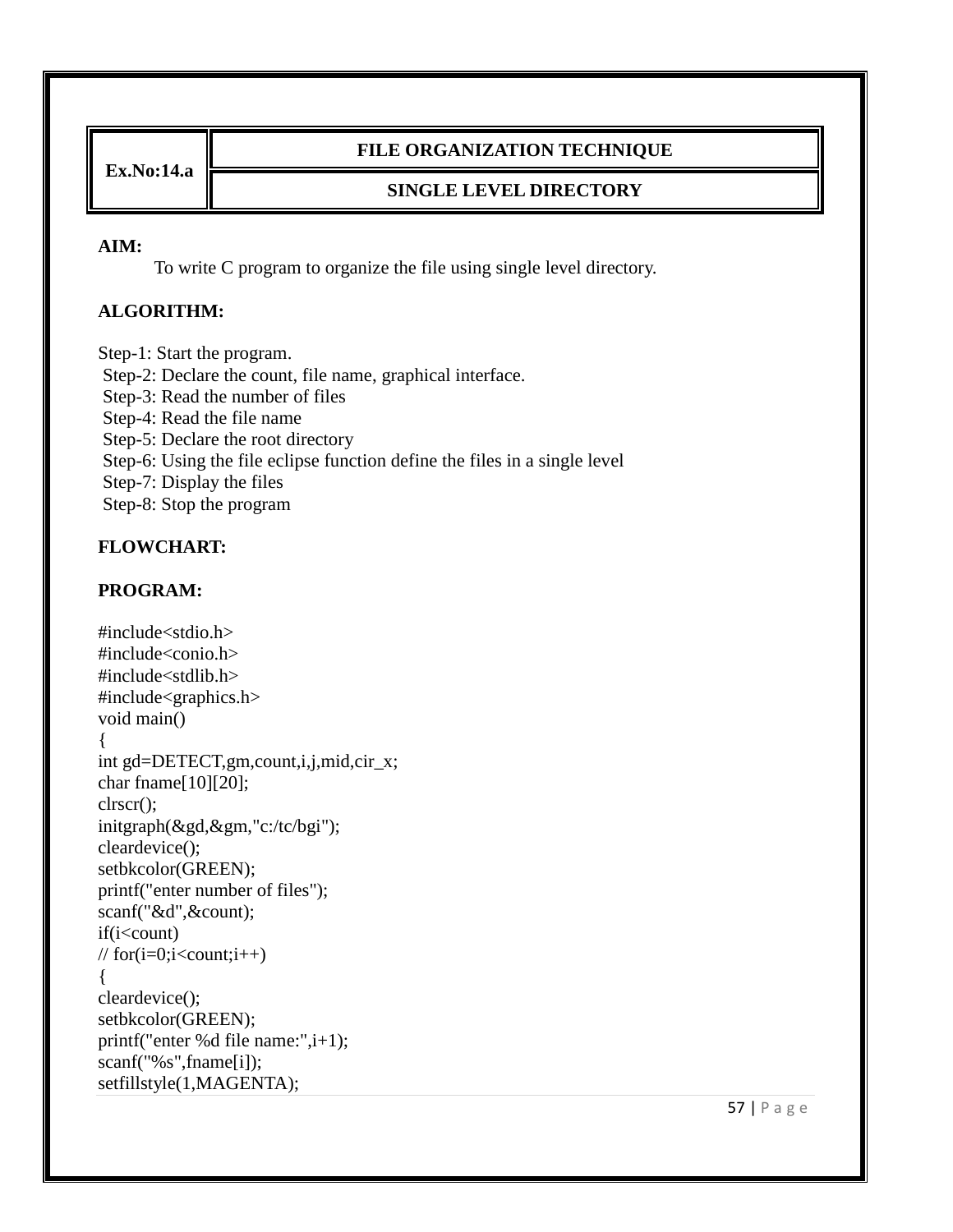```
mid=640/count;
cir_x=mid/3;
bar3d(270,100,370,150,0,0);
settextstyle(2,0,4);
settextjustify(1,1);outtextxy(320,125,"root directory");
setcolor(BLUE);
i++;
for (j=0; j<=i; j++, cir_x+=mid){
line(320,150,cir_x,250);
fillellipse(cir_x,250,30,30);
outtextxy(cir_x,250,fname[i]);
}}
getch();
}
```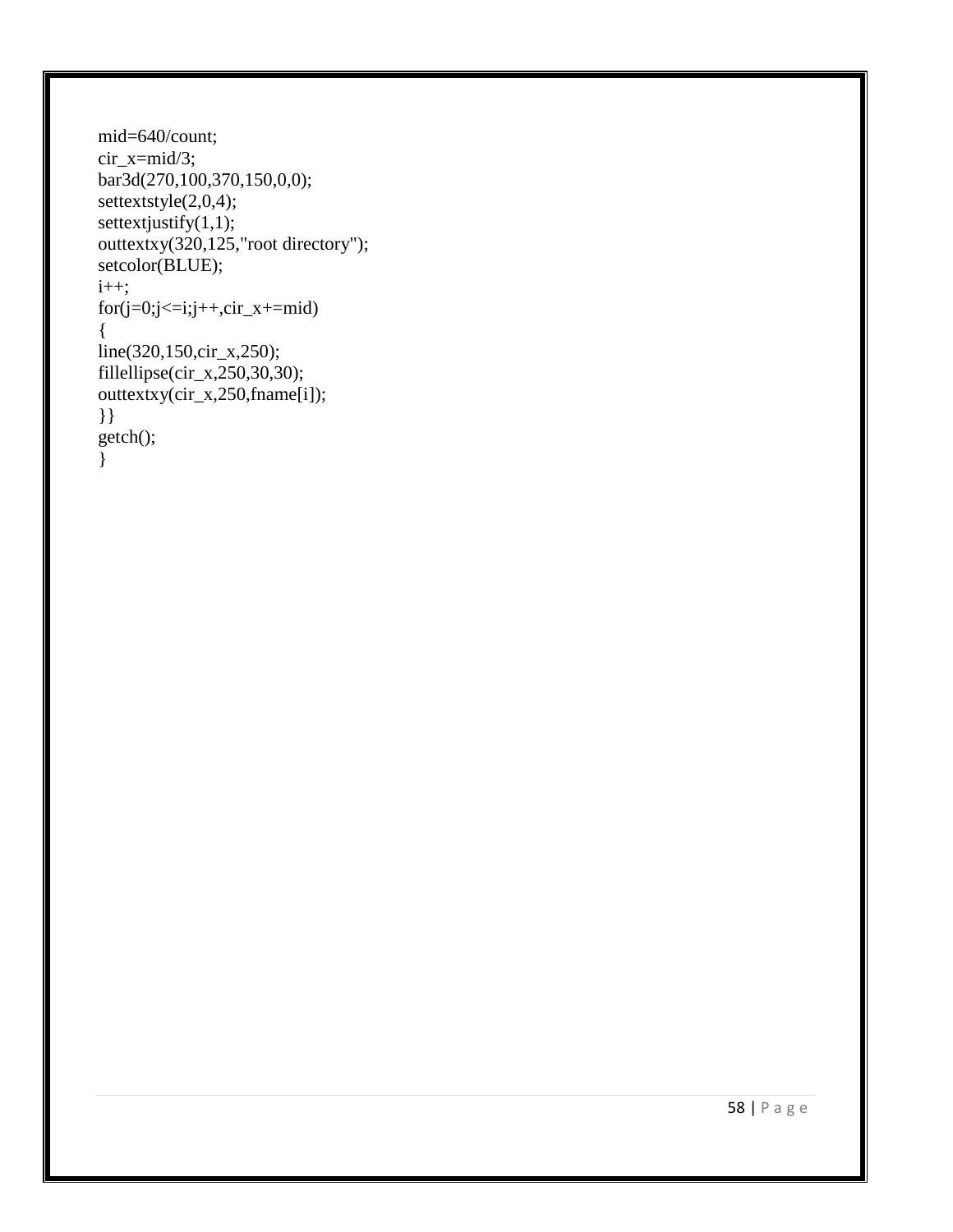**Ex.No:14.b**

### **FILE ORGANIZATION TECHNIQUE**

### **TWO LEVEL DIRECTORY**

#### **AIM:**

To write C program to organize the file using two level directory.

### **ALGORITHM:**

Step-1: Start the program. Step-2: Declare the count, file name, graphical interface. Step-3: Read the number of files Step-4: Read the file name Step-5: Declare the root directory Step-6: Using the file eclipse function define the files in a single level Step-7: Display the files Step-8: Stop the program

```
#include<stdio.h>
#include<graphics.h>
struct tree_element
{
char name[20];
int x,y,ftype,lx,rx,nc,level;
struct tree_element *link[5];
};
typedef struct tree_element node;
void main()
{int gd=DETECT,gm;
node *root;
root=NULL;
clrscr();
create(&root,0,"null",0,639,320);
clrscr();
initgraph(&gd,&gm,"c:\tc\bgi");
display(root);
getch();
closegraph();
}
create(node **root,int lev ,char *dname,int lx,int rx,int x)
{int i, gap;
if(*root==NULL)
```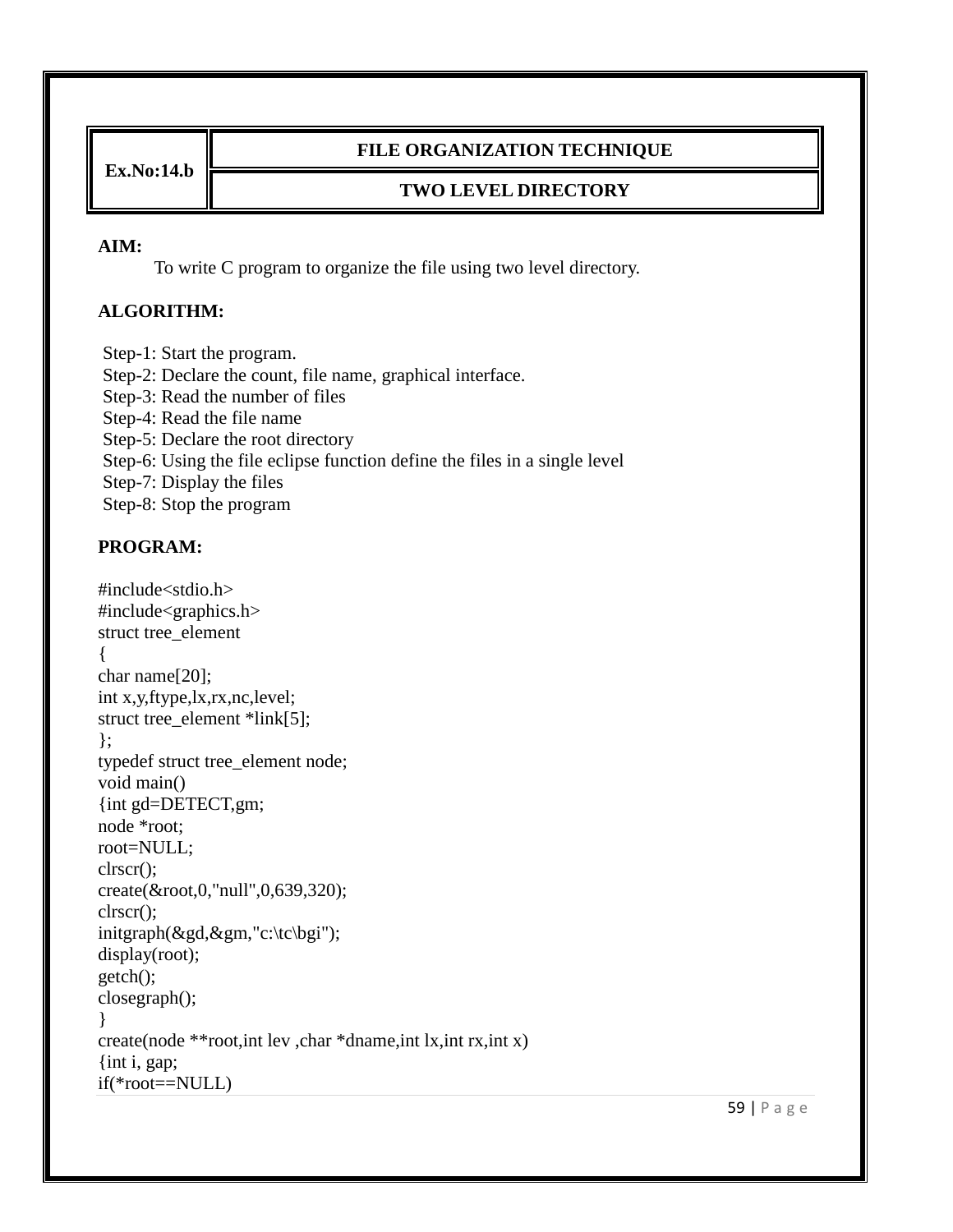```
{(*root)=(node*)malloc(sizeof(node));
printf("enter the name of dir file name %s",dname);
fflush(stdin);
gets((*root)->name);
if(lev==0 \parallel lev==1)(*root)-> ftype=1;
else
(*root)->ftype=2;
(*root)->level=lev;
(*root)->y=50+lev*50;
(*root)\rightarrow x=x;(*root)\rightarrow x=lx;
(*root)->rx=rx;
for(i=0; i<5; i++)(*root)->link[i]=NULL;
if((*root)->ftype==1)\{if(lev==0 \| lev==1)
\{if((*root)-<level==0)printf("how many users");
else
printf(" how many files");
printf("(for %s):",(*root)->name);
scanf("%d",&(*root)->nc);
}else
(*root)->nc=0;
if((*root)\rightarrow nc==0)gap=rx-lx;
else
gap=(rx-lx)/(*root)->nc;
for(i=0;i<(*root)\rightarrow nc;i++)create(\&((*root)->link[i]),lev+1,(*root)->name,lx+gap*i,lx+gap*i+gap,lx+gap*i+gap/2);
}else
(*root)->nc=0;
}}
display(node *root)
\{int i;
settextstyle(2,0,4);
settext justify(1,1);
setfillstyle(1,BLUE);
setcolor(14);
if(root!=NULL)
\{for(i=0;i<root>=nc;i++)\}{line(root->x,root->y,root->link[i]->x,root->link[i]>y);\{if(root~gt;fty)=ftype==1\}bar3d(root->x-20, root->y-10,root->x+20,root->y+10,0,0);
```
60 | P a g e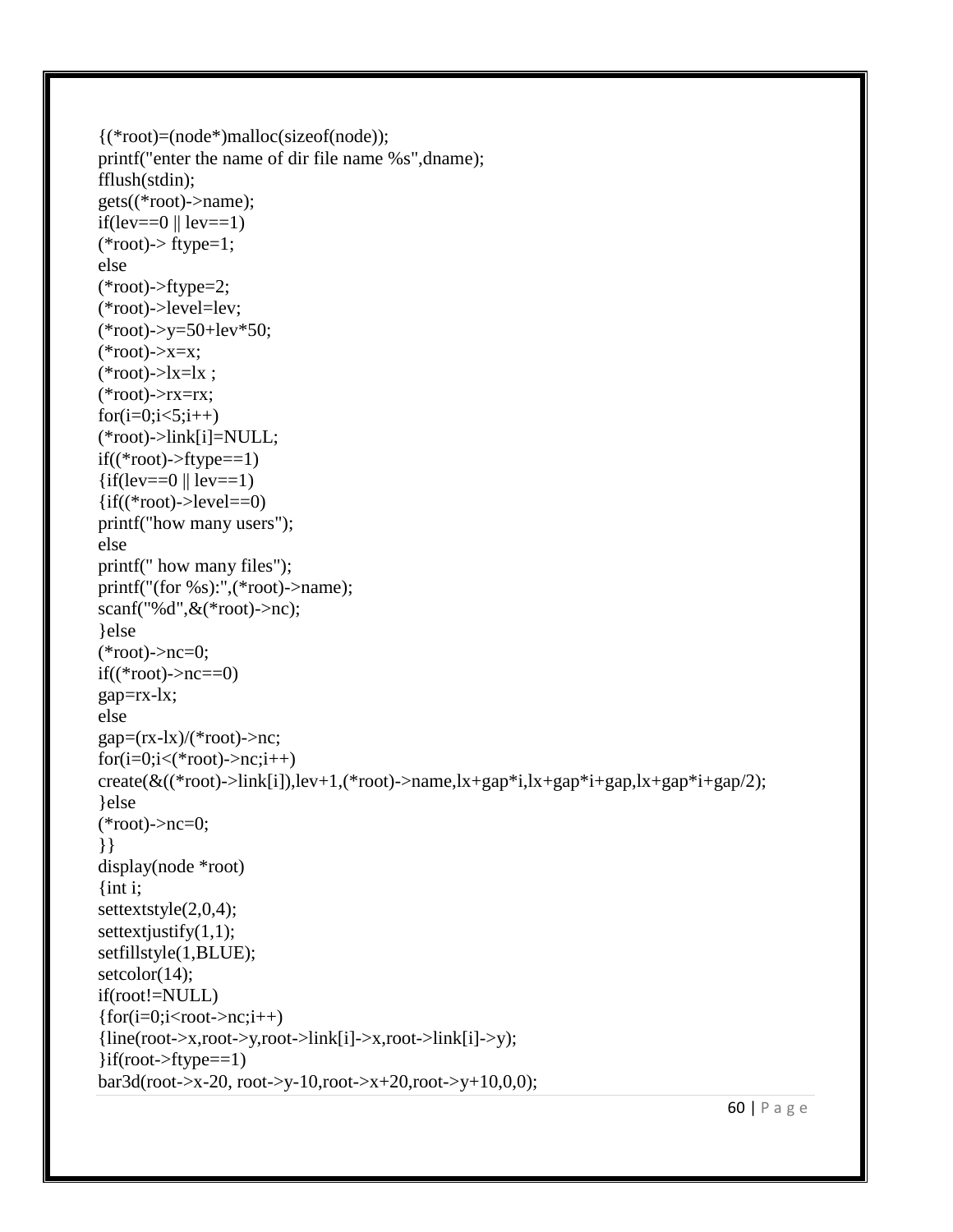```
else
fillellipse(root->x,root->y,20,20);
outtextxy(root->x,root->y,root->name);
for(i=0;i<root>=nc;i++){display(root->link[i]);
}}}
```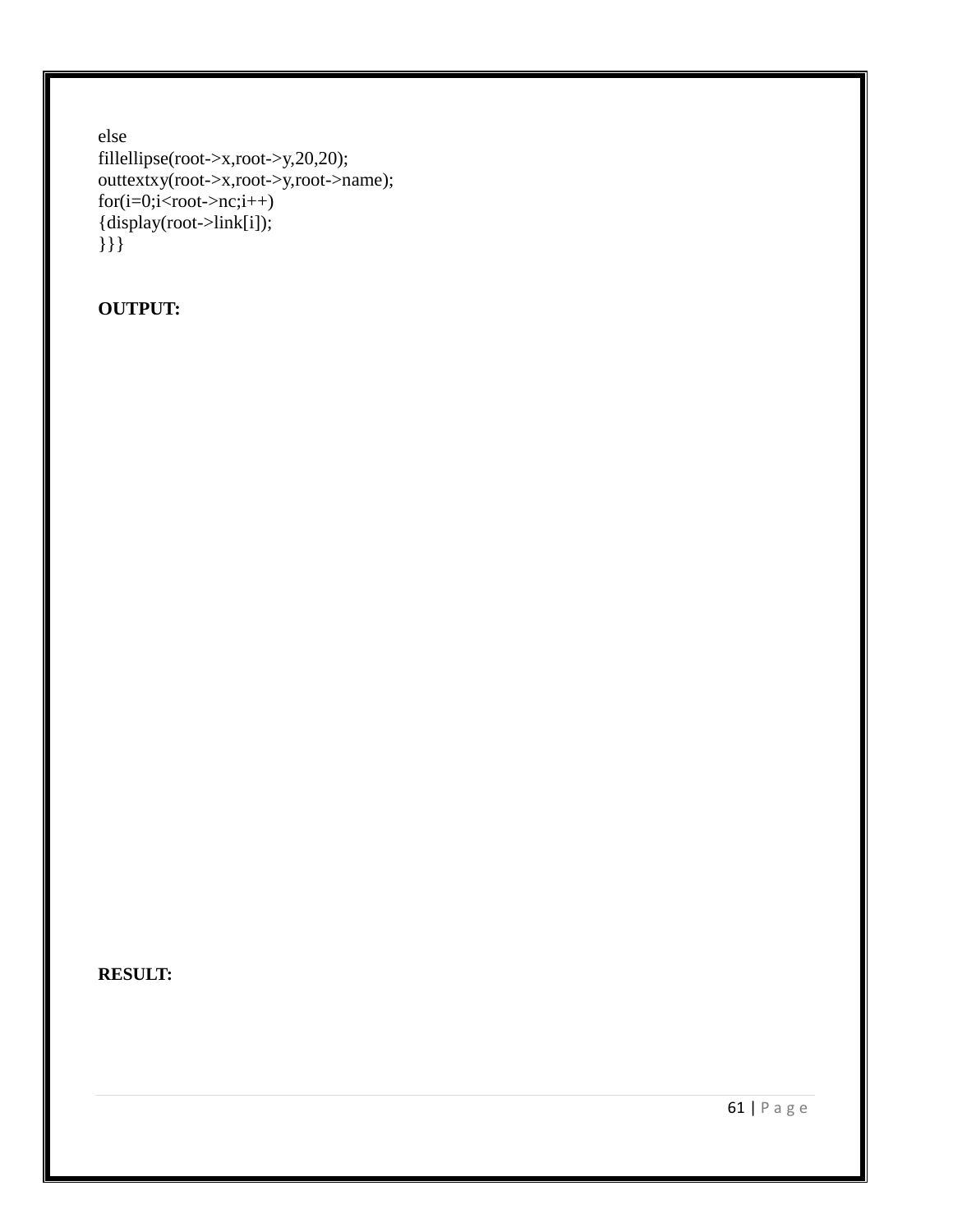**Ex.No:15.a**

# **FILE ALLOCATION STRATEGIES**

# **SEQUENTIAL**

### **AIM:**

To write a C program for sequential file for processing the student information.

# **ALGORITHM:**

Step-1: Start the program.

Step-2: Get the number of records user want to store in the system.

Step-3: Using Standard Library function open the file to write the data into the file.

Step-4: Store the entered information in the system.

Step-5: Using do..While statement and switch case to create the options such as 1-DISPLAY, 2.SEARCH, 3.EXIT.

Step-6: Close the file using fclose() function.

Step-7: Process it and display the result.

Step-8: Stop the program.

```
#include<stdio.h>
#include<conio.h>
typedef struct
{int sno;
char name[25];int m1,m2,m3;
}STD;
void display(FILE *);
int search(FILE *);
void main()
{int i,n,sno_key,opn;
FILE *fp;
clrscr();
printf("How many records ?");
scanf("%d",\&n);
fp=fopen("stud.dat","w");
for(i=0;i < n;i++){printf("Enter the student information : %d(sno,Name,M1,M2,M3):",i+1);
scanf("%d%s%d%d%d,&s.sno,s.name,&s.m1,&s.m2,&s.m3);
fwrite(\&s, sizeof(s), 1, fp);}
fclose(fp);
fp=fopen("stdu.dat","r");
do
```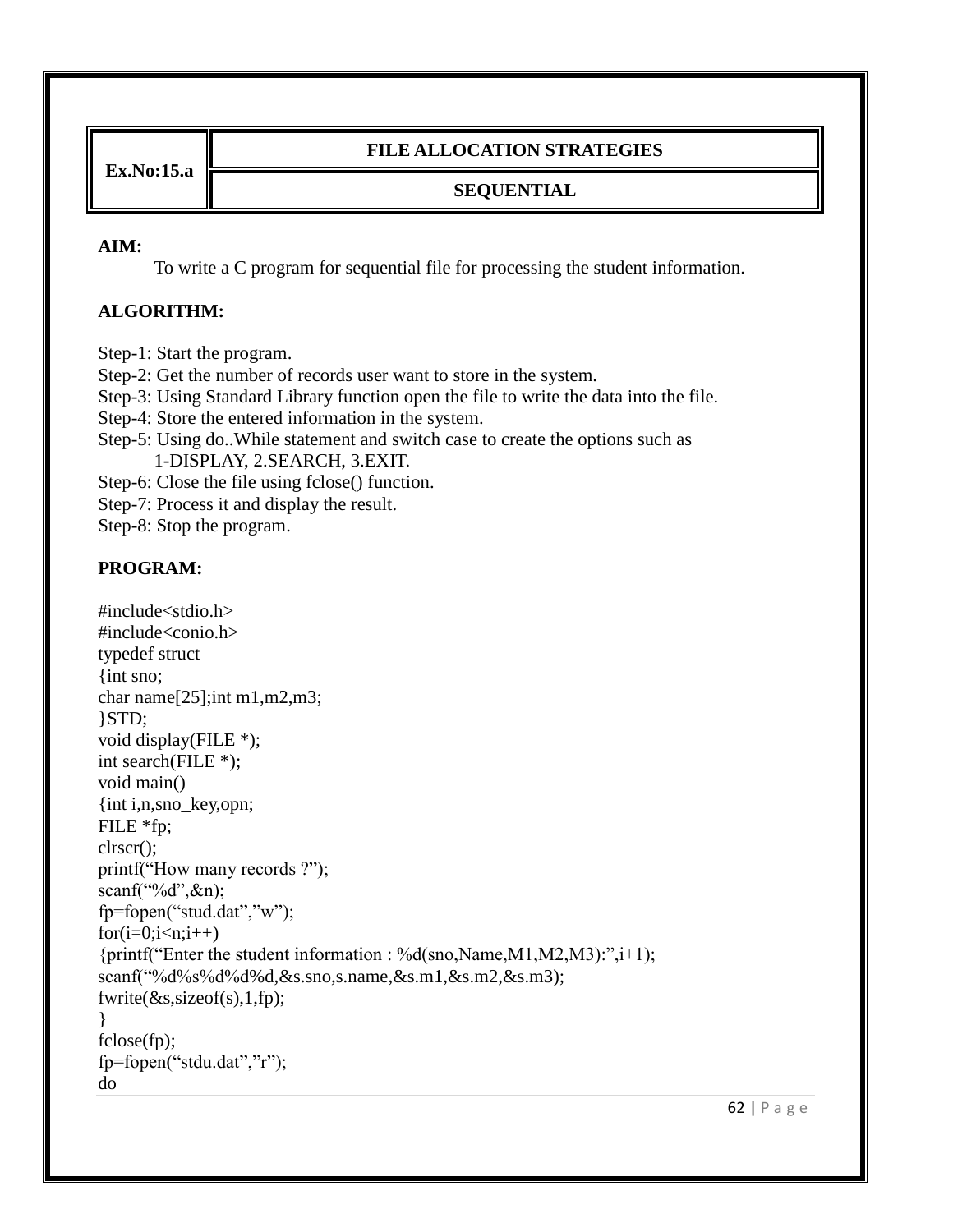```
{printf("1-DISPLAY\n2.SEARCH\n 3.EXIT\n YOUR OPTION: ");
scanf("%d",&open);
switch(opn)
{
case 1:
printf("\ln Student Records in the file \ln");
display(fp);
break;
case 2:
printf("Read sno of the student to be searched :");
scanf("%d",&sno key);
if(search(fp,sno_key)){
printf("success!! Record found in the file\n");
printf("%d\t%s\t%d\t%d\t%d\n", s.sno,s.name,s.m1,s.m2,s.m3);
}
else
printf("Failure!! Record %d not found\n", sno key);
break;
case 3:
printf("Exit !! press key");
getch();
break;
default:
printf("Invalid option!!! Try again!!\n");
break;
}
\text{while}(\text{opn}!=3);fclose(fp);
}
Void display(FILE *fp)
{rewind(fp);
while(fread(\&s, sizeof(s), 1, fp))
printf("%d\t%s\t%d\t%d\t%d\n",s.sno,s.name,s.m1,s.m2,s.m3);
}
int search(FILE *fp,int sno_key)
{rewind(fp);
while(fread(\&s, sizeof(s), 1, fp))
If(s.sno==sno_key)
return 1;
return 0;
}
```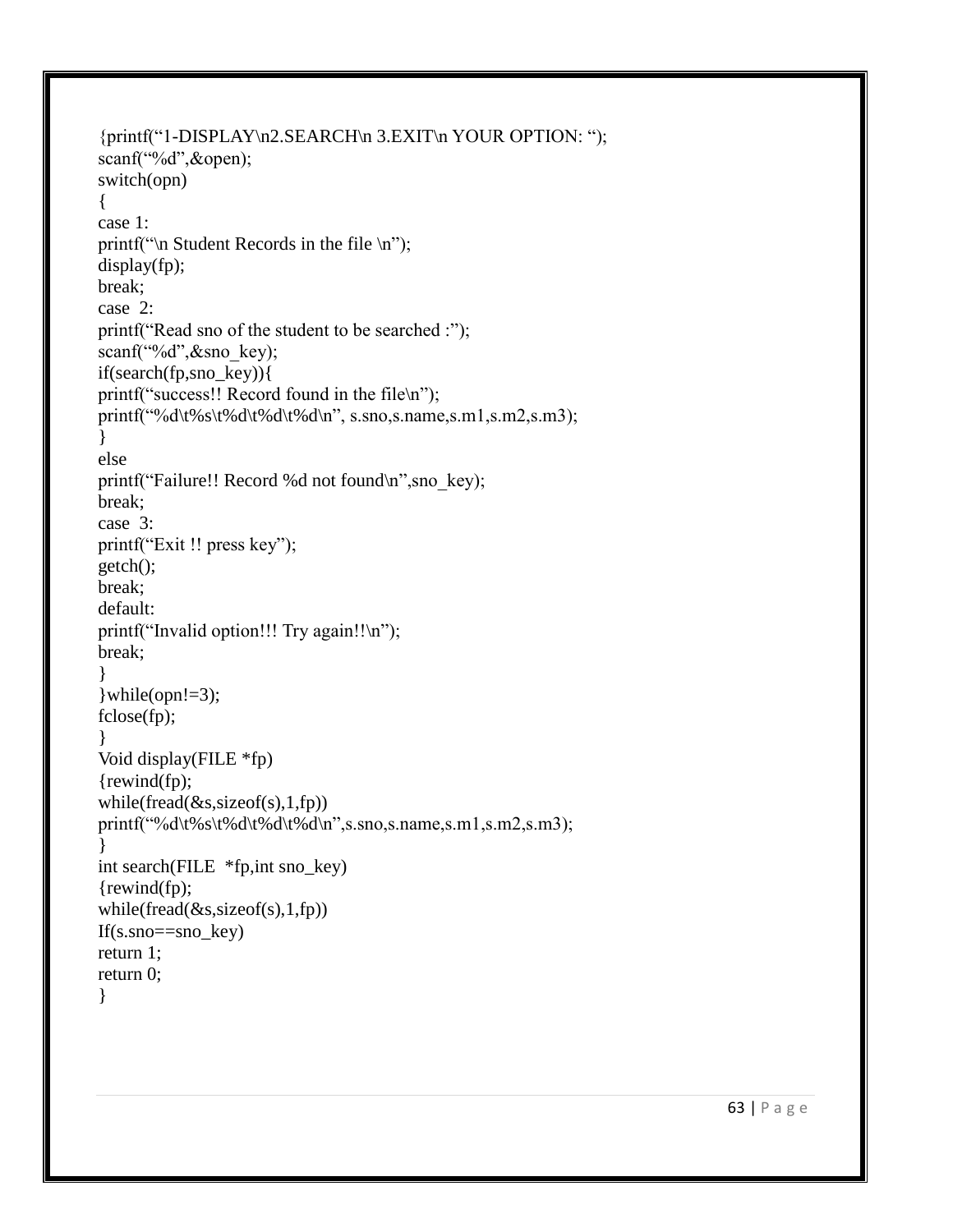64 | P a g e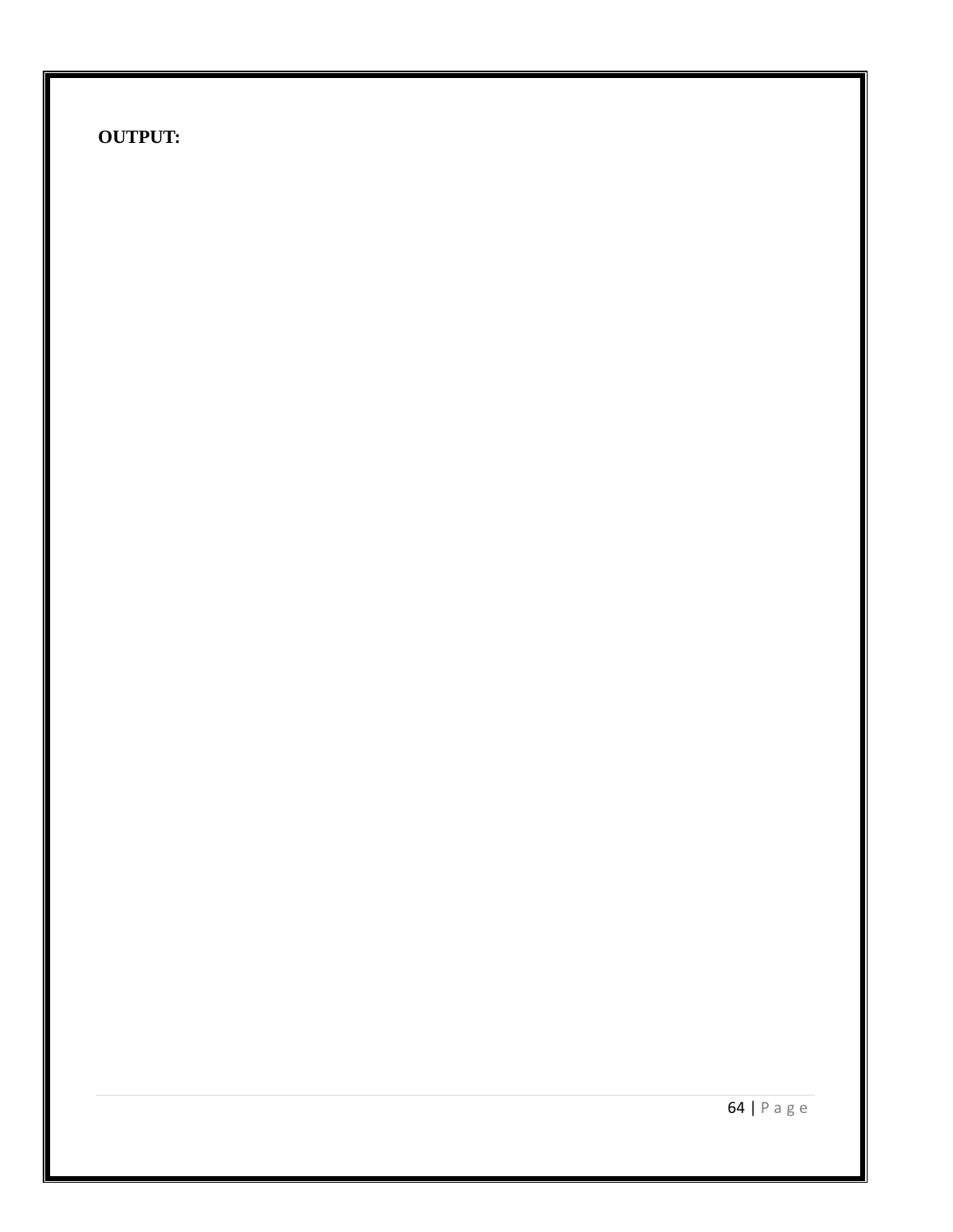**Ex.No:15.b**

### **FILE ALLOCATION STRATEGIES**

# **LINKED**

#### **AIM:**

To write a C program for random access file for processing the employee details.

## **ALGORITHM:**

Step-1: Start the program.

Step-2: Get the number of records user want to store in the system.

Step-3: Using Standard Library function open the file to write the data into the file.

Step-4: Store the entered information in the system.

Step-5: Using do..While statement and switch case to create the options such as 1-DISPLAY, 2.SEARCH, 3.EXIT.

Step-6: Close the file using fclose() function.

Step-7: Process it and display the result.

Step-8: Stop the program.

```
#include<stdio.h>
#include<conio.h>
#include<string.h>
struct record
{
char empname[20];
int age;
float salary;
};
typedef struct record person
FILE *people;
void main()
{
person employee;
int I,n;
FILE *fp;
printf("How many records:");
scanf("%d",\&n);
fp=fopen("PEOPLE.txt","w");
for(i=0;i < n;i++){
printf("Enter the employee information :%d(EmpName, Age, Salary):", i+1);
scanf("%s%d%f",employee.empname,&employee.age,& employee.salary);
```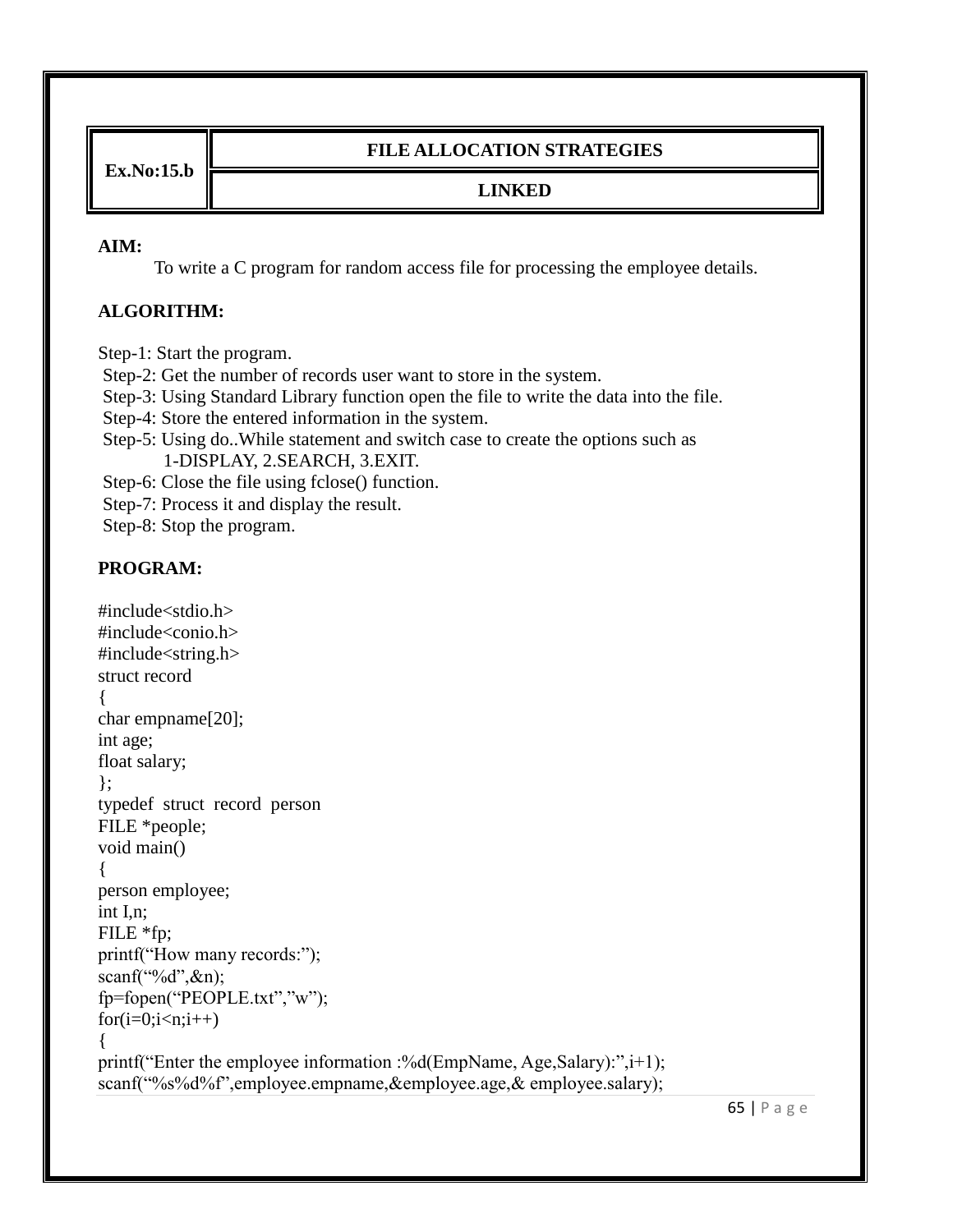```
fwrite(,&employee.sizeof(employee,1,people);
}
fclose(fp);
int rec,result;
people=fopen("PEOPLE.txt","r");
printf("Which record do you want to read from file?);
scanf("%d",&rec);
while(rec>=0){
fseek(people,rec*sizeof(employee),SEEK_SET);
result=fread(&em[ployee,sizeof(employee),1,people)
if(result==1){
printf("\n RECORD %d\n",rec);
printf("Given name:%s\n", employee.empname);
printf("Age:%d years\n",employee.age);
printf("Current salary:$ %8.2f\n\n",employee.salary);
}
else
printf( "\n RECORD %d not found !\n\n",rec);
printf("Which record do you want(0to3)"):
scanf("%d"<&rec):
}
fclose(people):
getch():
}
```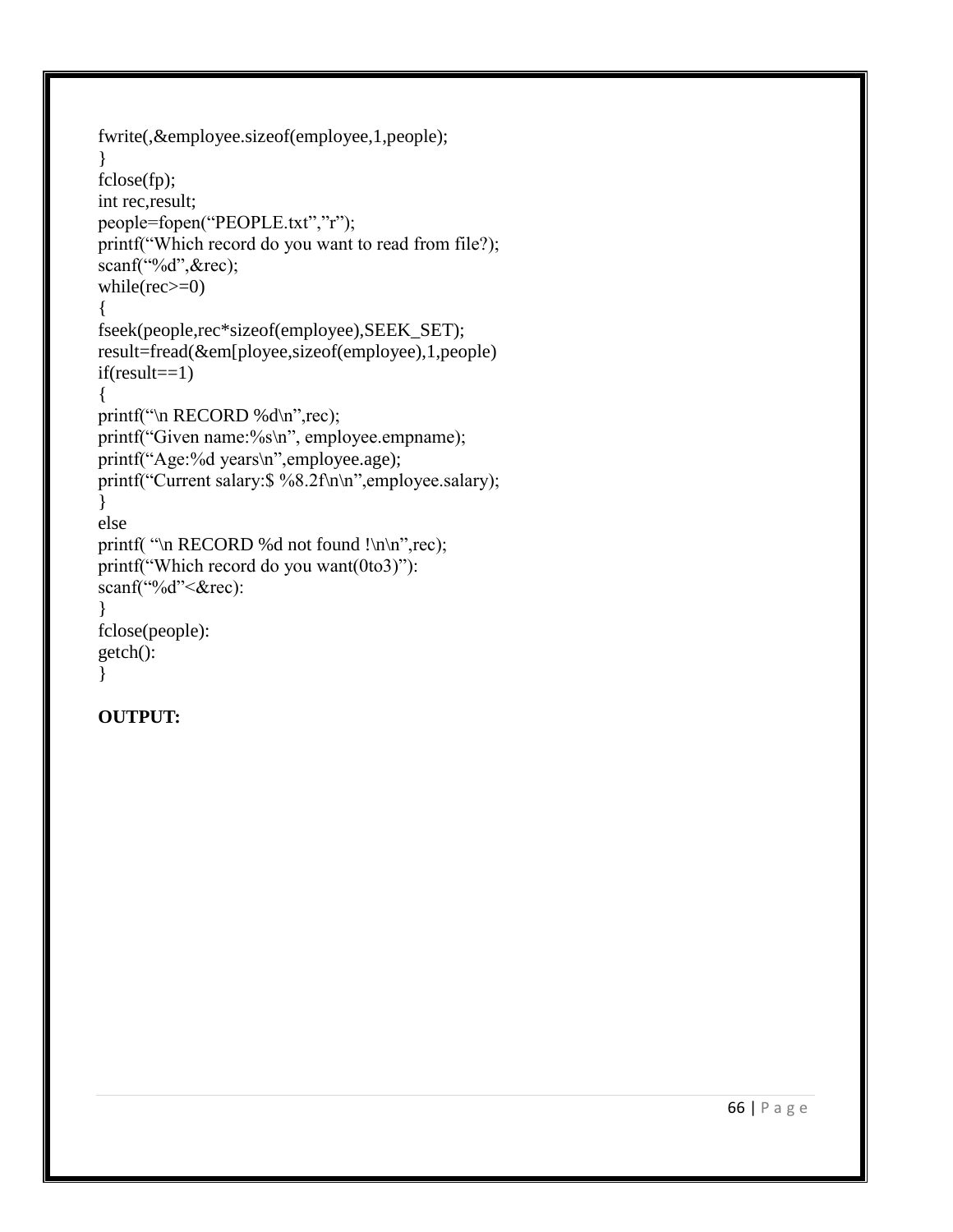**Ex.No:15.c**

## **FILE ALLOCATION STRATEGIES**

### **INDEXED**

#### **AIM:**

To write a C program for random access file for processing the employee details.

## **ALGORITHM:**

Step-1: Start the program.

Step-2: Get the number of records user want to store in the system.

Step-3: Using Standard Library function open the file to write the data into the file.

Step-4: Store the entered information in the system.

Step-5: Using do..While statement and switch case to create the options such as 1-DISPLAY, 2.SEARCH, 3.EXIT.

Step-6: Close the file using fclose() function.

Step-7: Process it and display the result.

Step-8: Stop the program.

```
#include
int f[50],i,k,j,inde[50],n,c,count=0,p;
main()
{
clrscr();
for(i=0; i<50; i++)f[i]=0;x:
printf("enter index block\t");
scanf("%d",&p);
if(f[p]=0){
f[p]=1;printf("enter no of files on index\t");
scanf("%d",&n);
}
else
{
printf("Block already allocated\n");
goto x;
}
for(i=0;i< n;i++)
```